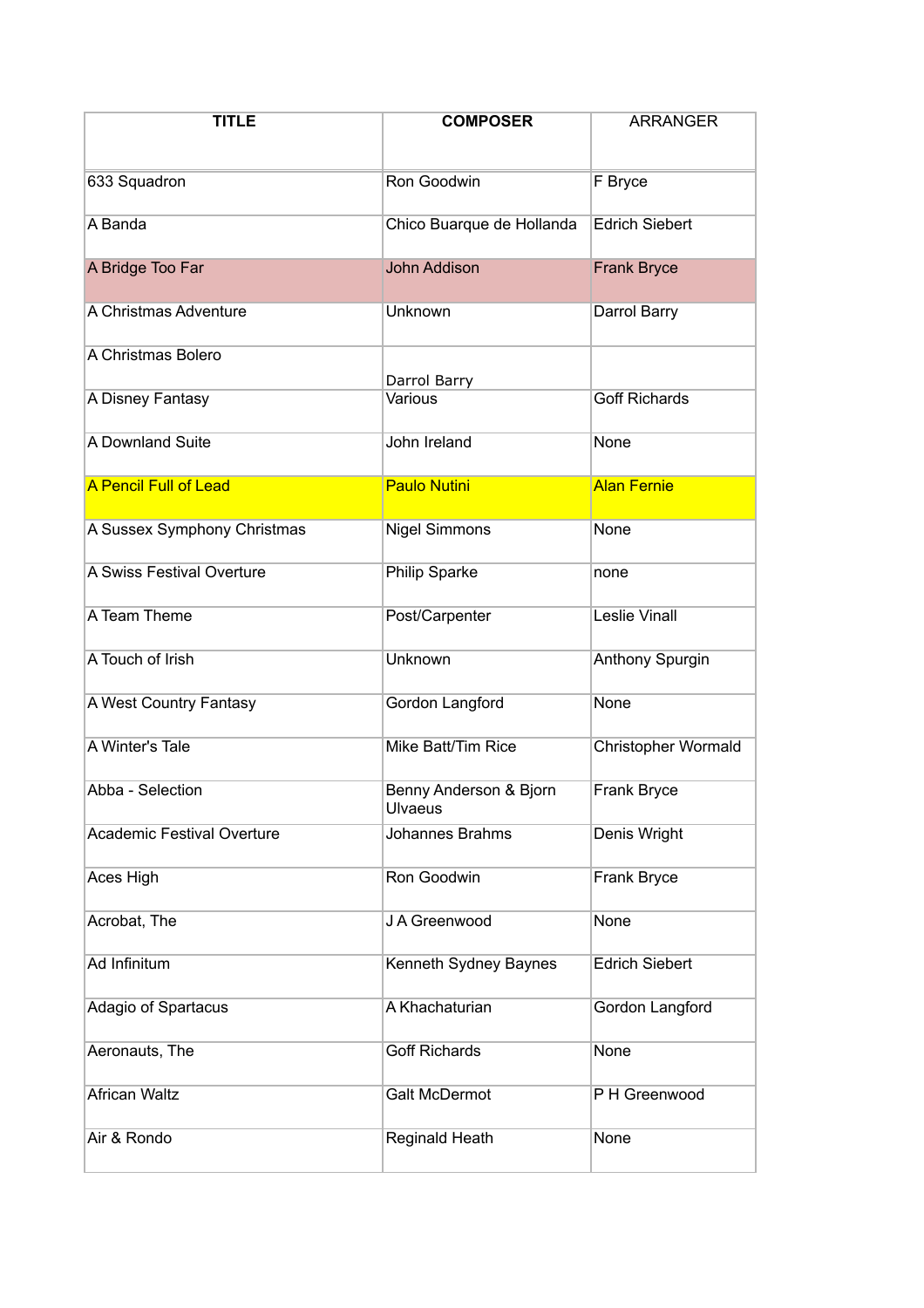| Air Commanders / On the Barrack Square Cyril Johnson/GM Saker |                                           |                       |
|---------------------------------------------------------------|-------------------------------------------|-----------------------|
| Air from Orpheus & Eurydice                                   | Gluck                                     | Ronald Hanmer         |
| Air from Rinaldo                                              | Handel                                    | <b>G</b> Hawkins      |
| Air from the Suite in D                                       | J S Bach                                  | Denis Wright          |
| All Creatures Great and Small                                 | Johnny Pearson                            | <b>Goff Richards</b>  |
| All I ask of you                                              | Andrew Lloyd Weber                        | Peter Graham          |
| All in an April Evening/O Sole Mio                            |                                           |                       |
| All in the April Evening                                      | Hugh S Roberton                           | Eric Ball             |
| All that Jazz                                                 | Kander/Ebb                                | Alan Morrison         |
| All the Way                                                   | Van Heusen/Cahn                           | <b>Mark Freeh</b>     |
| All Things Bright and Beautiful/Morning<br>has broken         |                                           |                       |
| All through the Night                                         | <b>Welsh Traditional</b>                  | Gordon Langford       |
| Allegro Decisio (from Water Music)                            | Handel                                    | <b>Tony Cresswell</b> |
| Allegro preciso                                               | Mozart                                    | <b>Edrich Siebert</b> |
| Alleluia                                                      | Mozart                                    | <b>H</b> Mortimer     |
| <b>Amazing Grace</b>                                          | Traditional                               | <b>William Himes</b>  |
| Amazing Grace                                                 | Traditional                               | <b>Edrich Siebert</b> |
| Amazing Grace/ St Anthony Chorale                             | traditional/Haydn                         | None                  |
| America/Love on the Rocks                                     | Neil Diamond/Neil Diamond/C Philip Sparke |                       |
| <b>American Marches</b>                                       | Sousa & Stephen Foster                    | Roger Barsotti        |
| <b>American Patrol</b>                                        | F W Meacham                               | <b>Edrich Siebert</b> |
| <b>American Sketches</b>                                      |                                           |                       |
| Amparito Roca                                                 | Jamie Texidor                             | <b>Aubrey Winter</b>  |
| An American Tale                                              | Dan Price                                 | none                  |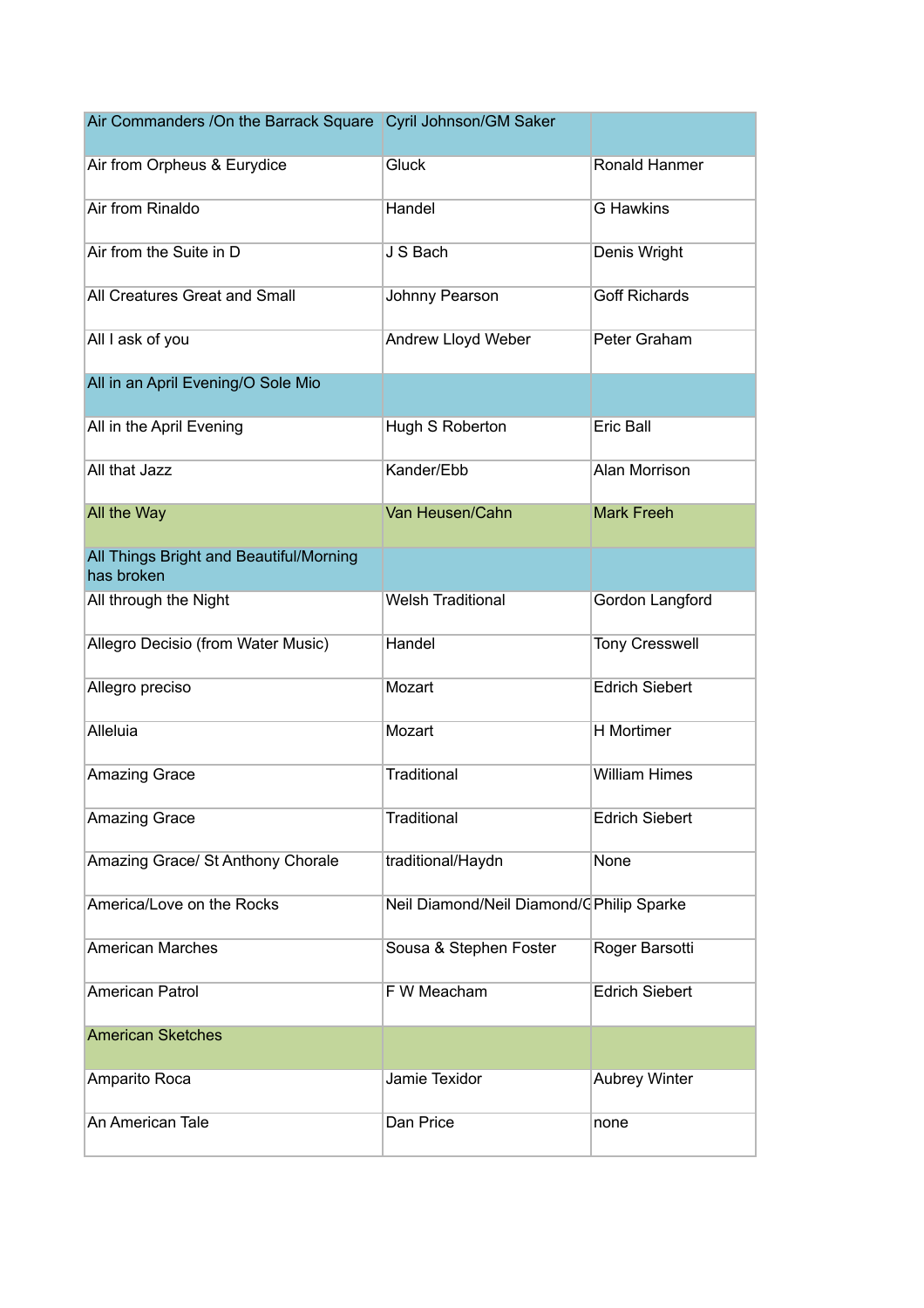| Anchors Aweigh                         | Chas A Zimmerman                        | H C Newton                          |
|----------------------------------------|-----------------------------------------|-------------------------------------|
| Andante - Pathetic Symphony            | Tchaikovsky                             | <b>Sydney Herbert</b>               |
| Andante & Cantabile                    | Tchaikovsky                             | Frank Wright                        |
| Andante & Scherzo                      | Reginald Heath                          | None                                |
| Andante and Scherzo                    | Percy Fletcher                          | None                                |
| Andante from Surprise Symphony         | Haydn                                   | Thomas Wyss                         |
| Angel Voices - David of the White Rock | E G Monk                                | <b>GH Willcocks/Derek</b><br>Jordon |
| Angels                                 | Robbie Williams/ Guy<br>Chambers        | Steve Sykes                         |
| Annies Song                            | John Denver                             | D M Broadbent                       |
| <b>Anniversary Waltz</b>               | Al Dubin & Dave Franklin                | Arthur Jesse                        |
| Any dream will do                      | Andrew Lloyd Webber                     | Peter Graham                        |
| Appalachian Mountain Folk Song Suite   | James Curnow                            | None                                |
| Aranjuez Mon Amour                     | Joaquin Rodrigo                         | Darrol Barry                        |
| Arcadians                              | Lionel Monckton & Howard<br>Talbot      | <b>Arthur Wood</b>                  |
| Ariel                                  | <b>K</b> Henshall                       | None                                |
| Arioso                                 | Georg Friedrich Handel                  | Jan De Haan                         |
| Army of the Nile /Belphegor            | Kenneth J Alford/E.Brepsant             |                                     |
| Army of the Nile/ The Thin Red Line    | Kenneth J Alford                        | none                                |
| Arnhem                                 | A E Kelly                               | None                                |
| Ash Grove, The                         | Traditional                             | Gordon Langford                     |
| Astronaut                              | A H Jakeway                             | None                                |
| At Rest                                | Major W Broughton                       | none                                |
| <b>Autumn Leaves</b>                   | Joseph Kosma/ Jacques<br><b>Prevert</b> | J. McInnes Smith                    |
| Ave maria                              | Franz Schubert                          | David Hughes                        |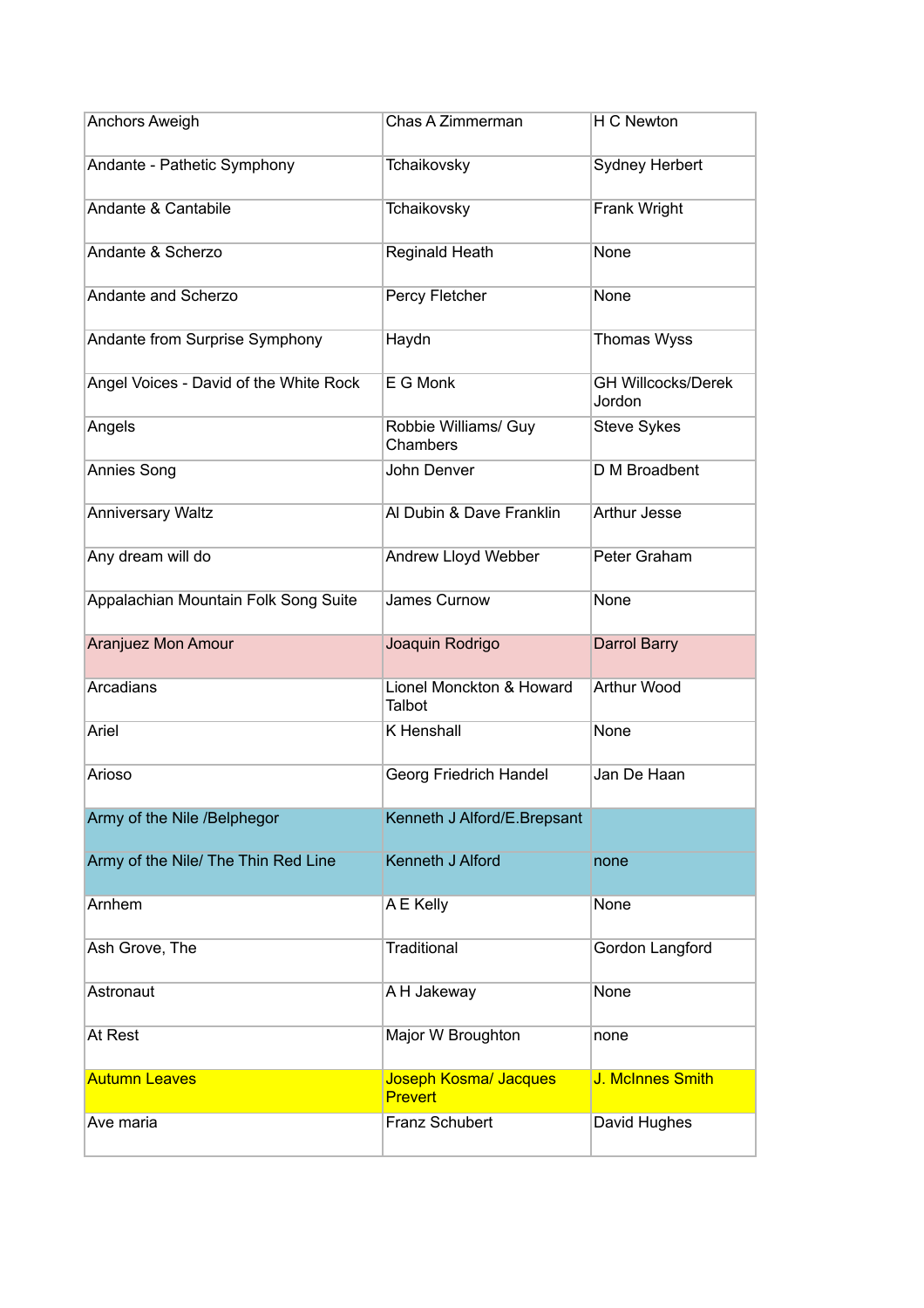| <b>Ave maria</b>             | <b>Franz Schubert</b>            | <b>None</b>           |
|------------------------------|----------------------------------|-----------------------|
| Avondale /Knight of the Road | Eugene Verner/W.Rimmer           |                       |
| Away in A Manger             | Unknown                          | Peter Graham          |
| Bach goes to town            | Alec Templeton                   | Anthony Spurgin       |
| <b>Bacharach for Brass</b>   | <b>Burt Bacharach</b>            | PH Greenwood          |
| <b>Ballet Egyptien</b>       | Alexandre Luigini                | None                  |
| <b>Bally Castle Bay</b>      | Bob Barratt/ Edrich Siebert      | none                  |
| <b>Band of Brothers</b>      |                                  |                       |
| Bandology                    | <b>Eric Osterling</b>            | Frank Wright          |
| <b>Bandstand Boogie</b>      | <b>Stuart Johnson</b>            | none                  |
| <b>Barber of Seville</b>     | Rossini                          | <b>G</b> Hawkins      |
| <b>Barchester Suite</b>      | Derek Bourgeois                  | None                  |
| <b>Barnard Castle</b>        | <b>Goff Richards</b>             | none                  |
| <b>Barracuda</b>             | Clive Richardson & Tony<br>Lowry |                       |
| <b>Barwick Green</b>         | <b>Arthur Wood</b>               | <b>Arthur Wood</b>    |
| <b>Basin Street Blues</b>    | <b>Spencer Williams</b>          | <b>Edrich Siebert</b> |
| Bass in the Ballroom         | Roy Newsome                      | None                  |
| Bat (Fleidermaus) Overture   | <b>Johann Strauss</b>            | <b>Aubrey Winter</b>  |
| Bat (Fleidermaus) Valse      | <b>Johann Strauss</b>            | <b>Aubrey Winter</b>  |
| <b>Bat Waltz</b>             |                                  |                       |
| Battle Hymn of The Republic  | Unknown                          | Derek Broadbent       |
| Battle Hymn of the Republic  | unknown                          | David Hughes          |
| <b>Battle of Britain</b>     | Ron Goodwin                      | Darryl Barry          |
| <b>Bavarian Basses</b>       | Unknown                          | <b>Marc Willetts</b>  |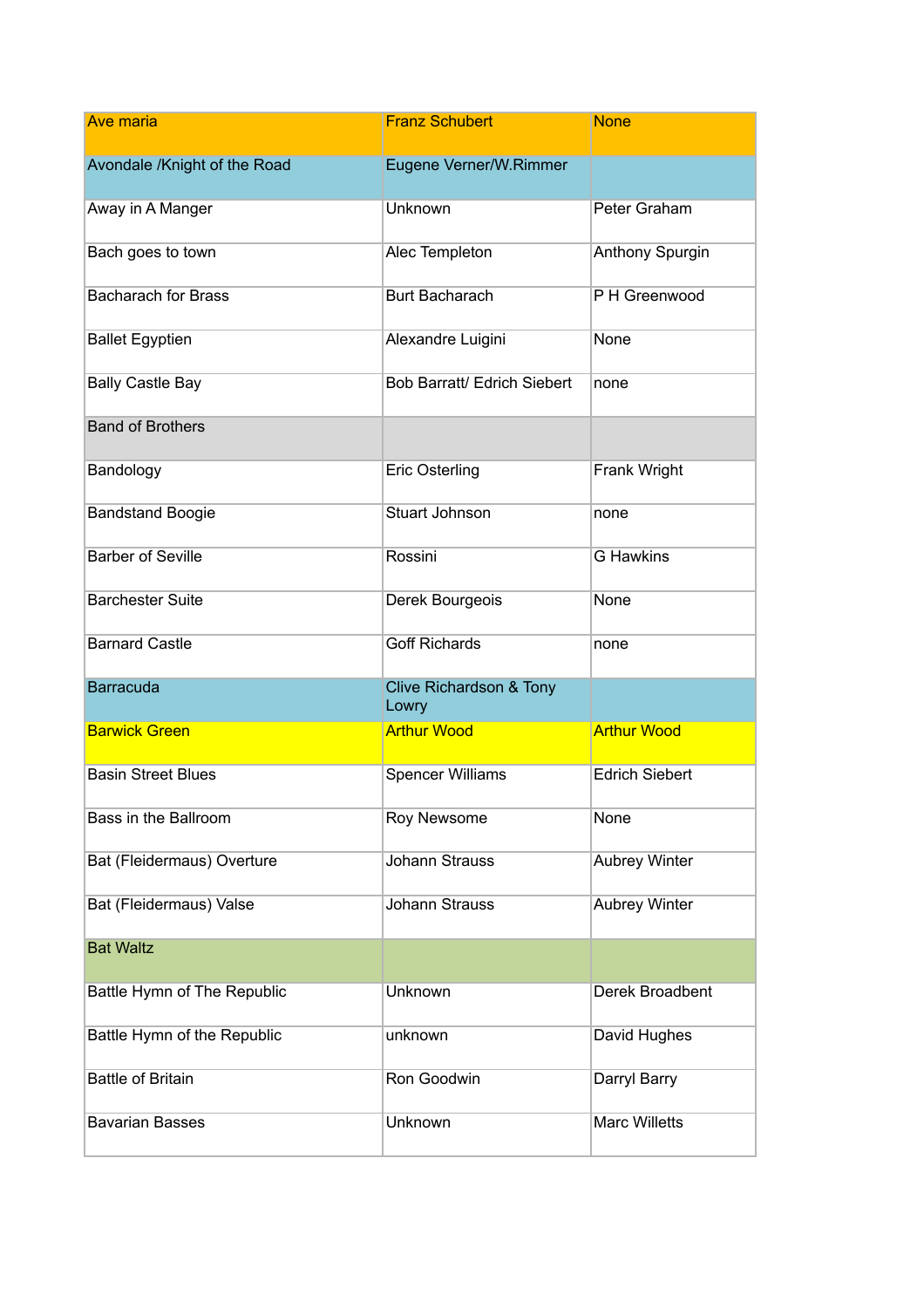| <b>BB&amp;CF</b>                        |                                                |                        |
|-----------------------------------------|------------------------------------------------|------------------------|
| Beatles Medley 1                        | John Lennon/ Paul<br>McCartney                 | <b>Edrich Siebert</b>  |
| <b>Beatles Medley 2</b>                 | Lennon & Macartny                              | <b>Edrich Siebert</b>  |
| <b>Beatrice &amp; Benedict</b>          | <b>Hector Berlioz</b>                          | Keith Wilkinson        |
| <b>Beautiful Danube</b>                 | <b>Johann Strauss</b>                          | none                   |
| Beauty & Beast                          | Alan Menken                                    | <b>Frank Bernaerts</b> |
| <b>Beer Barrel Polka</b>                | Lew Brown/ Wladimir A<br>Timm/ Jaromir Vejvoda | P Beechfield Carver    |
| <b>Beethoven Fifth</b>                  | Ludwig van Beethoven                           | Denis Wright           |
| Beguine for Brass                       | J H Howe                                       | None                   |
| <b>Belgian National Anthem</b>          | Unknown                                        | none                   |
| Believe me if all those endering Charms | Traditional                                    | Gordon Langford        |
| <b>Bellbird Polka</b>                   |                                                |                        |
| Bells of Peover, The                    | Philip Doe                                     | None                   |
| Belphegor                               | E Brepsant                                     | None                   |
| Belphegor                               | E Brepsant                                     |                        |
| <b>Berceuse</b>                         | Faure                                          | Philip Sparke          |
| Berceuse de Jocelyn                     | <b>Benjamin Godard</b>                         | Eric Ball              |
| <b>Berenice</b>                         | George Handel                                  | <b>Geo Hawkins</b>     |
| Besame Mucho                            | Consuelo Velazquez                             | <b>W</b> Relton        |
| Besses of the Barn                      | D Carrie                                       | None                   |
| Best of Scott Joplin                    | Scott Joplin                                   | <b>Goff Richards</b>   |
| <b>Best of the Seekers</b>              | Various                                        | Stephen Duro           |
| <b>Bibelacher Waltz</b>                 | R Beck                                         | Pol Stone              |
| <b>Big Ben Billy/Coronation Bells</b>   | Whitlock/ W Partridge                          |                        |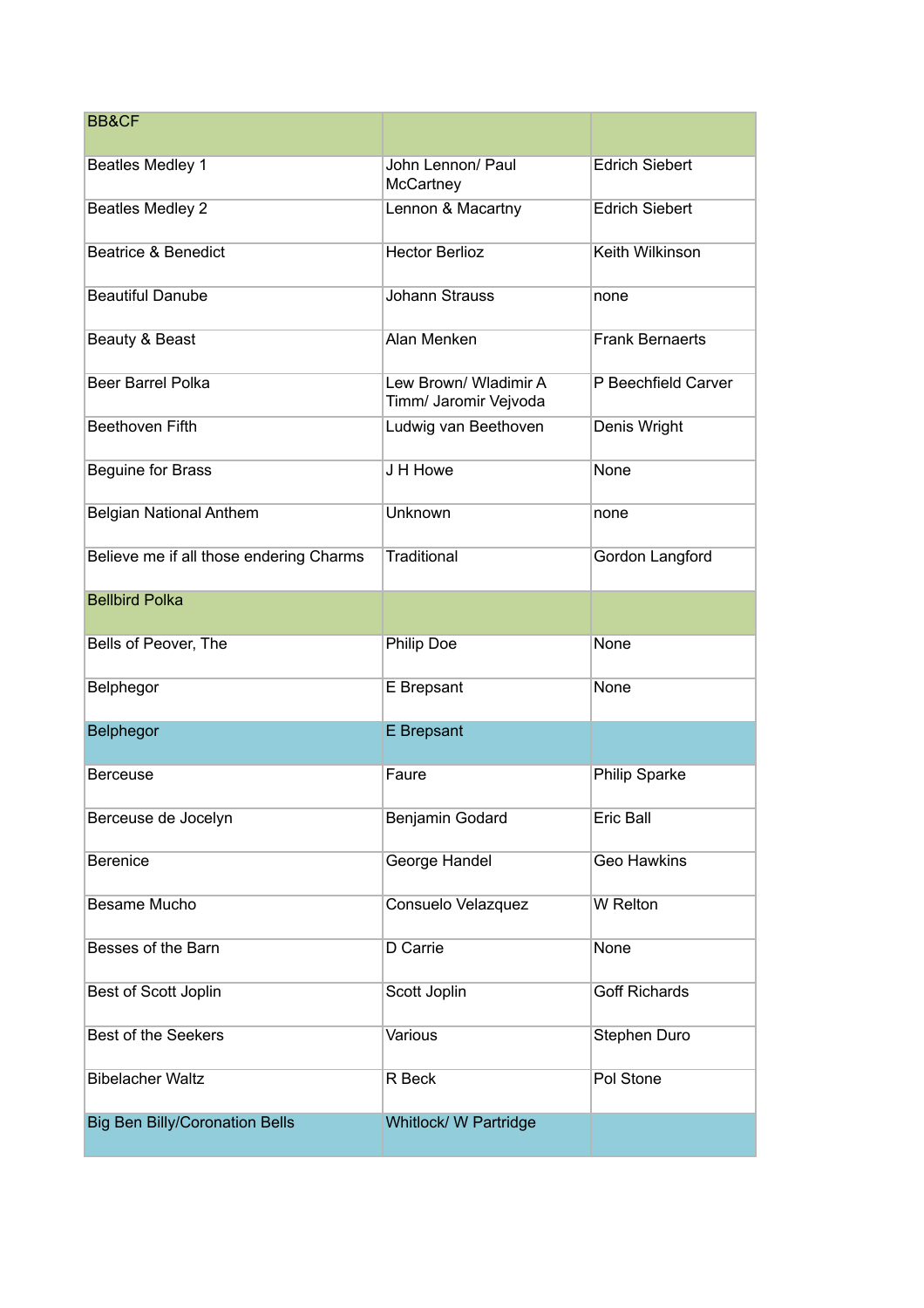| <b>Birdland</b>                      | <b>Joseef Zawinul</b>                  | <b>Philip Sparke</b>  |
|--------------------------------------|----------------------------------------|-----------------------|
| <b>Birdland</b>                      | Josef Zawinul                          | <b>Philip Sparke</b>  |
| <b>Birmingham March</b>              | Unknown                                | Derek Broadbent       |
| <b>Black Velvet</b>                  | Frank Bryce                            | None                  |
| <b>Blades of Toledo</b>              | T L Sharpe                             | None                  |
| <b>Blaydon Races</b>                 | Gordon Langford                        | none                  |
| Blaze Away / The Middy               | A Holzmann/ Kenneth J<br><b>Alford</b> | <b>None</b>           |
| <b>Blaze Away /Stars and Stripes</b> | Holzmann/Soasa                         |                       |
| <b>Blenheim Flourishes</b>           | James Curnow                           | None                  |
| Blow Away the morning Dew            | Stephen Bulla                          | none                  |
| Blow the Wind Southerly              | Traditional                            | Gordon Langford       |
| Bluebells of Scotland, The           | <b>Arthur Pryor</b>                    | <b>Mike Saville</b>   |
| <b>Bohemian Girl</b>                 | <b>Balfe</b>                           | None                  |
| <b>Bohemian Girl</b>                 | M W Balfe                              | None                  |
| Bohemian Rhapsody                    | <b>Freddie Mercury</b>                 | Darrol Barry          |
| <b>Bohemians Fantasia</b>            |                                        |                       |
| <b>Bold Gendarmes</b>                | Offenbach                              | <b>Edrich Siebert</b> |
| <b>Bolero</b>                        | <b>Maurice Ravel</b>                   | A Snell               |
| Bombastic Bombardon                  | <b>Edrich Siebert</b>                  | None                  |
| <b>Boogie Woogie Bugle Boy</b>       | Raye / Prince                          | <b>Mark Freeh</b>     |
| <b>Born Free</b>                     | John Barry                             | <b>Alan Catherall</b> |
| <b>Bouquet de Paris</b>              |                                        |                       |
| <b>Brass Band Blues</b>              | Ivor Gould                             | None                  |
| <b>Brass Band Boogie</b>             | <b>Edrich Siebert</b>                  | None                  |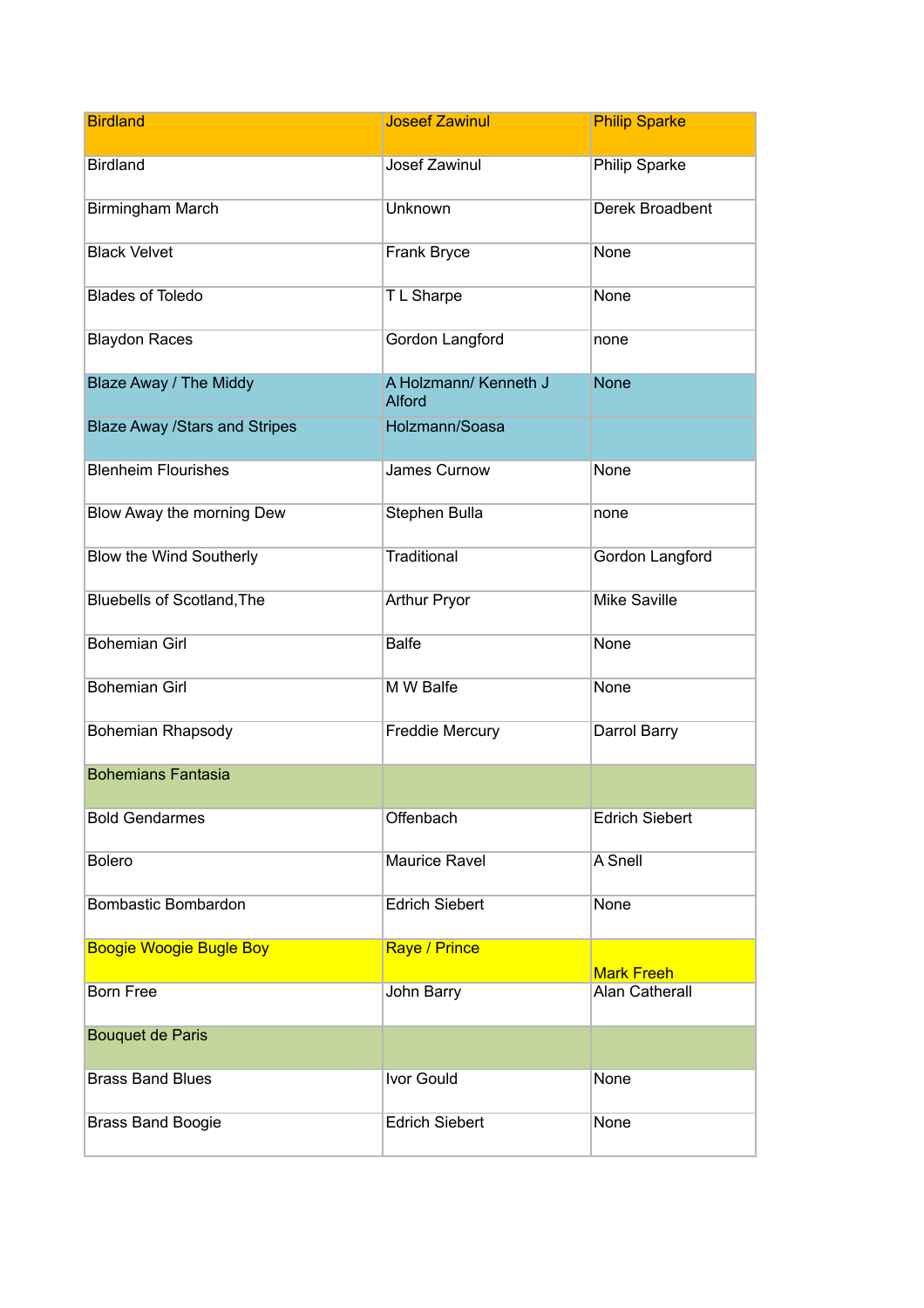| <b>Brassmans Holiday</b>          | Mario Ruiz Armengol            | Denzil S Stephens     |
|-----------------------------------|--------------------------------|-----------------------|
| Breezin' Down Broadway            | Various                        | <b>Goff Richards</b>  |
| Breezin' Down Broadway            | Various                        | <b>Goff Richards</b>  |
| <b>Bridge over Troubled Water</b> | Paul Simon                     | Frank Bryce           |
| <b>Brilliant</b>                  | J Ord Hume                     | None                  |
| <b>Bring Him Home</b>             | Claude-Michel Schonberg        | Keith Wilkinson       |
| <b>Britannia Rules OK</b>         | Derek Ashmore                  | None                  |
| <b>British Bandsman</b>           | Derek Broadbent                | none                  |
| <b>British Grenadiers</b>         | traditional                    | Gordon Langford       |
| <b>British Legion</b>             |                                |                       |
| <b>Buglers Holiday</b>            | Leroy Anderson                 | Roger Barsotti        |
| <b>Bui-Doi</b>                    | <b>Claude Michel Schonberg</b> | <b>This Oud</b>       |
|                                   |                                |                       |
| <b>Burlesques</b>                 | <b>Kenneth Cooke</b>           | None                  |
| <b>Buster Strikes Back</b>        | <b>Alan Morrison</b>           |                       |
| Caliph of Bagdad                  | <b>W</b> Rimmer                | none                  |
| Call of The Sea                   | <b>Eric Ball</b>               | None                  |
| Calypso Christmas                 | Andy Norman                    | None                  |
| <b>Camptown Races</b>             | Trad                           | <b>Robert Harvey</b>  |
| Can Can                           | <b>Cole Porter</b>             | Denis Wright          |
| Can-Can                           | Jacques Offenbach              | <b>Goff Richards</b>  |
| Can-Can                           | Cole Porter                    | Denis Wright          |
| Can't take my Eyes off you        | <b>Bob Crewe/Bob Gaudio</b>    | <b>Edrich Siebert</b> |
| <b>Candide Overture</b>           | Leonard Bernstein              | <b>Howard Snell</b>   |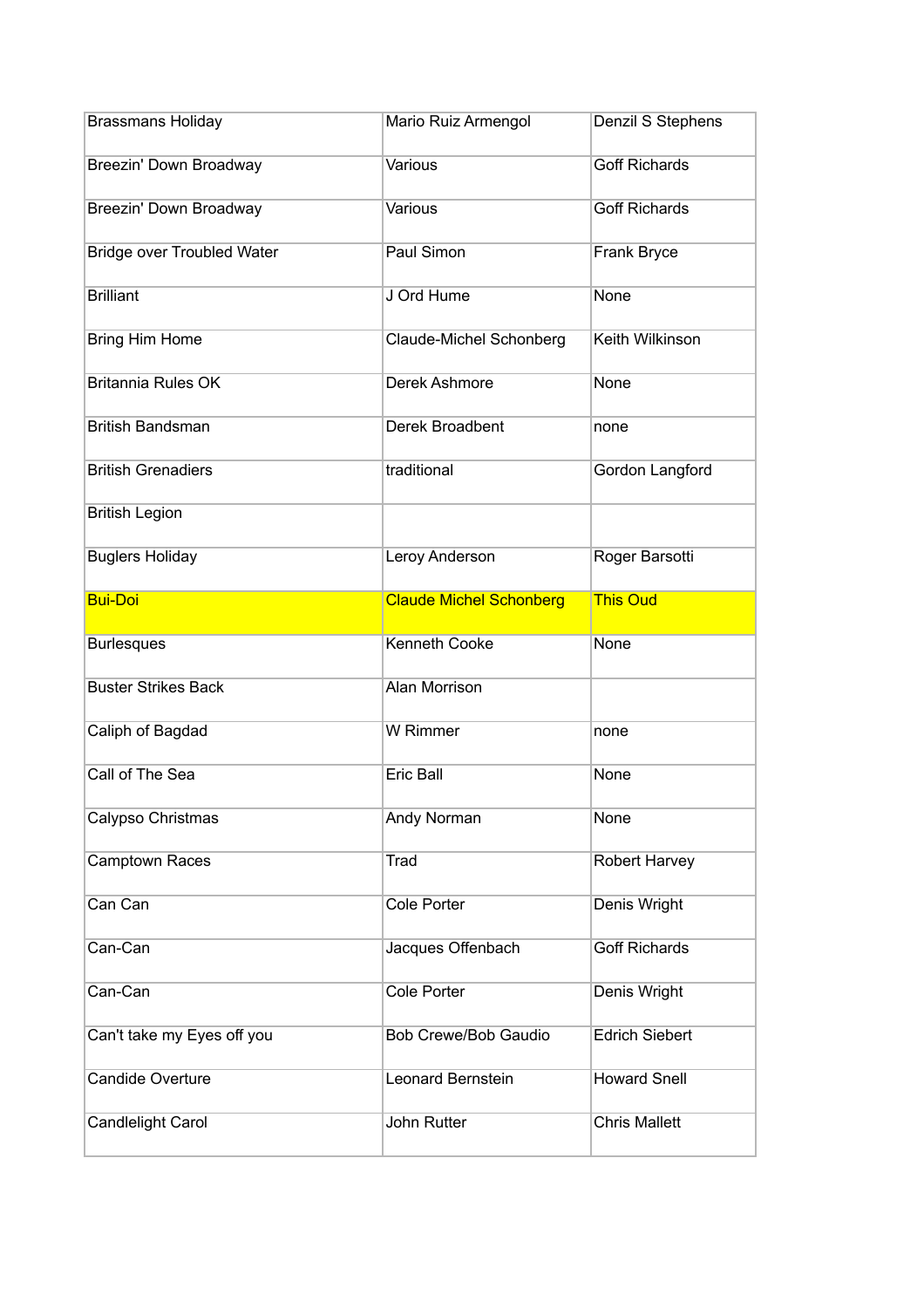| Canon                                                                          | Johann Pachelbel                       | Philip Lane           |
|--------------------------------------------------------------------------------|----------------------------------------|-----------------------|
| Caravan                                                                        | Duke Ellington/ Juan Tizol             | <b>Steve Sykes</b>    |
| Carillon                                                                       | Flowers/Gomm                           | Denzil Stephens       |
| Carly                                                                          | <b>Martin Ellerby</b>                  | None                  |
| Carmen                                                                         | <b>Bizet</b>                           | None                  |
| <b>Carnival for Bass</b>                                                       | <b>Fred Muscroft</b>                   | none                  |
| Carousel                                                                       | Richard Rogers/Oscar<br>Hammerstein II | Denis Wright          |
| Carpenters                                                                     | Various                                | <b>Frank Bryce</b>    |
| <b>Castell Coch</b>                                                            | <b>T J Powell</b>                      | None                  |
| <b>Cats</b>                                                                    | <b>Andrew Lloyd Webber</b>             | <b>Sandy Smith</b>    |
| <b>Cavalcade of Martial Songs</b>                                              | <b>Horatio Nicholls</b>                | Gordon MacKenzie      |
| Cavalleria Rusticana                                                           | Pietro Mascagni                        | none                  |
| Cavalry of the Steppes                                                         | L Knipper                              | R Woodfield           |
| Cavatina                                                                       | <b>Stanley Myers</b>                   | Derek Broadbent       |
| <b>Celebrated Patriotic Airs (The</b><br>Marseillaise, La Brabanconne, Russian | Various                                | None                  |
| <b>Celebration Countdown</b>                                                   | <b>Jan Ceulemans</b>                   | none                  |
| Chanson D'Amour                                                                | Wayne Shanklin                         | Derek Ashmore         |
| Chanson D'Amour                                                                | <b>Wayne Shanklin</b>                  | <b>Derek Ashmore</b>  |
| Chanson Indoue                                                                 | N Rimsky Korsakov                      | Denis Wright          |
| <b>Chant sans Paroles</b>                                                      | Tchaikovsky                            | None                  |
| Cherry Pink and Apple Blossom                                                  | Louiguy                                | <b>Philip Sparke</b>  |
| Chicken Run                                                                    | Powell/Williams                        | Sandy Smith           |
| Chicken Run (duplicate?)                                                       |                                        |                       |
| Chitty Chitty Bang Bang                                                        | R M & R B Sherman                      | <b>Edrich Siebert</b> |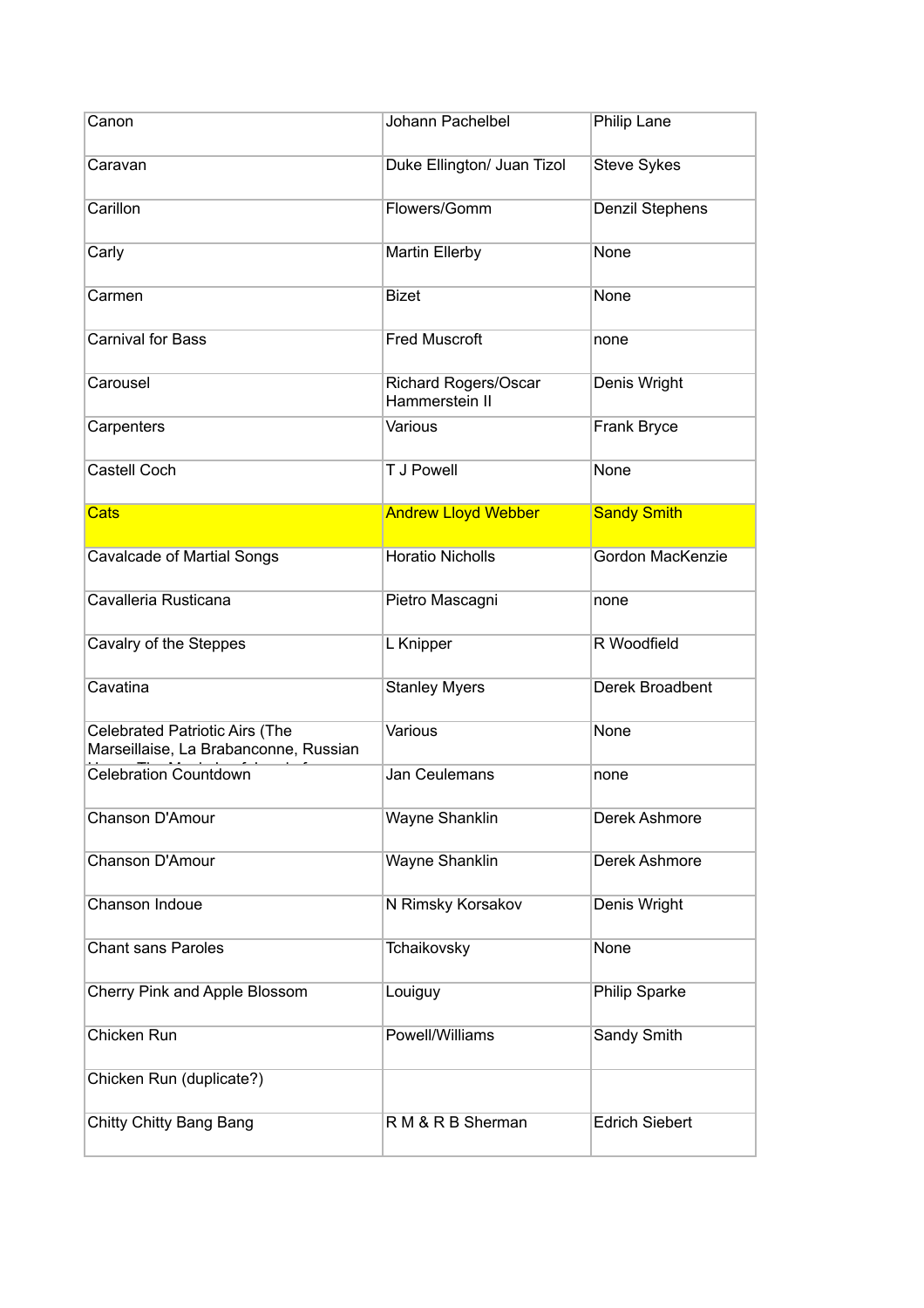| Choral & Rockout                | <b>Ted Huggens</b>          | None                   |
|---------------------------------|-----------------------------|------------------------|
| Chorale                         | Ray Steadman-Allen          | none                   |
| Chorus of the Clocks, The       | Fearn & Bochmann            | Gordon MacKenzie       |
| <b>Christmas Crackers</b>       | Ray Woodfield               | None                   |
| Christmas Eve Sarajevo          | Paul O'Neill/ Robert Kinkel |                        |
| Christmas Fantasy               | Gordon Langford             | None                   |
| <b>Christmas Festival</b>       | Leroy Anderson              | James Wood             |
| Christmas Joy                   | Eric Leidzen                | None                   |
| <b>Christmas Overture</b>       | <b>John Golland</b>         | None                   |
| <b>Christmas Piece</b>          | <b>Goff Richards</b>        | none                   |
| <b>Christmas Prelude</b>        | Unknown                     | Van der Velde          |
| Christmas Song                  | Torme / Wells               | Philip Sparke          |
| Christmas Triptych              | James Curnow                | None                   |
| <b>Classical Brass</b>          | Various                     | <b>Gavin Somerset</b>  |
| Clog Dance                      | John Marcangelo             | <b>Bill Charleson</b>  |
| <b>Clouds and Sunshine</b>      | H Round                     | None                   |
| Clydeslider                     | E Sutton                    | None                   |
| <b>Cockleshell Heroes</b>       | F Vivian Dunn               | <b>Allan Street</b>    |
| <b>Collingwood/Palmer House</b> | Pettee                      |                        |
| <b>Colonel Bogey</b>            | Kenneth J Alford            | none                   |
| Colonel Bogey on Parade         | Kenneth J Alford            | None                   |
| Come Follow the Band            | Cy Coleman                  | <b>Edrich Siebert</b>  |
| Con Te Partiro                  | F Sartori & L Quarantotto   | <b>Frank Bernaerts</b> |
| Concert March from 1941         | <b>John Williams</b>        | <b>Steve Sykes</b>     |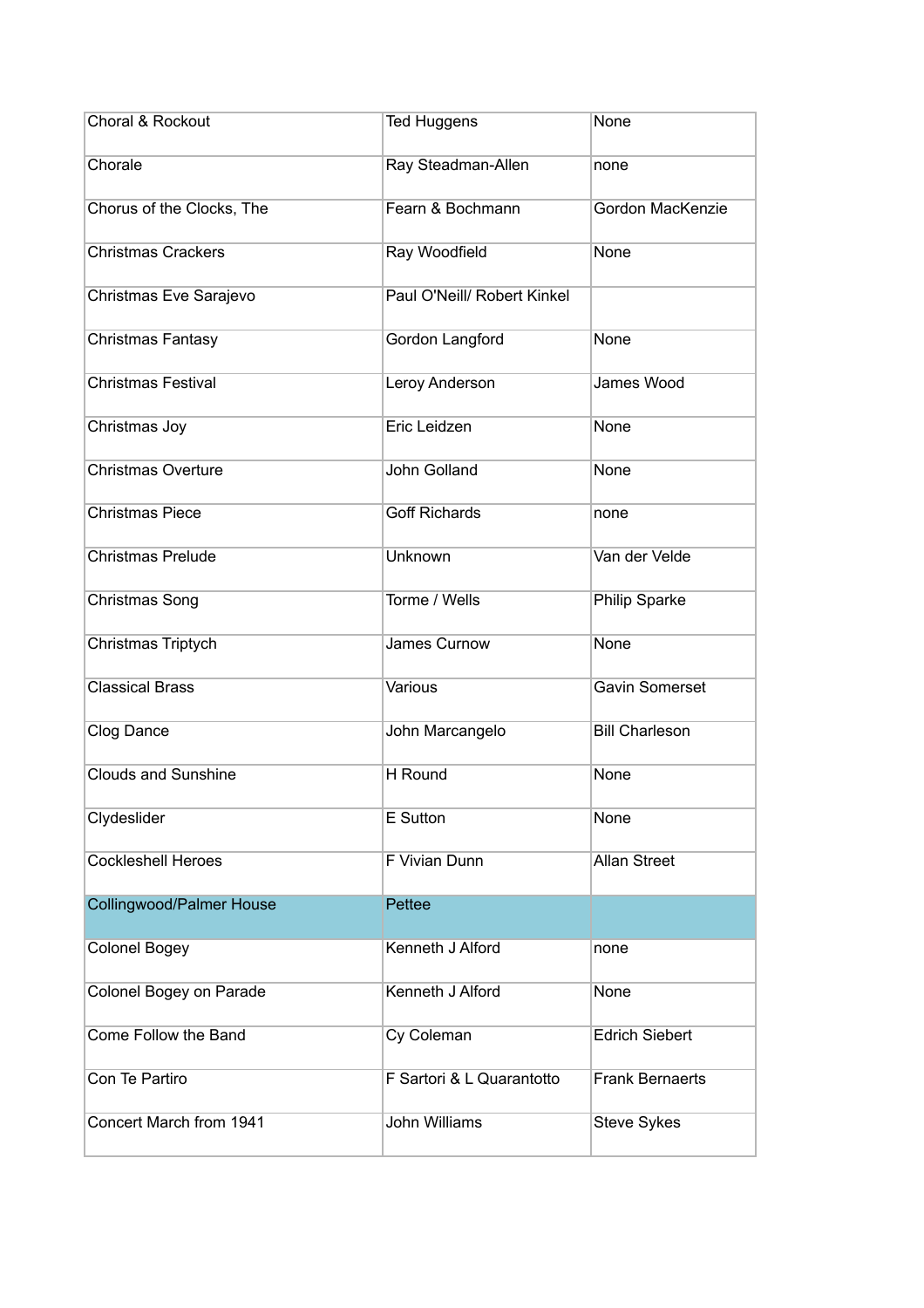| <b>Concert Prelude</b>          | Philip Sparke         | None                      |
|---------------------------------|-----------------------|---------------------------|
| <b>Concert Variations</b>       | Don Lusher            | None                      |
| Concorde                        | Roy Newsome           | None                      |
| Congratulations                 |                       |                           |
| Contest                         | J Ord Hume            | None                      |
| Contestor                       | <b>TJ Powell</b>      | None                      |
| Contrasten                      | Jan de Haan           | none                      |
| Cool Breeze                     | Cy Payne              | <b>Cyril Watters</b>      |
| CopaCobana                      | Denzil S Stephens     | none                      |
| <b>Cornelius Festival March</b> | Mendelssohn           | S W Ord Hume              |
| Corner Flag, The                | J H Howe              | None                      |
| Cornet Calypso                  | <b>Cyril Watters</b>  | None                      |
| <b>Cornet Carillon</b>          | Ronald Binge          | None                      |
| <b>Cornet Roundabout</b>        | <b>Robert Eaves</b>   | None                      |
| Coronation March (Le Prophete)  | Meyerbeer             | <b>Geo Hawkins</b>        |
| Corsair                         | <b>Hector Berlioz</b> | <b>Geoffrey Brand</b>     |
| Cosi Fan Tutti                  | Mozart                | publ by wright &<br>Round |
| Cosi Fan Tutti                  | Mozart                | publ by r smith           |
| <b>Cossack</b>                  | <b>William Rimmer</b> | <b>None</b>               |
| <b>Cossack Patrol</b>           | traditional           | Eric Ball                 |
| <b>Coventry Carol</b>           | Traditional           | None                      |
| <b>Cranborne Chase</b>          | <b>Philip Harper</b>  | <b>None</b>               |
| Crazy                           | <b>Willie Nelson</b>  | Alan Morrison             |
| Crown Cavalcade                 | P Beechfield Carver   | None                      |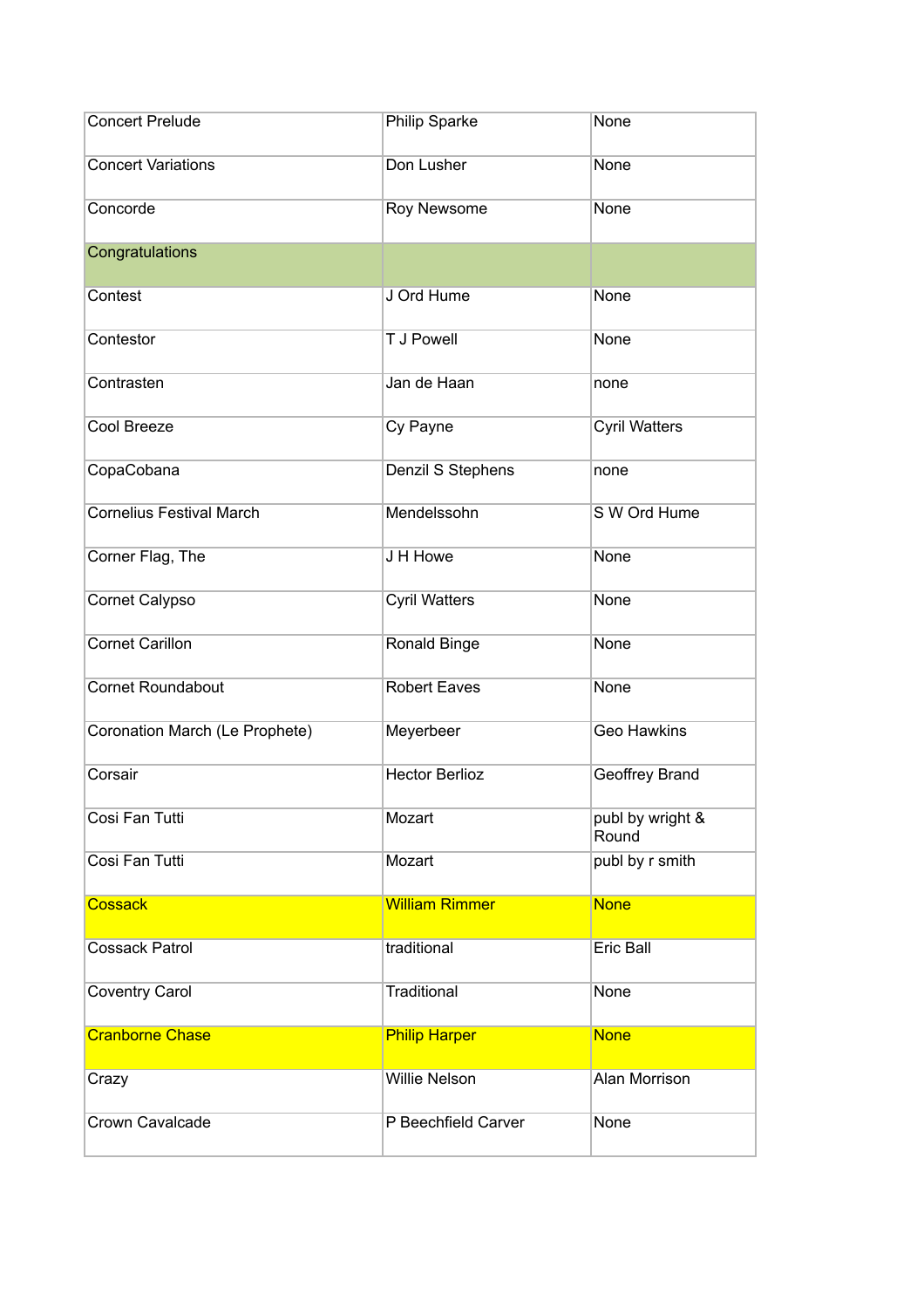| Crown Imperial                                          | <b>William Walton</b>  | Frank Wright                                   |
|---------------------------------------------------------|------------------------|------------------------------------------------|
| Cry Me A River                                          | <b>Arthur Hamilton</b> | Alan Morrison                                  |
| <b>Cry of the Celts</b>                                 | <b>Ronan Hardiman</b>  | <b>Peter Graham</b>                            |
| <b>Cushy Butterfield</b>                                | <b>Traditional</b>     | Gordon Langford                                |
| <b>Czech Polka</b>                                      | <b>Johann Strauss</b>  | Frank Wright                                   |
| Dam Busters                                             | <b>Eric Coates</b>     | Dawson                                         |
| Dance Hongroise                                         | <b>Delibes</b>         | <b>Edrich Siebert</b>                          |
| Danse Macabre                                           | Saint-Saens            | Andy Norman                                    |
| Dark Side of the Moon                                   | Paul Lovatt-Cooper     | none                                           |
| David of the White Rock                                 | traditional            | Gordon Langford                                |
| David of the White Rock                                 | <b>Unknown</b>         | <b>G H Willcocks</b>                           |
| Day Trip to Bangor                                      | Debbie Cook            | Frank Bryce                                    |
| Dead March From Saul/Would You and<br>Sin to tell a lie | Handel                 |                                                |
| Dead March in Saul                                      | Handel                 | <b>Edward Newton</b>                           |
| <b>Dear Lord &amp; Father</b>                           | C H Parry              | <b>Cecil Bolton &amp; Eric</b><br><b>Banks</b> |
| Dear to My Heart                                        | <b>Edrich Siebert</b>  | None                                           |
| Death or Glory                                          | R B Hall               | None                                           |
| Death or Glory /BB & CF                                 | RB Hall/J.Orde Hume    |                                                |
| Deep Harmony                                            | Fred Royle             | none                                           |
| Deep Harmony                                            | <b>Handel Parker</b>   | A Broadbend                                    |
| Deep Harmony Series 1/Andante in G                      | <b>Batiste</b>         |                                                |
| Deep inside the Sacred Temple                           | <b>Bizet</b>           | K Wilkinson                                    |
| <b>Delilah</b>                                          | Reed / Jones           | <b>Alan Fernie</b>                             |
| Deutschland uber Alles                                  | J. Haydn               | M Schroder                                     |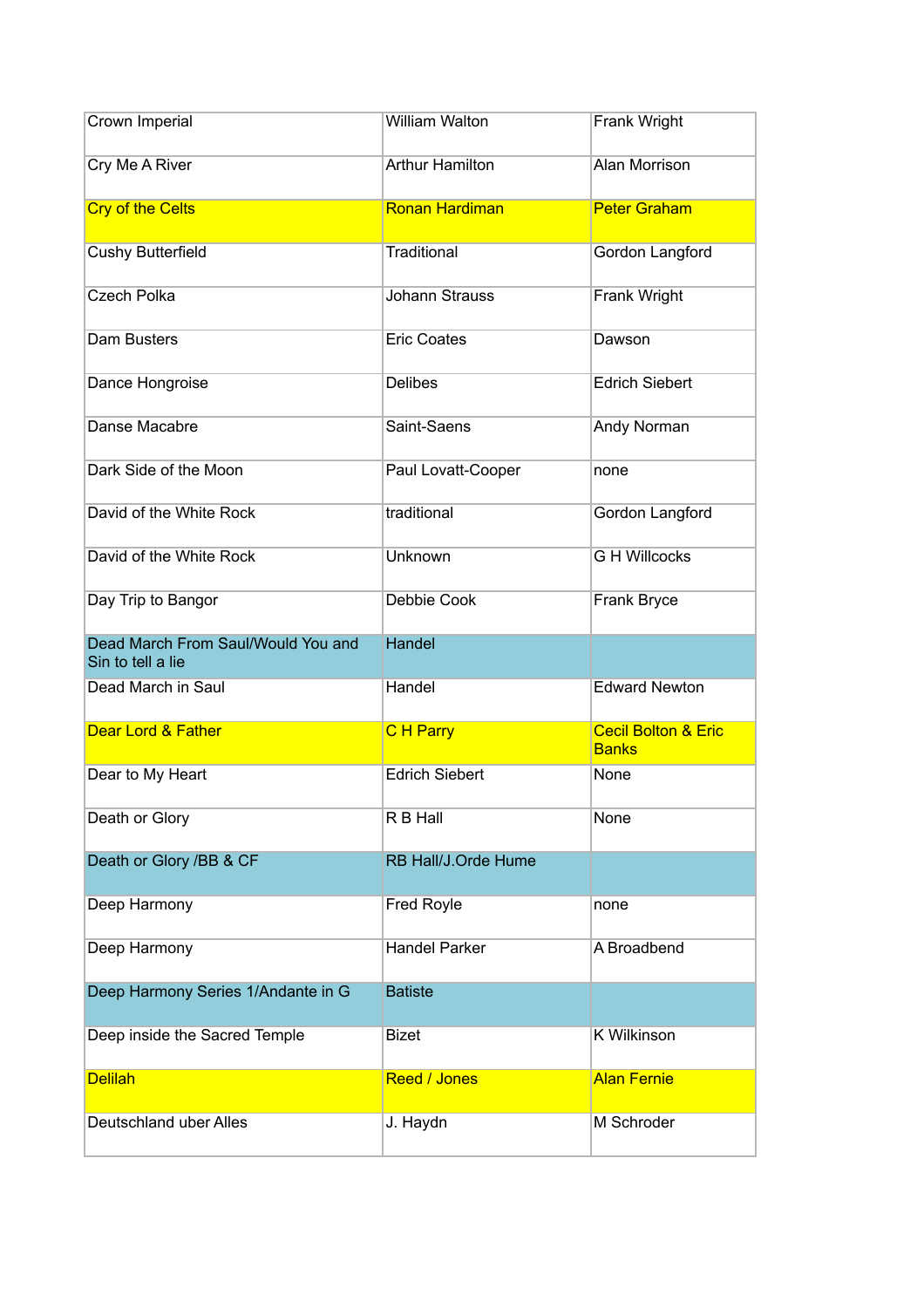| Devon Fantasy                    | Eric Ball                                     | None                  |
|----------------------------------|-----------------------------------------------|-----------------------|
| Diamonds are a Girls Best friend | Jule Styne/Leo Robin                          | W Relton              |
| <b>Dimensions</b>                | Peter Graham                                  | None                  |
| Divertimento                     | Eric Ball                                     | None                  |
| Divertimento                     | Philip Sparke                                 | None                  |
| <b>Divertimento for Brass</b>    | Darrol Barry                                  | none                  |
| Dixiedoodle Rag                  | <b>Edrich Siebert</b>                         | None                  |
| Dixieland Stomp / High Society   | <b>C.Laurence/Porter</b>                      |                       |
| Don Giovanni                     | Mozart                                        | None                  |
| Don't it make my brown eyes blue | <b>R</b> Leigh                                | <b>Hugh Nash</b>      |
| Don't Stop Me Now                | Freddie Mercury                               | Philip Harper         |
| Donau Wellen Waltz               | J Ivanovici                                   | none                  |
| Dont Cry for Me Argentina        | Lloyd Webber                                  | Gordon Langford       |
| Doyen                            | <b>Goff Richards</b>                          | None                  |
| Drigo's Serenade                 | <b>Unknown</b>                                | Denzil Stephens       |
| Drinking                         | <b>Manuel Bilton</b>                          | None                  |
| <b>Drummers Delight</b>          | <b>Edrich Siebert</b>                         | <b>None</b>           |
| Duo for Euphoniums               | <b>T J Powell</b>                             | None                  |
| Eagle Squadron                   | Kenneth J Alford                              | None                  |
| Eastenders                       | May/Osbourne                                  | Jack Peberdy          |
| <b>Edelweiss</b>                 | <b>Richard Rogers/Oscar</b><br>Hammerstein II | <b>Edrich Siebert</b> |
| Egmont                           | Ludwig van Beethoven                          | <b>Eric Ball</b>      |
| Eighteentwelve (1812)            | Tchaikovsky                                   | Denis Wright          |
| <b>Ein Prosit</b>                | Traditional                                   | None                  |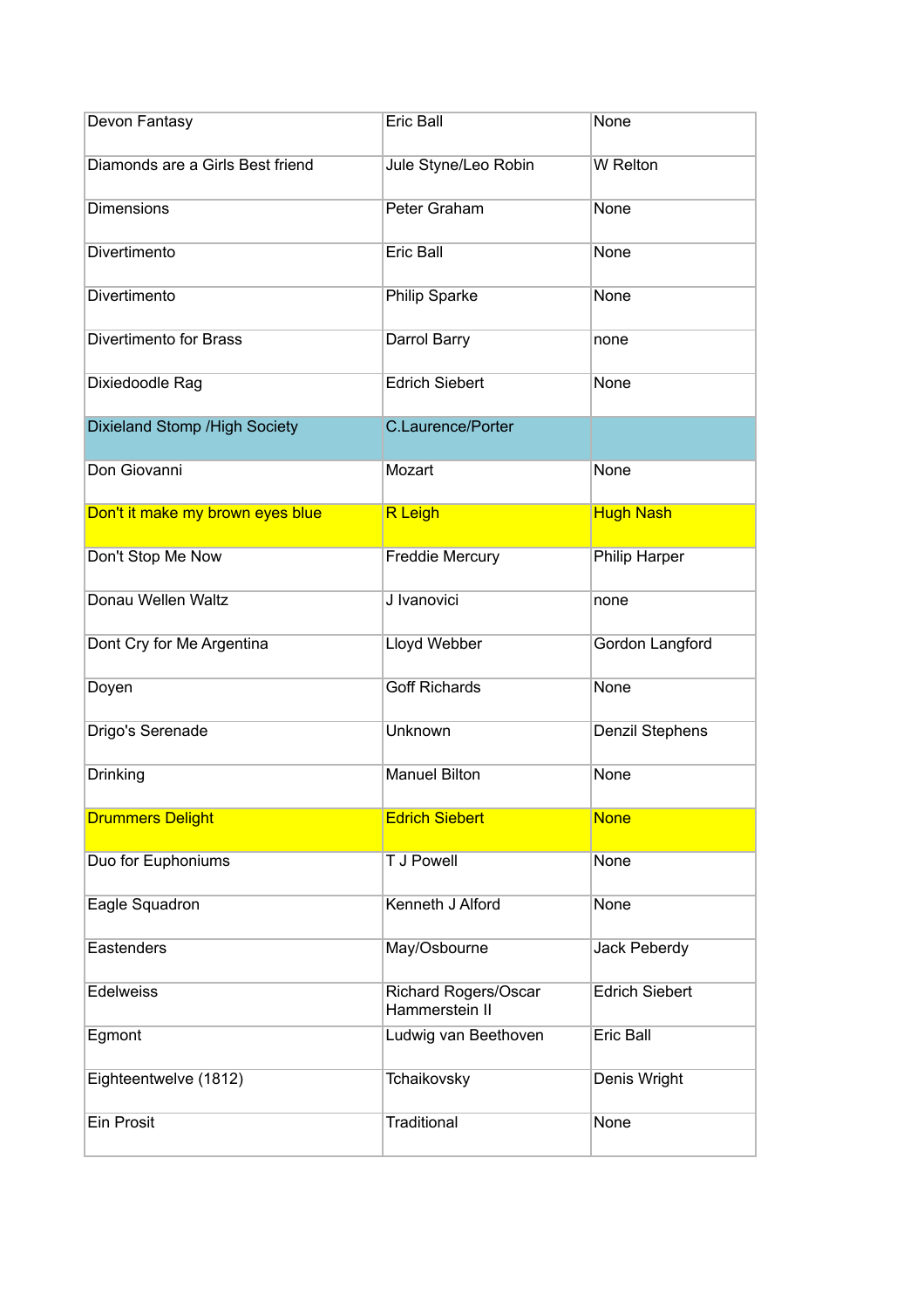| Ein Schnaps                                         | Dave Baker                     | Pol Stone               |
|-----------------------------------------------------|--------------------------------|-------------------------|
| Eine Kleine Nachtmusik                              | Mozart                         | <b>Drake Rimmer</b>     |
| Eine Kleine Nachtmusik                              | <b>Wolfgang Amadeus Mozart</b> | Eric Ball               |
| Eine Kleine Oompah Musik                            | Ray Woodfield                  | None                    |
| El Abanico                                          |                                |                         |
| El Capitan / El Abanico                             | Sousa/L Javaloyes.             |                         |
| El Zapatero                                         | Osbourne/Masters               | <b>Edrich Siebert</b>   |
| Elijah                                              | Mendhellson                    | None                    |
| Elizabethan Serenade                                | Ronald Binge                   | <b>Edrich Siebert</b>   |
| Ellacombe Festival Prelude                          | Traditional                    | <b>William Himes</b>    |
| Ellesmere / Clear the Road                          | JE Grace/J Ord Hume            |                         |
| Elvira Madigan Theme (from Piano<br>Concerto No 21) | <b>Wolfgang Amadeus Mozart</b> | <b>Godfrey Richards</b> |
| <b>English Folk Songs Suite</b>                     | R Vaughan Williams             | Frank Wright            |
| English Maiden Fantasy                              | Eric Ball                      | None                    |
| Entertainer, The                                    | Scott Joplin                   | Ronald Hanmer           |
| Entertainments                                      | <b>Gilbert Vinter</b>          | None                    |
| <b>Entre Nous</b>                                   | <b>Elliott Smith</b>           | Sydney Herbert          |
| Entry of the Gladiators                             | Julius Fucik                   | None                    |
| Entry of the Gladiators                             | <b>Julius Fucik</b>            | Gordon Langford         |
| <b>Eric Coates for Brass</b>                        | <b>Eric Coates</b>             | <b>Allan Street</b>     |
| Ermani                                              | Verdi                          | None                    |
| Eroica                                              | Beethoven                      | W Rimmer                |
| Essay                                               | <b>Edward Gregson</b>          | None                    |
| Estudiantina Valse                                  | Waldteufel                     | None                    |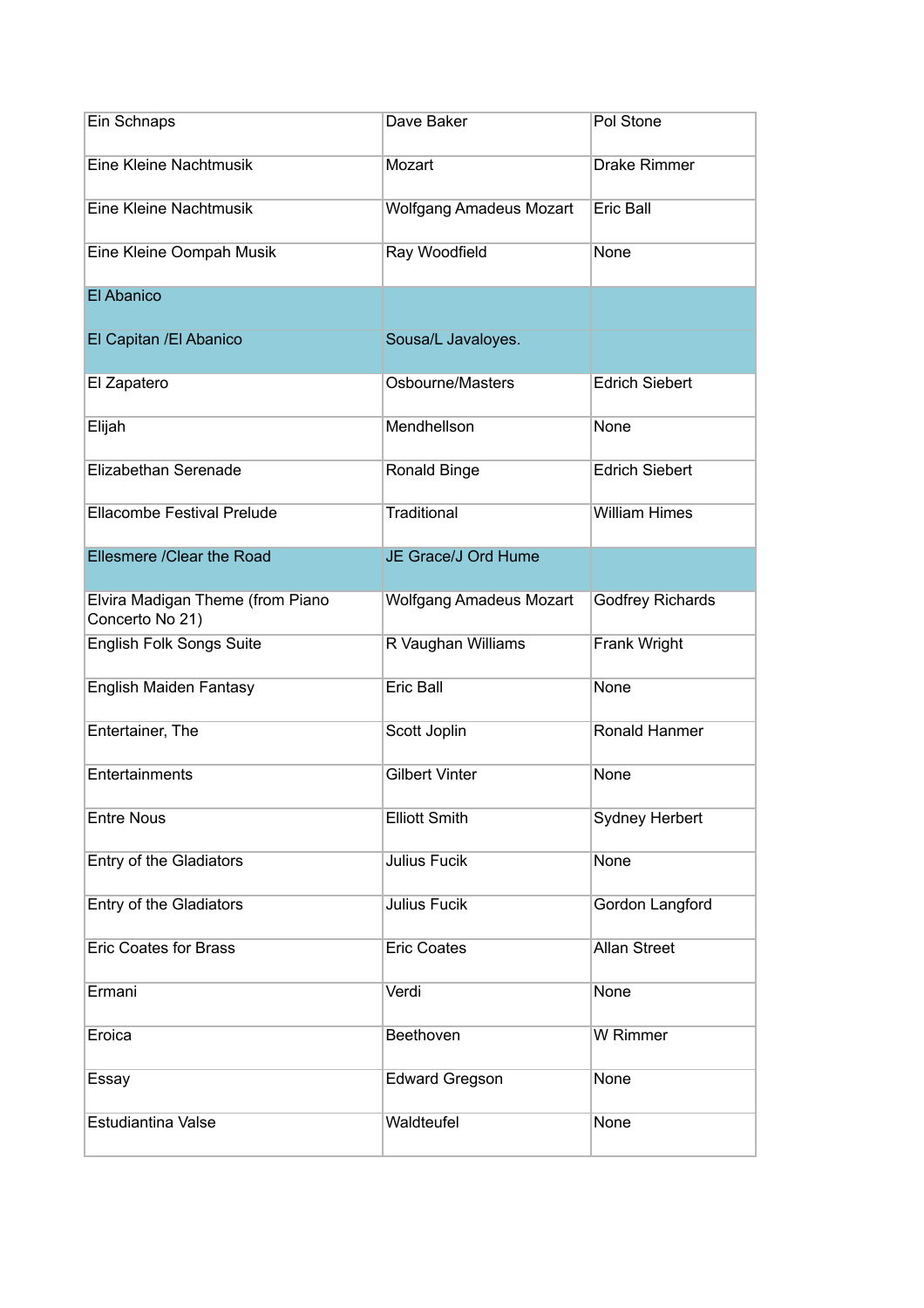| European, The                         | <b>Goff Richards</b>         | <b>None</b>         |
|---------------------------------------|------------------------------|---------------------|
| Eventide                              | Traditional                  | Rimmer              |
| Excelsior                             | Ronald Hanmer                | None                |
| Eye Level                             | <b>Jack Trombey</b>          | Norman Richardson   |
| Facilita                              | John Hartmann                | F Mortimer          |
| Faith                                 | George Michael               | Philip Harper       |
| Fame & Glory                          | Albert E Matt                | Gregor J Grant      |
| Fanfar & Melody                       | <b>Trevor Brown</b>          | <b>Keith Lever</b>  |
| Fanfare & Flourishes                  | James Curnow                 | None                |
| Fanfare & Soliloqy                    | Trevor L Sharpe              | None                |
| Fanfare & Variations                  | Darrol Barry                 | None                |
| Fanfare and Chorale the Old Hundredth | <b>Basil Windsor</b>         |                     |
| <b>Fanfare and National Anthem</b>    | Unknown                      | Gordon Jacob        |
| Fanfare for a Festive Occasion        | <b>Michael Marsh Edwards</b> | None                |
| Fanfare for the Common Man            | Aaron Copland                | <b>Howard Snell</b> |
| Fantasia on British Sea Songs         | Henry J Wood                 | Denis Wright        |
| <b>Fantasia on British Sea Songs</b>  | <b>Gordon Langford</b>       | <b>None</b>         |
| Fantasia on Tico Tico                 | Derek Bourgeois              | None                |
| Fantasy                               | Philip Sparke                | None                |
| Fantasy for Brass Band                | <b>Bram Wiggins</b>          | None                |
| Farandole                             | <b>Bizet</b>                 | <b>Drake Rimmer</b> |
| Faust                                 | Gounod                       | None                |
| Feelings                              | Morris Albert                | None                |
| Felsenmuhle                           | Reissiger                    | <b>Drake Rimmer</b> |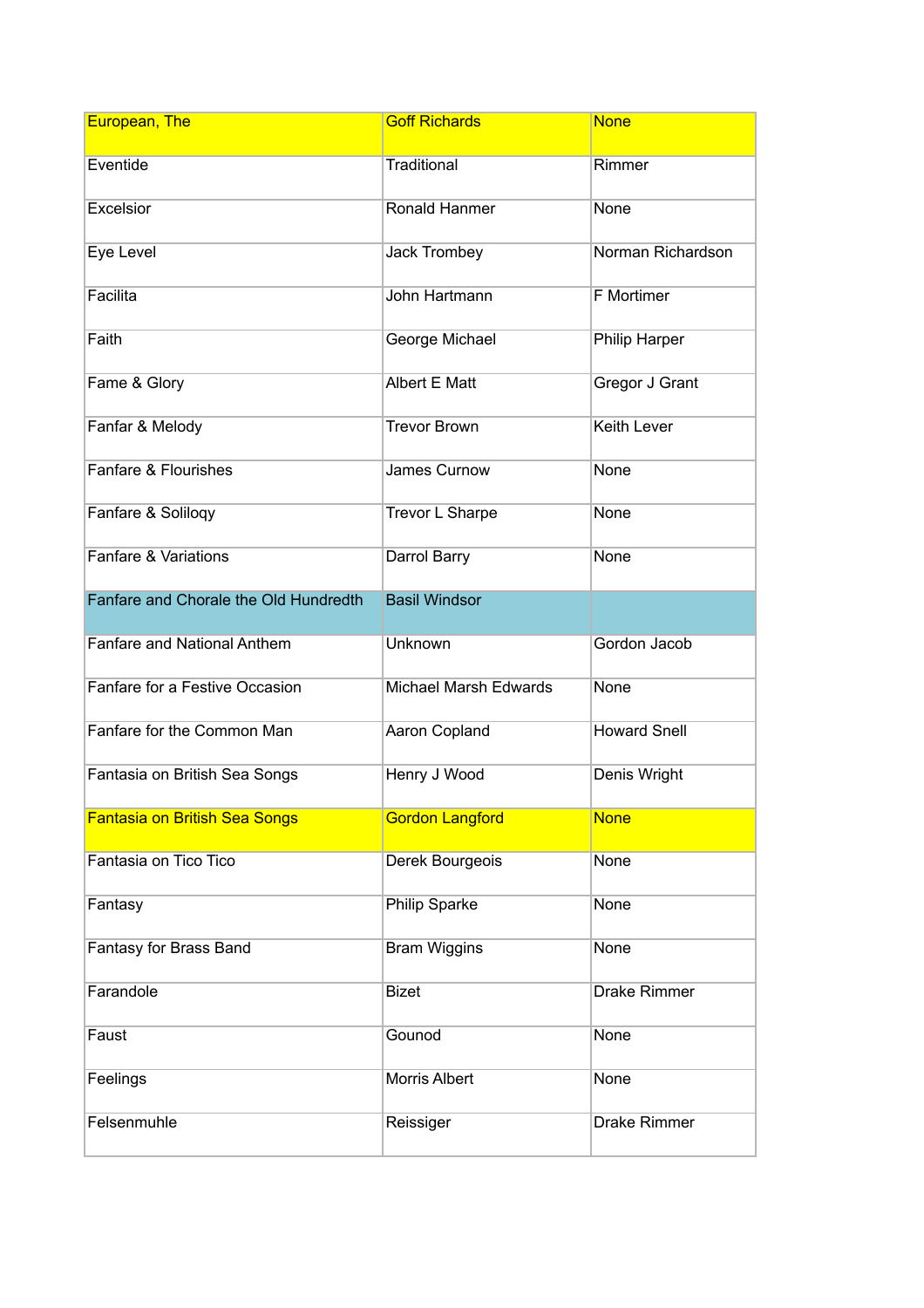| <b>Festival Music</b>                                                               | Eric Ball                                          | None                   |
|-------------------------------------------------------------------------------------|----------------------------------------------------|------------------------|
| <b>Festive Overture</b>                                                             | Shostakovich                                       | Peter Kitson           |
| Fiddler on The Roof                                                                 | Jerry Bock                                         | <b>Allan Street</b>    |
| <b>Final Countdown</b>                                                              | Joey Tempest                                       | <b>Frank Bernaerts</b> |
| Finiculi finicula                                                                   | Luigi Denza                                        | <b>Edrich Siebert</b>  |
| Finlandia                                                                           |                                                    |                        |
| Fiorella                                                                            | <b>Edrich Siebert</b>                              | None                   |
| First Suite in E Flat                                                               | <b>Gustav Holst</b>                                | <b>Sydnet Herbert</b>  |
| Floral Dance, The                                                                   | <b>Katie Moss</b>                                  | Derek Broadbent        |
| <b>Florentiner March</b>                                                            | J Fucik                                            | Roger Barsotti         |
| <b>Florentiner Marsch</b>                                                           | Fucik                                              | <b>Mnozil Brass</b>    |
| <b>Flower of Scotland</b>                                                           | Roy Williamson                                     | <b>Alan Fernie</b>     |
| Folk Tunes for Brass (Some Folks Like to<br>Sigh, Old farmer Buck, Billy Boy, Polly | <b>Traditional</b>                                 | <b>Patrick Rivers</b>  |
| For He's a Jolly Good Fellow                                                        | traditional                                        | None                   |
| For the Love of a Princess (Braveheart)                                             | James Horner                                       | <b>Andrew Duncan</b>   |
| For the Love of a Princess (duplicate?)                                             |                                                    |                        |
| For Your Eyes Only                                                                  | <b>Bill Conti</b>                                  | Darrol Barry           |
| <b>Forever Autumn</b>                                                               | <b>Jeff Wayne</b>                                  | <b>Thomas Ruedi</b>    |
| <b>Forgotten Dreams</b>                                                             | <b>Leroy Anderson</b>                              | <b>Geoffrey Brand</b>  |
| Forty Fathoms                                                                       | <b>Harold L Walters</b>                            | none                   |
| Four 16th Century Dances                                                            | Anthony Holborne/Claude<br>Gervaise/Anonyme/Tilman | <b>Alan Fernie</b>     |
| Four Dances from The Nutcracker                                                     | Tchaikovsky                                        | Philip Sparke          |
| Four Fanfares for Four Trumpets                                                     | <b>Nigel Simmons</b>                               | None                   |
| Four Jolly Minstrels                                                                | Unknown                                            | None                   |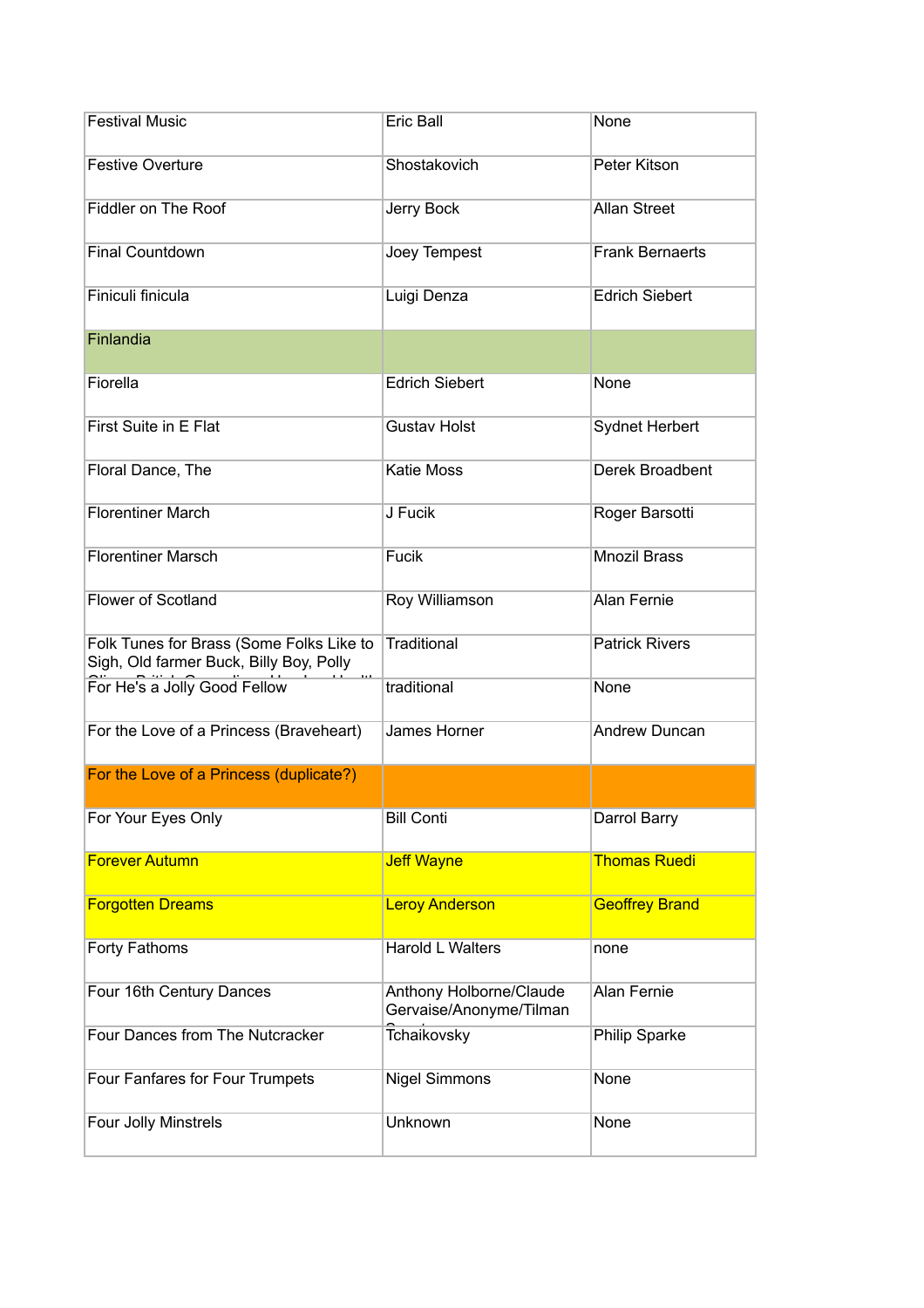| <b>Four Little Maids</b>                                                         | John Carr                                             | None                                      |
|----------------------------------------------------------------------------------|-------------------------------------------------------|-------------------------------------------|
| Four Original Hymn Tunes: 1. Rimington,<br>2.Lascelles, 3.Colne.4.Downham backed |                                                       |                                           |
| <b>Four Quartets</b>                                                             | Staff-Captain J Merritt                               | None                                      |
| <b>Four Salvation Army Quartets</b>                                              | AH Jakeway/ Eric<br><b>Ball/Gmarshall/Ernst Rance</b> | None                                      |
| <b>Four Spirituals</b>                                                           | George O'Donnell                                      | None                                      |
| Frankly Speaking (I've Got You Under My<br>Skin)                                 | <b>Cole Porter</b>                                    | Mark Freeh                                |
| <b>French Comedy Overture</b>                                                    | Keler Bela                                            | Frank Wright                              |
| <b>French Military March</b>                                                     | Saint-Saens                                           | W B Hargreaves                            |
| Friendship                                                                       | <b>JH Carter</b>                                      |                                           |
| <b>Frolic for Trombones</b>                                                      | <b>Reginald Heath</b>                                 | None                                      |
| Full Set of Christian Praise (Green SA<br>Carol Books)                           |                                                       |                                           |
| <b>Funiculi Funicula</b>                                                         |                                                       |                                           |
| Fur Elise                                                                        | Ludwig van Beethoven                                  | <b>Edrich Siebert</b>                     |
| <b>Galloping Major</b>                                                           | George Bastow                                         | Dr Gordon Jacob /<br><b>Charles Field</b> |
| Gay Gordons                                                                      | Theo Bonheur                                          | Denis Wright                              |
| Gems of Italian Opera                                                            | Various                                               | W Rimmer                                  |
| Gems of Tchaikovsky                                                              | Tchaikovsky                                           | Maurice Johnstone                         |
| Georgia on My Mind                                                               | Hoagy Carmichael & Stuart<br>Gorrell                  | <b>Alan Morrisin</b>                      |
| Girl I left behind, The                                                          | Traditional                                           | Gordon Langford                           |
| Girl with the flaxen Hair                                                        | Claude Debussy                                        | <b>Peter Parkes</b>                       |
| Girl with the Flaxen Hair, The                                                   | Claude Debussy                                        | <b>Michael Brand</b>                      |
| <b>Gladiators Farewell</b>                                                       | H L Blankenburg                                       | none                                      |
| Gladiolus Rag                                                                    | Scott Joplin                                          | Michael Brand                             |
| Glasnost                                                                         | Dizzy Stratford                                       | None                                      |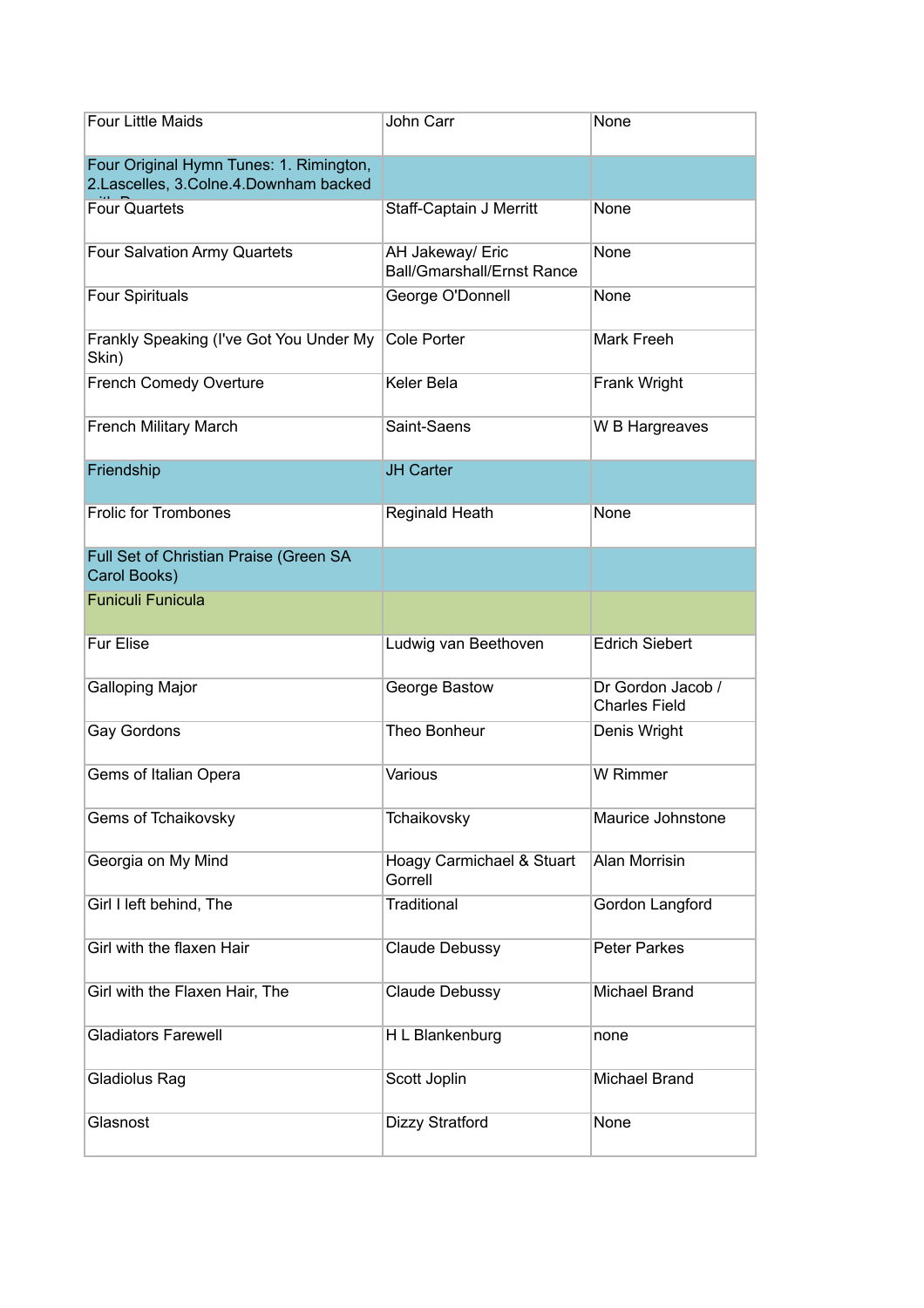| Glastonbury                                         | Denis Wright                      | None                  |
|-----------------------------------------------------|-----------------------------------|-----------------------|
| Glemdene                                            | John R Carr                       | none                  |
| <b>Glenn Miller Special</b>                         | <b>Glen Miller</b>                | Derek Ashmore         |
| Gloria in Excelsis Deo                              | <b>Traditional</b>                | Ty Watson             |
| God is a Spirit                                     | Sir W Sterndale Bennett           | Colonel F G Hawkes    |
| Goldfinger                                          | John Barry                        | <b>W</b> Relton       |
| Gondoliers                                          | <b>Arthur Sullivan</b>            | None                  |
| Gonna Fly Now (theme from 'Rocky')                  | Conti                             | <b>Leslie Vinall</b>  |
| Good, The Bad and The Ugly, The                     | Ennio Morricone                   | <b>W</b> Relton       |
| Goodbye to Love                                     | John Bettis/ Richard<br>Carpenter | Ray Farr              |
| Grace at Eventide (last post with Amazing<br>Grace) | Lance Munday                      | <b>None</b>           |
| <b>Grandfathers Clock</b>                           | <b>Geo Doughty</b>                | <b>None</b>           |
| <b>Great Little Army</b>                            | Kenneth J Alford                  | none                  |
| Greensleeves                                        | King Henry VIII                   | <b>Howard Snell</b>   |
| Greensleeves                                        | traditional                       | Gordon Langford       |
| <b>Grenadiers Waltz</b>                             | Waldteufel                        | Frank Wright          |
| Gresford                                            | <b>Robert Saint</b>               | <b>Graham Cole</b>    |
| <b>Ground Force</b>                                 | <b>Jim Parker</b>                 | None                  |
| Guantanemera                                        | <b>Hector Angulo/Pete Seeger</b>  | <b>Edrich Siebert</b> |
| Gymnopodie #1                                       | <b>Erik Satie</b>                 | <b>Goff Richards</b>  |
| Half a Sixpence                                     | David Heneker                     | <b>Allan Street</b>   |
| Halleleujah Chorus                                  | Handel                            | J Hartmann            |
| Handels Largo                                       | Handel                            | None                  |
| Hansel & Gretel                                     | <b>Englebert Humperdinck</b>      | Ronald Hammer         |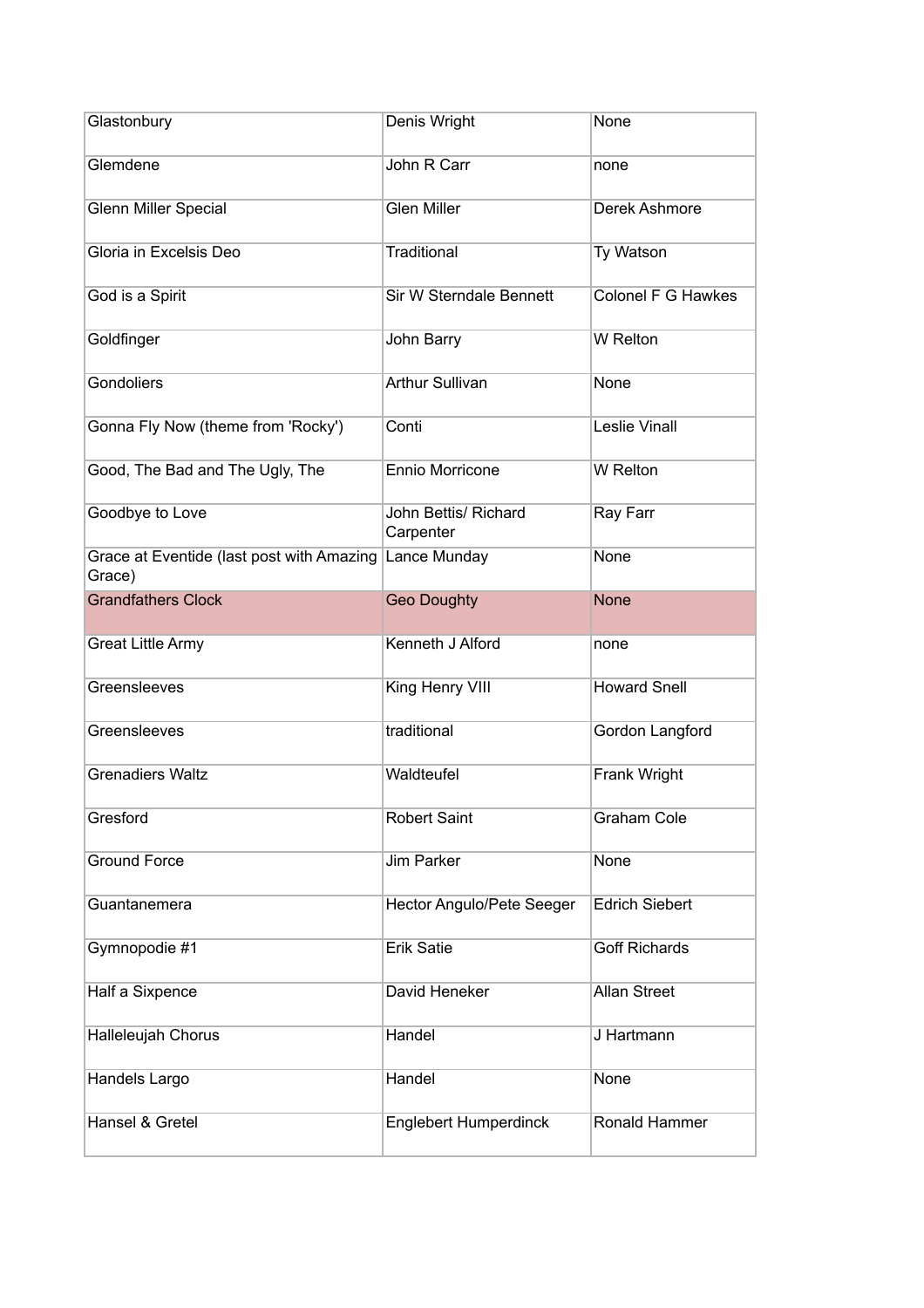| Happiness                                         | Lieut.Colonel A Goldsmith                     | none                   |
|---------------------------------------------------|-----------------------------------------------|------------------------|
| <b>Happy Birthday</b>                             |                                               |                        |
| Happy Birthday to You                             | Mildred J Hill                                | <b>Henry Geehl</b>     |
| Harlem Nocturne                                   | Earle Hagen                                   | <b>Edrich Siebert</b>  |
| <b>Harmonious Blacksmith</b>                      | Handel                                        | None                   |
| Harmonious Blacksmith, The                        | J Ord Hume                                    | Keith Wilkinson        |
| Harmony Hymnary: 1.Deep<br>Harmony, 2. Abide with |                                               |                        |
| <b>Hat Trick</b>                                  | Roy Newsome                                   | None                   |
| Hava Naglia                                       | <b>Traditional</b>                            | <b>Edrich Siebert</b>  |
| Have yourself a merry little Xmas                 | Martin & Blane                                | Christopher Wormald    |
| Hawaii Five - O                                   | <b>Mort Stevens</b>                           | <b>Edrich Siebert</b>  |
| Hawaiian Hoe-Down                                 | <b>Edrich Siebert</b>                         | None                   |
|                                                   |                                               |                        |
| <b>Hawaiian Samba</b>                             | <b>Edrich Siebert</b>                         | none                   |
| Hebrides, The                                     | Felix Mendelssohn Bartoldy                    | <b>Howard Lorriman</b> |
| Heigho My Jackie                                  |                                               |                        |
| <b>Helda's Lament</b>                             |                                               |                        |
| Henry the Fifth                                   |                                               |                        |
| Hey Jude                                          | Lennon/McCartney                              | Tony Jagger            |
| Hey Jude                                          | Lennon/McCartney                              | Derek Broadbent        |
| Hey Look Me Over                                  | Cy Coleman                                    | W J Duthoit            |
| Hey-Ho The Morning Dew                            |                                               |                        |
| High on A Hill                                    | Alan Moorhouse/Gordon<br>Rees/Michael Bradley | <b>Edrich Siebert</b>  |
| <b>High School Cadets</b>                         | Sousa                                         | None                   |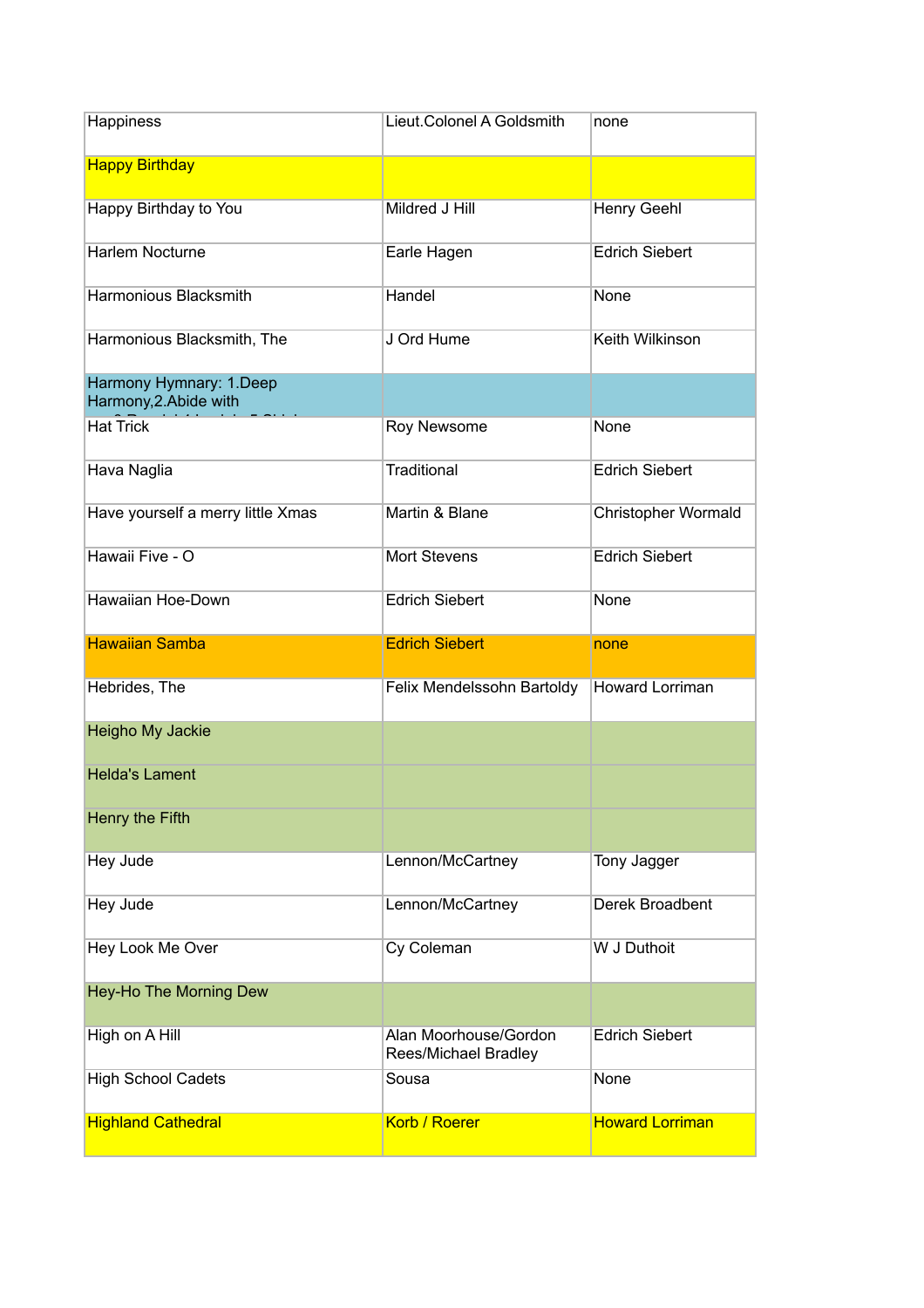| Hijack                         | <b>Mike Davis</b>         | None                 |
|--------------------------------|---------------------------|----------------------|
| <b>HM Jollies</b>              | Kenneth J.Alford          |                      |
| <b>HMS Pinafore</b>            | <b>Arthur Sullivan</b>    | None                 |
| <b>Hock</b>                    | <b>Goff Richards</b>      | None                 |
| Hoe Down from 'Rodeo'          | Aaron Copland             | <b>Howard Snell</b>  |
| Hogarth's Hoe-Down             | W Hogarth Lear            | none                 |
| <b>Holiday Suite</b>           | Eric Ball                 | None                 |
| <b>Holy City</b>               | Stephen Adams             | None                 |
| <b>Holyrood /King Cotton</b>   | Kenneth J.Alford/Sousa    |                      |
| Homage to Pharaoh              | Drake Rimmer              | None                 |
| Hootenanny                     | <b>Harold L Walters</b>   | <b>None</b>          |
| <b>Hornblowers Three</b>       | Ray Woodfield             | None                 |
| <b>Hot Toddy</b>               | Mendler/Flanagan          | Jack Peberdy         |
| How Great Thou Art             | Traditional               | None                 |
| How the West was Won           | <b>Eric Banks</b>         | None                 |
| Howards Way                    | Simon May/ Leslie Osborne | Jack Peberdy         |
| <b>Humming Birds</b>           | E Sutton                  | None                 |
| Humoreske                      | <b>Anton Dvorak</b>       | None                 |
| Hungarian Dances               | Johann Brahms             | <b>Aubrey Winter</b> |
| Hungarian March                | <b>Hector Berlioz</b>     | Philip B Catelinet   |
| Hymn - Hark the glad sound     |                           |                      |
| Hymn for Diana                 | Joseph Turrin             | none                 |
| <b>Hymns Various M'scripts</b> |                           |                      |
| I don't know how to love him   | Andrew Lloyd Webber       | J Graham Walker      |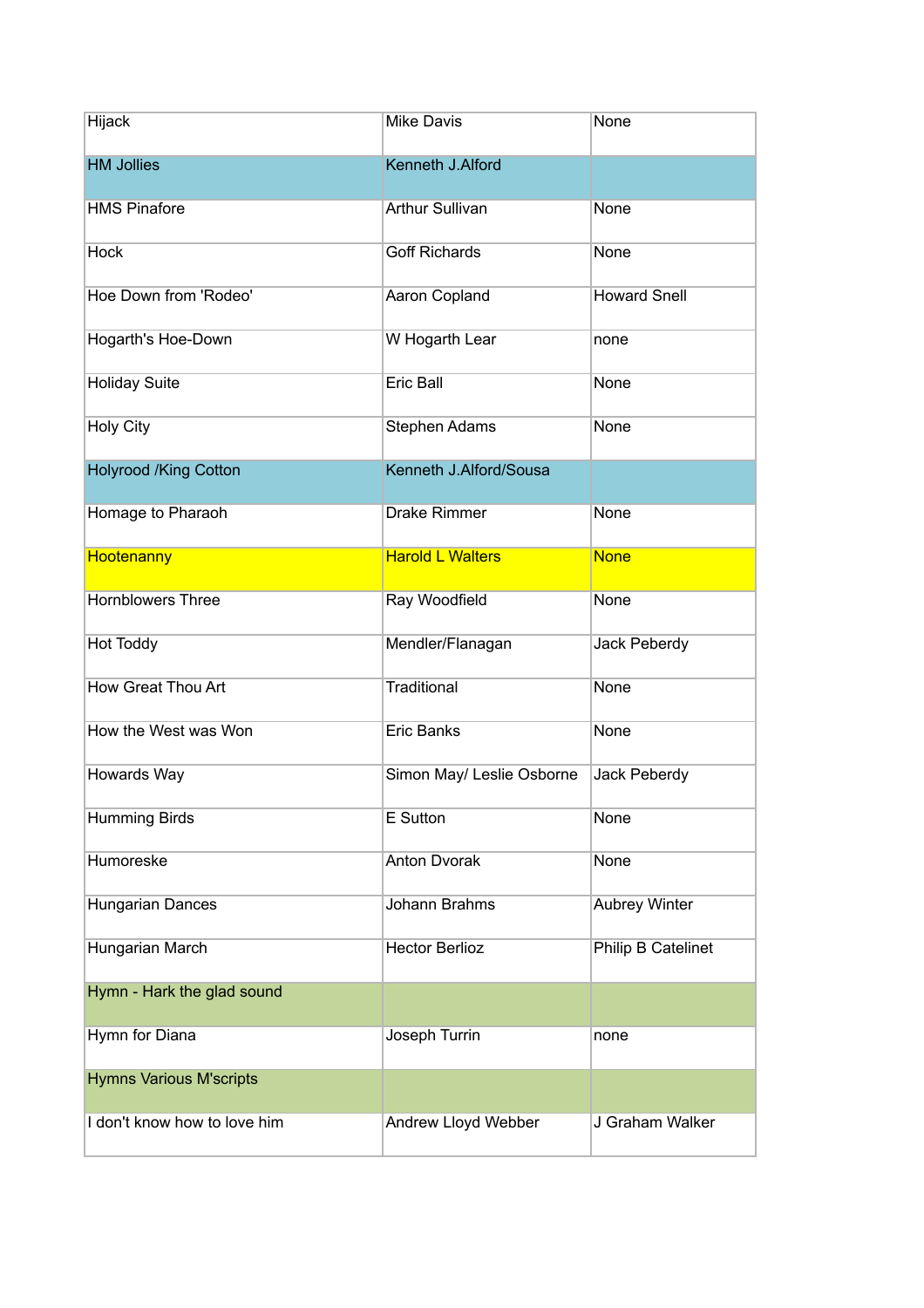| I dreamed a dream                                                         | Claude-Michel Schonberg                           | <b>Herbert Kretzmer</b>   |
|---------------------------------------------------------------------------|---------------------------------------------------|---------------------------|
| I dreamt I dwelt in Marble Halls                                          | <b>W M Balfe</b>                                  | <b>David Lancaster</b>    |
| I Drew My Ship Into The Harbour                                           |                                                   |                           |
| I Got Rhythm                                                              | George Gershwin                                   | Alan Fernie               |
| I Know Him so Well                                                        | Andersson/Rice/Ulvaeus                            | James Howe                |
| I Vow to Thee my Country                                                  | Holst                                             | Ray Steadman-Allen        |
| I Will Follow Him                                                         | Stole/Roma/Plante                                 | <b>Goff Richards</b>      |
| I Wish it could be Christmas Everyday                                     | Roy Wood                                          | Derek Broadbent           |
| I'd Like to teach the world to sing                                       | B Backer/ B Davis/ R Cook/<br>R Greenaway         | W Relton                  |
| I'll take you home again Kathleen                                         | Westondorp                                        | <b>Alan Fernie</b>        |
| I'll Walk with God                                                        | Nicholas Brodszky                                 | <b>Goff Richards</b>      |
| I'm getting sentimental over you                                          | Geo Bassman                                       | <b>Bill Geldard</b>       |
| Iceberg                                                                   | <b>Stanley Gordon</b>                             | J Ord Hume                |
| Ida & Dot Polka                                                           | F H Losey                                         | None                      |
| lf                                                                        | <b>David Gates</b>                                | Derek Ashmore             |
| If I let you go (by Westlife)                                             | Per Magnusson, David<br>Kreuger & Jorgen Elofsson | <b>Steve Cortland</b>     |
| Il Bacio                                                                  | L Arditi                                          | <b>Thomas Bidgood</b>     |
| Il Flauto Magico                                                          | <b>Wolfgang Amadeus Mozart</b>                    | None                      |
| Il Silenzio                                                               | Nino Rosso Celeste/<br>Gugielmo Brezza            | <b>Edrich Siebert</b>     |
| Il Trovatore                                                              | Verdi                                             | <b>B Troughton Little</b> |
| Imperial Echoes/Light of Foot                                             | Safroni                                           |                           |
| Impresario                                                                | Cimarosa                                          | Denis Wright              |
| In Memorium: Funeral March Chopin, Oh<br>God our help, Abide with me, the |                                                   |                           |
| In the Merry Month of May                                                 |                                                   |                           |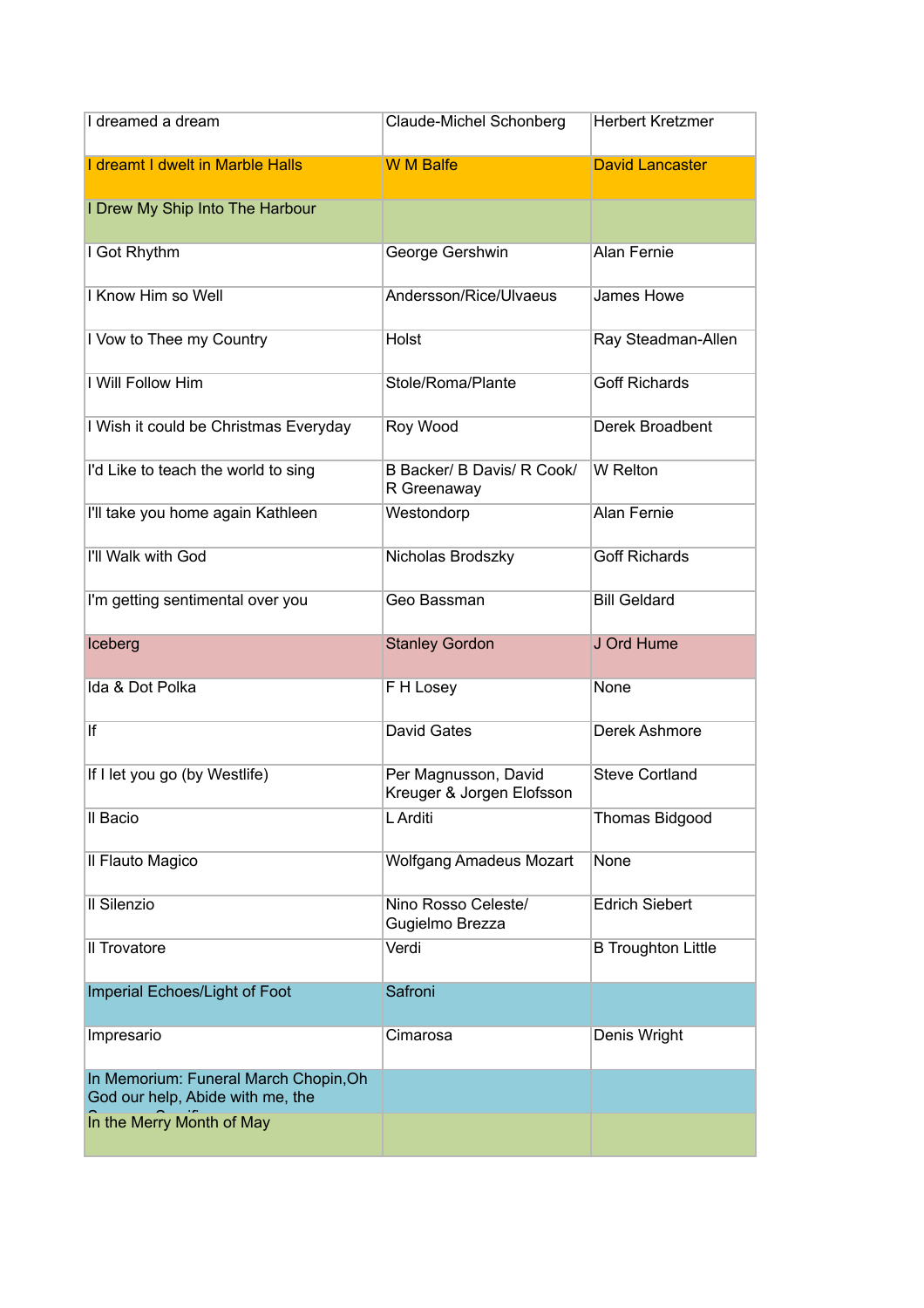| In The Mood                          | Joe Garland           | <b>Edrich Siebert</b> |
|--------------------------------------|-----------------------|-----------------------|
| <b>Indian Summer</b>                 | Eric Ball             | <b>None</b>           |
| Indiana Jones and the Temple of Doom | John Williams         | Ray Farr              |
| Introduction & Allegro Spiritoso     | J B Senaille          | Dennis Wright         |
| <b>Irish Tune from County Derry</b>  | Percy Grainger        | Denis Wright          |
| <b>Irish Washerwoman</b>             | Traditional           | Gordon Langford       |
| It's Playtime                        | Roy Garman            | none                  |
| Its begiining to look like Christmas | Mereduft/Wilson       | Marco Middleburg      |
| Jamaican Rumba                       | Arthur Benjamin       | Anthony Spurgin       |
| James                                | <b>Ben Haemhouts</b>  | None                  |
| <b>James Bond Collection</b>         | Various               | <b>Goff Richards</b>  |
| James Bond Theme                     | Monty Norman          | <b>William Relton</b> |
| James Bond Theme (duplicate?)        |                       |                       |
| Jealousy                             | Jacob Gade            | Gordon MacKenzie      |
| Jeanie with the Light Brown Hair     |                       |                       |
| Jerome Kern for Brass                | Jerome Kern           | Stephen Duro          |
| Jerusalem                            | <b>Blake/Parry</b>    | Sydnet Herbert        |
| Jesus Christ Superstar               | Andrew Lloyd Webber   | Frank Bryce           |
| Jingle All the Way                   | James Pierpont        | Mark Freeh            |
| Jingle Bells                         | Traditional           | Derek Ashmore         |
| <b>Jingle Bells</b>                  | Traditional           | <b>Edrich Siebert</b> |
| Jingle Bells by the Sea              | $\overline{?}$        | $\overline{?}$        |
| John O'Gaunt                         | <b>Gilbert Vinter</b> | None                  |
| John Peel                            | <b>Fred Mortimer</b>  |                       |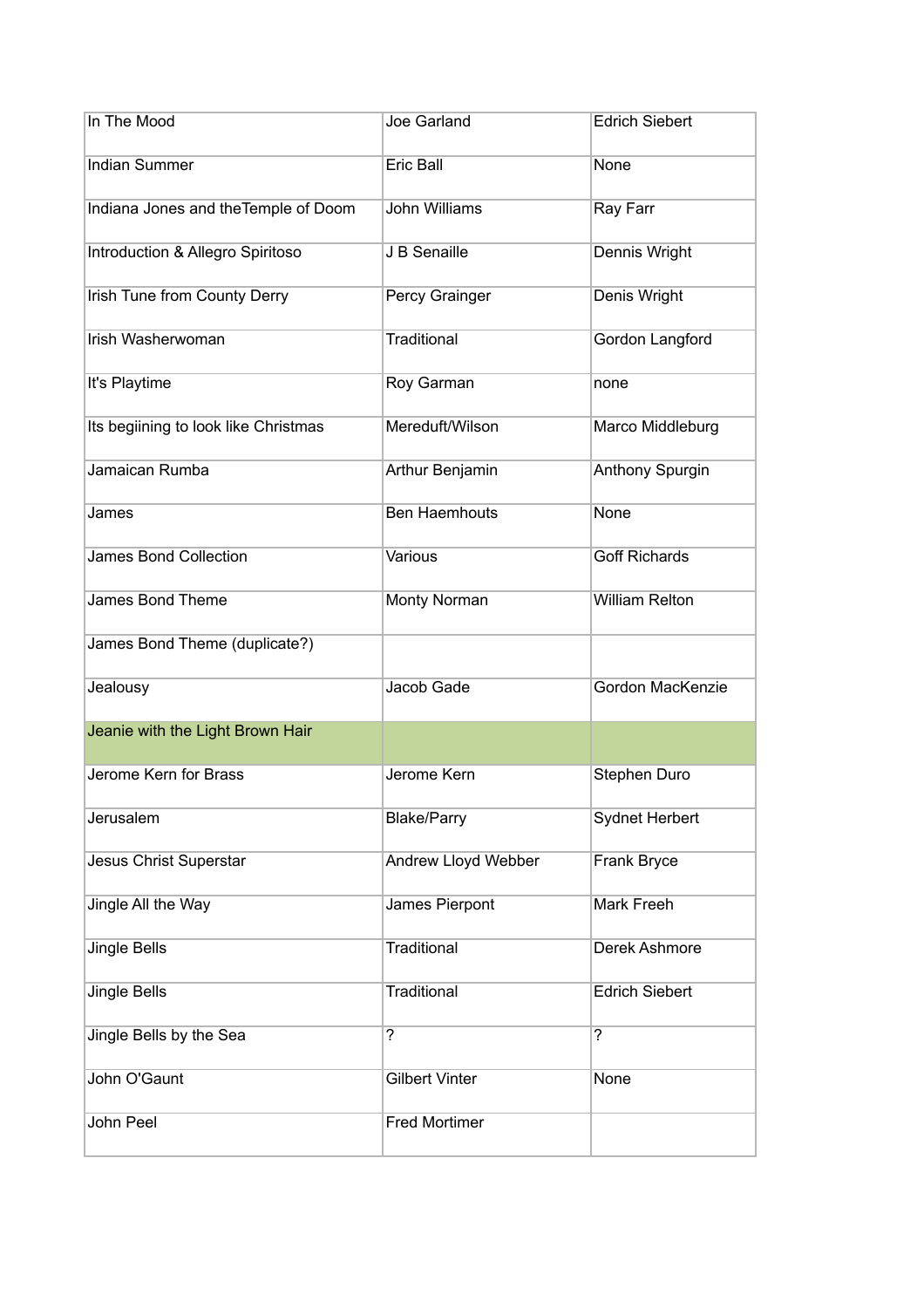| Johnny Todd                        | Traditional                                   | <b>Edrich Siebert</b> |
|------------------------------------|-----------------------------------------------|-----------------------|
| Joker                              | <b>Harold Moss</b>                            | None                  |
| <b>Jolson Memories</b>             | Unknown                                       | Stephen Young         |
| Judex & Hosanna in Excelsis        | Gounod                                        | Frank Wright          |
| Just a Closer Walk                 | Traditional                                   | <b>Alan Fernie</b>    |
| Kalinka                            | Traditional                                   | Ray Woodfield         |
| Kalinka                            | Unknown                                       | Ray Woodfield         |
| Kenilworth                         | <b>Arthur Bliss</b>                           | none                  |
| King & I                           | <b>Richard Rogers/Oscar</b><br>Hammerstein II | Denis Wright          |
| Kingdom Triumphant - Tone Poem     | Eric Ball                                     | none                  |
| Kings Rhapsody                     | <b>Ivor Novello</b>                           | Denis Wright          |
| Kirby Lonsdale                     | <b>Goff Richards</b>                          | None                  |
| Kirkconnel Lea                     | Traditional                                   | none                  |
| Kismet/ Themes of Borodin          | Robert Wright/ George<br>Forrest              | Denis Wright          |
| Knight Templar                     | Geo Allan                                     | None                  |
| La Bamba                           | Allison & Cason                               | <b>Edrich Siebert</b> |
| La Belle Americaine                | John Hartmann                                 | none                  |
| La Danza                           | Rossini                                       | Gordon Langford       |
| La Storia                          | Jacob de Haan                                 | none                  |
| La Traviata                        | Verdi                                         | None                  |
| La Vie en Rose                     | Louiguy                                       | <b>Edrich Siebert</b> |
| Labour & Love (Tone poem)          | Percy E Fletcher                              | None                  |
| Land of Song (Fantasia)            | Jan Parrott                                   | none                  |
| Land of the Mountain and the Flood | Hamish MacCunn                                | Glyn Bragg            |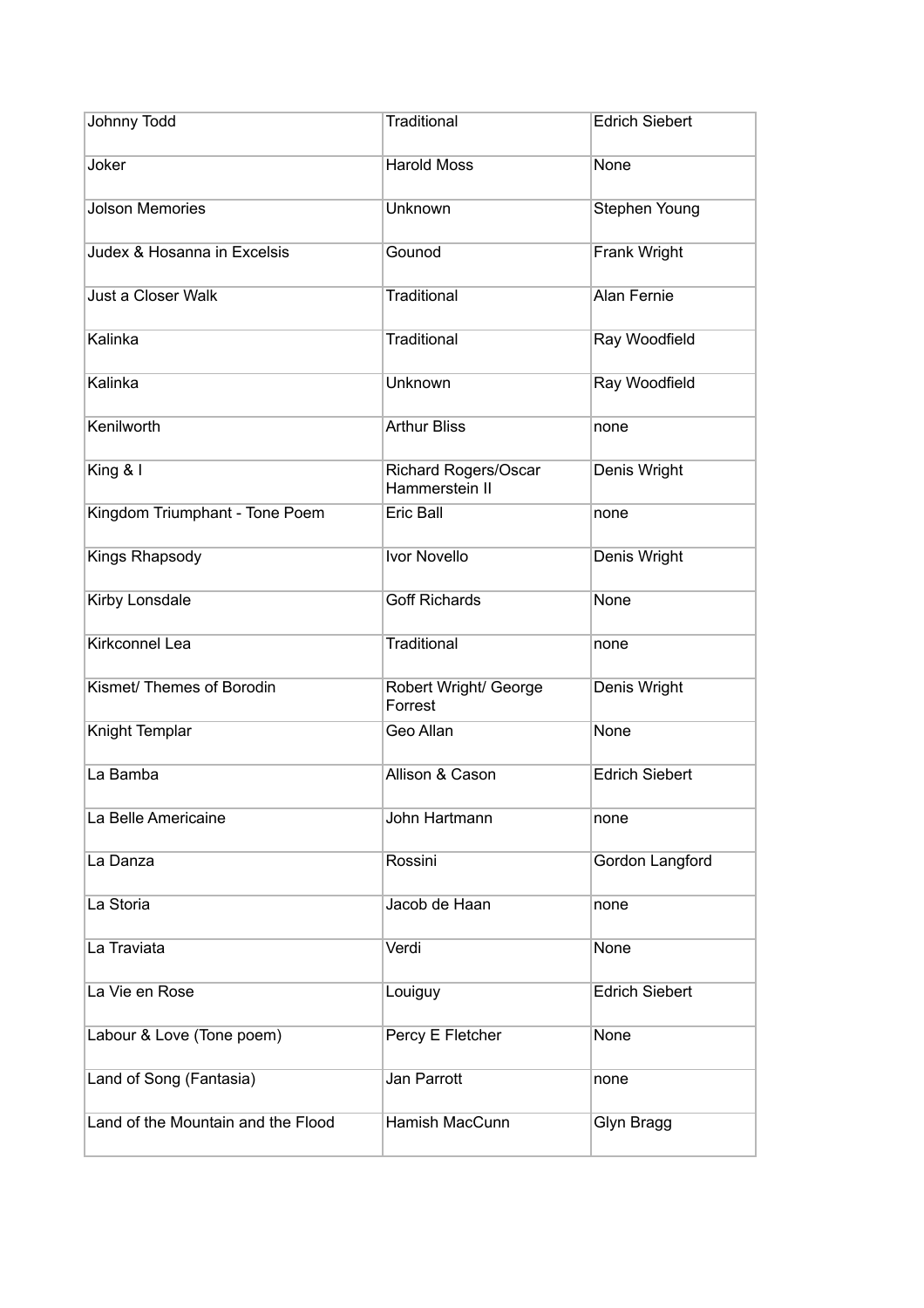| Lara's Theme                                 | Maurice Jarre               | Derek Broadbent        |
|----------------------------------------------|-----------------------------|------------------------|
| Largo in G /Pathetique                       | Handel/Beethoven            |                        |
| Lark in the clear air                        | Traditional                 | Gordon Langford        |
| Last of the Summer Wine                      | Ronnie Hazelhurst           | <b>William Rumford</b> |
| <b>Last Post</b>                             | Traditional                 | None                   |
| Last Rhapsody                                | Reynell Wreford             | <b>Edrich Siebert</b>  |
| Latin American Selection No 1                | Various                     | <b>Edrich Siebert</b>  |
| Lazy Bones Blues                             |                             |                        |
| Lazy Trumpeter                               | <b>Edrich Siebert</b>       | none                   |
| Le Cid Ballet Music                          | Massenet                    | Denis Wright           |
| Le Pre Aux Clercs                            |                             |                        |
| Le Roi D'ys                                  | <b>Edouard Lalo</b>         | Frank Wright           |
| Lenzburg                                     | Derek Broadbent             | None                   |
| Les Hugenots                                 | Meyerbeer                   | None                   |
| <b>Les Preludes</b>                          | <b>Franz Liszt</b>          | None                   |
| Let it Go (from Frozen)                      | Kristen Anderson-Lopez/ Rob | Philip Harper          |
| Let it Snow!                                 | Jule Styne & Sammy Cahn     | Rieks van der Velde    |
| Let me be the One                            | <b>Roger Nichols</b>        | David Hughes           |
| Let's face the music and dance               | <b>Irving Berlin</b>        | <b>Goff Richards</b>   |
| Li'l Darlin'                                 | Neal Hefti                  | <b>Philip Sparke</b>   |
| Life and Times of David LLoyd George,<br>The | Ennio Morricone             | Darrol Barry           |
| Life Divine                                  | Cyril Jenkins               | None                   |
| Life's Rich Pageant                          | Robert Archer               | None                   |
| Lifeguards March                             | Unknown                     | None                   |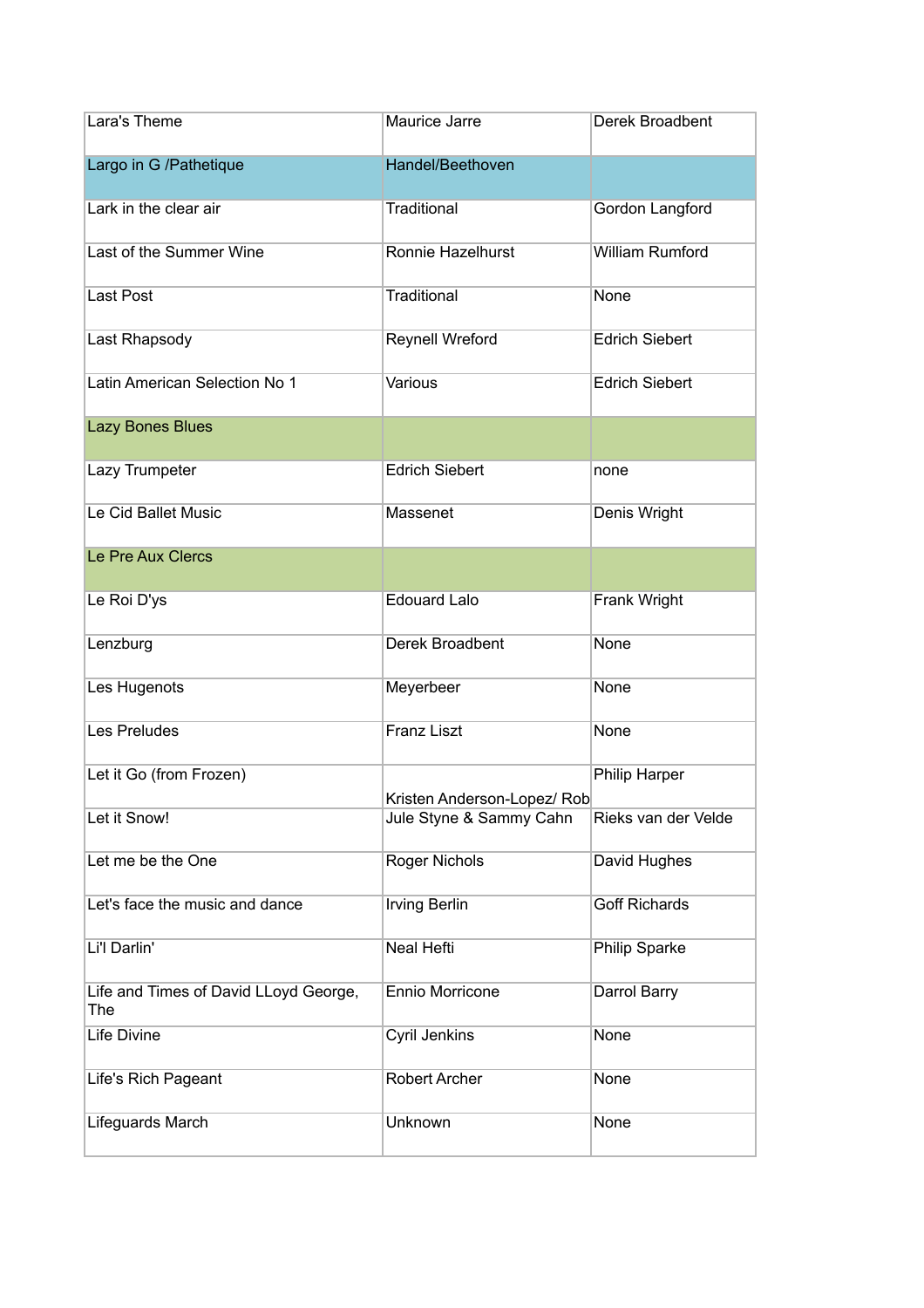| Light as Air                     | Unknown                                             | <b>Goff Richards</b>         |
|----------------------------------|-----------------------------------------------------|------------------------------|
| <b>Light Cavalry</b>             | Franz Von Suppe                                     | J A Greenwood                |
| <b>Light Cavalry</b>             | Franz Von Suppe                                     | J Ord Hume                   |
| Light of Foot                    |                                                     |                              |
| <b>Light Walk</b>                | <b>Barrie Gott</b>                                  | none                         |
| <b>Lilac Time</b>                | Franz Schubert                                      | J Ord Hume                   |
| Lincolnshire Poacher             | traditional                                         | Derek Broadbent              |
| Lion King, The                   | <b>Hans Zimmer</b>                                  | <b>Alan Fernie</b>           |
| Lisa                             | <b>Fred Muscroft</b>                                | None                         |
| Little Donkey                    | <b>Eric Boswell</b>                                 | <b>Allan Street</b>          |
| Little Drummer Boy               | Harry Simeone, Henry<br>Onorati & Katherine K Davis | <b>Allan Street</b>          |
| <b>Little Lisa</b>               | James Warr                                          | <b>Stanley Waddington</b>    |
| Little Suite for Brass           | <b>Malcolm Arnold</b>                               | none                         |
| Little Suite for Brass No 2      | <b>Malcolm Arnold</b>                               | None                         |
| Live and Let Die                 | Paul & Linda McCartney                              | Ray Farr                     |
| Lohengrin                        | Wagner                                              | None                         |
| Long Day Closes, The             | Sir A Sulivan                                       | Lieut.Colonel A<br>Goldsmith |
| Looking High, High / Royal Event | John Watson/Trevor n<br>Stanford                    |                              |
| Lord of the Rings                | <b>Howard Shore</b>                                 | Philip Harper                |
| Lorraine (Marche)                |                                                     |                              |
| Los Marimberos                   | Werner Bochmann                                     | Gordon MacKenzie             |
| Lost Chord (with Organ)          | <b>Arthur Sullivan</b>                              | Gordon Langford              |
| Love changes everything          | Andrew Lloyd Webber                                 | Stephen Bulla                |
| Love is All Around               | <b>Reg Presley</b>                                  | <b>Frank Bernaerts</b>       |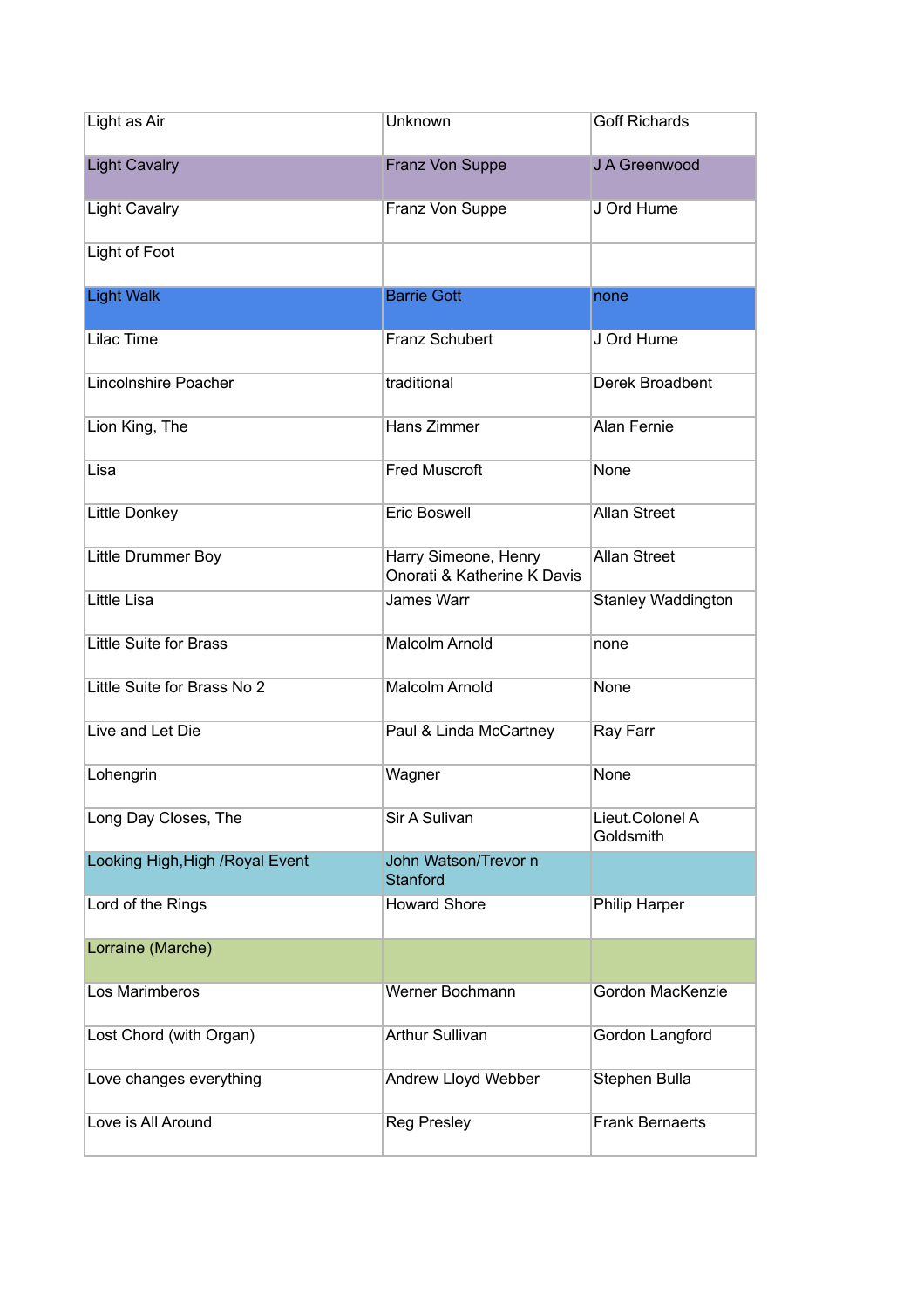| Love Story                      | Francis Lai                                    | <b>Allan Street</b>    |
|---------------------------------|------------------------------------------------|------------------------|
| <b>Loves Enchantment</b>        | <b>Arthur Pryor</b>                            | None                   |
| Lucrezia Borgia                 | Donizetti                                      | None                   |
| <b>Lucy Long</b>                |                                                |                        |
| Lucy Long                       | F Godfrey                                      | None                   |
| Lustpiel                        | Keler Bela                                     | None                   |
| Lynwood/Holyrood                | J Ord Hume/ Kenneth J<br>Alford                |                        |
| Lyric Suite                     | <b>Brahms</b>                                  | None                   |
| Ma He's making eye at me        | Con Conrad                                     | <b>Edrich Siebert</b>  |
| <b>MacArthur Park</b>           | Jimmy Webb                                     | Philip Sparke          |
| <b>MacArthur Park</b>           | Jimmy Webb                                     | <b>Jack Peberdy</b>    |
| <b>Mack &amp; Mabel</b>         | <b>Jerry Herman</b>                            | <b>Keith Wilkinson</b> |
| Mack the Knife                  | Kurt Weil/Bertolt Brecht                       | Nigel Hall             |
| Magic Flute                     | <b>Wolfgang Amadeus Mozart</b>                 | W Rimmer               |
| <b>Magnificent Seven</b>        |                                                |                        |
| Make me a channel of your peace | traditional                                    | None                   |
| Malvern Suite                   | Philip Sparke                                  | None                   |
| Mama Mia                        | Andersson/Anderson/Ulvaeu Frank Bernaerts<br>s |                        |
| Mambo No 5                      | Perez Prado / Lou Bega /<br>Zippy              | <b>Frank Bernaerts</b> |
| Mancini Magic                   | Henry Mancini                                  | <b>Allan Street</b>    |
| <b>Manilow Magic</b>            | <b>Barry Manilow</b>                           | <b>Alan Fernie</b>     |
| <b>March Cards</b>              |                                                |                        |
| March from 'The Great Escape'   | Elmer Bernstein                                | <b>Martin Ellerby</b>  |
| March from Pines of Rome        | Respighi                                       | Snell                  |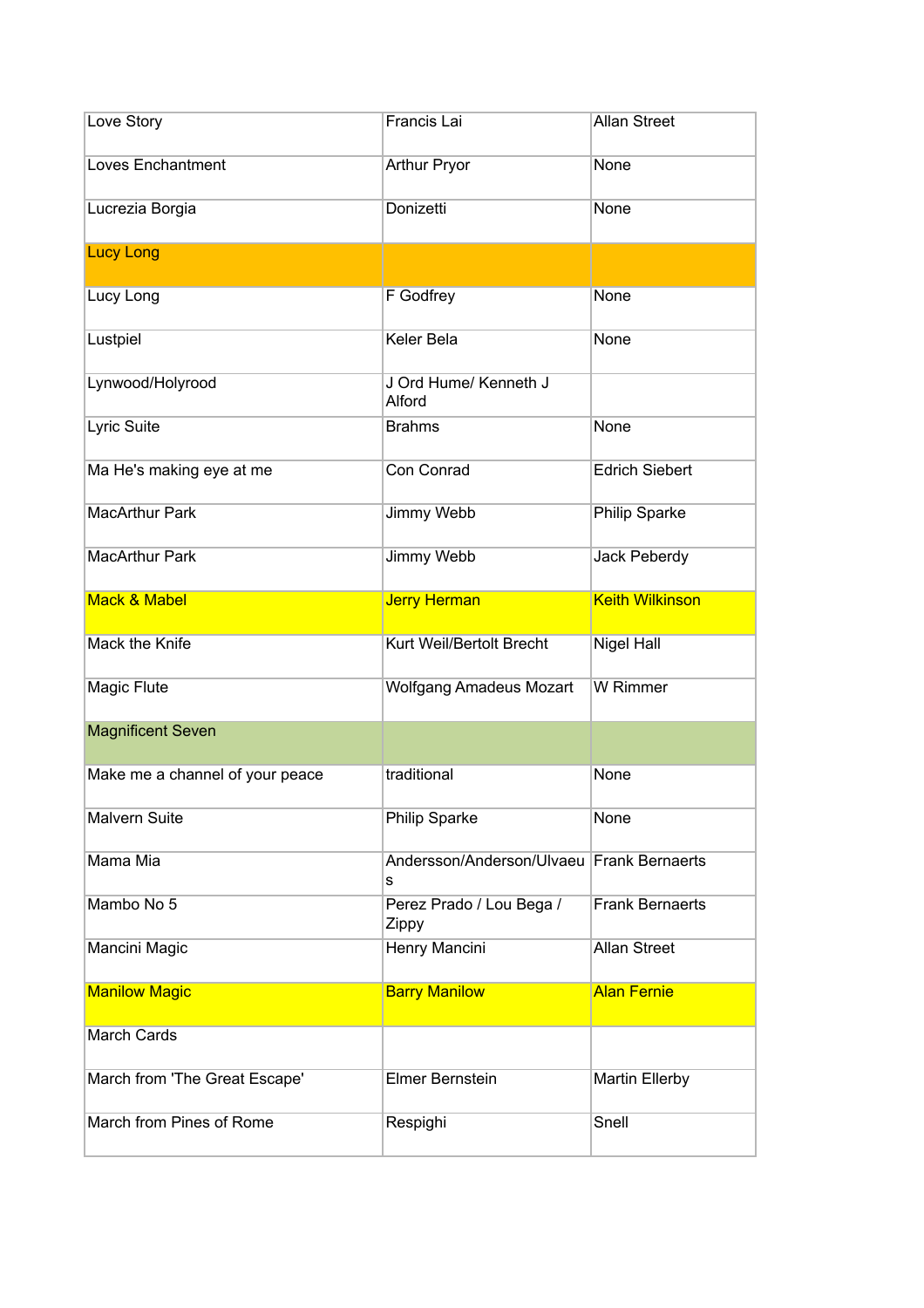| March of the Cobblers                             | <b>Bob Barratt/Edrich Siebert</b>            | none                  |
|---------------------------------------------------|----------------------------------------------|-----------------------|
| March of the Mods                                 | Tony Carr                                    | <b>Edrich Siebert</b> |
| March of the Pacemakers                           | Gordon Langford                              | None                  |
| March of the Peers (Iolanthe)                     | <b>Arthur Sullivan</b>                       | <b>Drake Rimmer</b>   |
| <b>March Prelude</b>                              | <b>Edward Gregson</b>                        | None                  |
| March to the Scaffold from Symphonie<br>Fantastic | <b>Berlioz</b>                               | <b>Howard Snell</b>   |
| Marche Militaire                                  | Schubert                                     | <b>Geo Hawkins</b>    |
| Marche Militaire No. 1                            | Franz Schubert                               | <b>Sydney Herbert</b> |
| <b>Marching Sargeants</b>                         | <b>Edrich Siebert</b>                        | None                  |
| Marching through the Classics                     | Various                                      | Jack Helyer           |
| <b>Marching Trumpets</b>                          | Frank Seymour                                | <b>Edrich Siebert</b> |
| Marching with Souza                               | Sousa                                        | Gordon Langford       |
| Mardi Gras                                        | Bert Paige & Pol Stone                       | Dennis Wilby          |
| Marriage of Figaro                                | Mozart                                       | None                  |
| Martha                                            |                                              |                       |
| <b>Mary Poppins</b>                               | Richard M Sherman/Robert<br><b>B</b> Sherman | Denis Wright          |
| Mary's Boy Child                                  | <b>Jester Hairston</b>                       | J McInnes Smith       |
| Match of the Day                                  | <b>Rhet Stoller</b>                          | <b>W</b> Relton       |
| <b>Matchstalk Men</b>                             |                                              |                       |
| Matterhorn Mail                                   | P.S. Hall                                    | none                  |
| May Dance                                         | <b>Geoff Richards</b>                        | None                  |
| Mayern German March                               | <b>Richard Schafer</b>                       | David Lancaster       |
| Medallion                                         | H R Moreton                                  | None                  |
| Mein Bass                                         | Unknown                                      | None                  |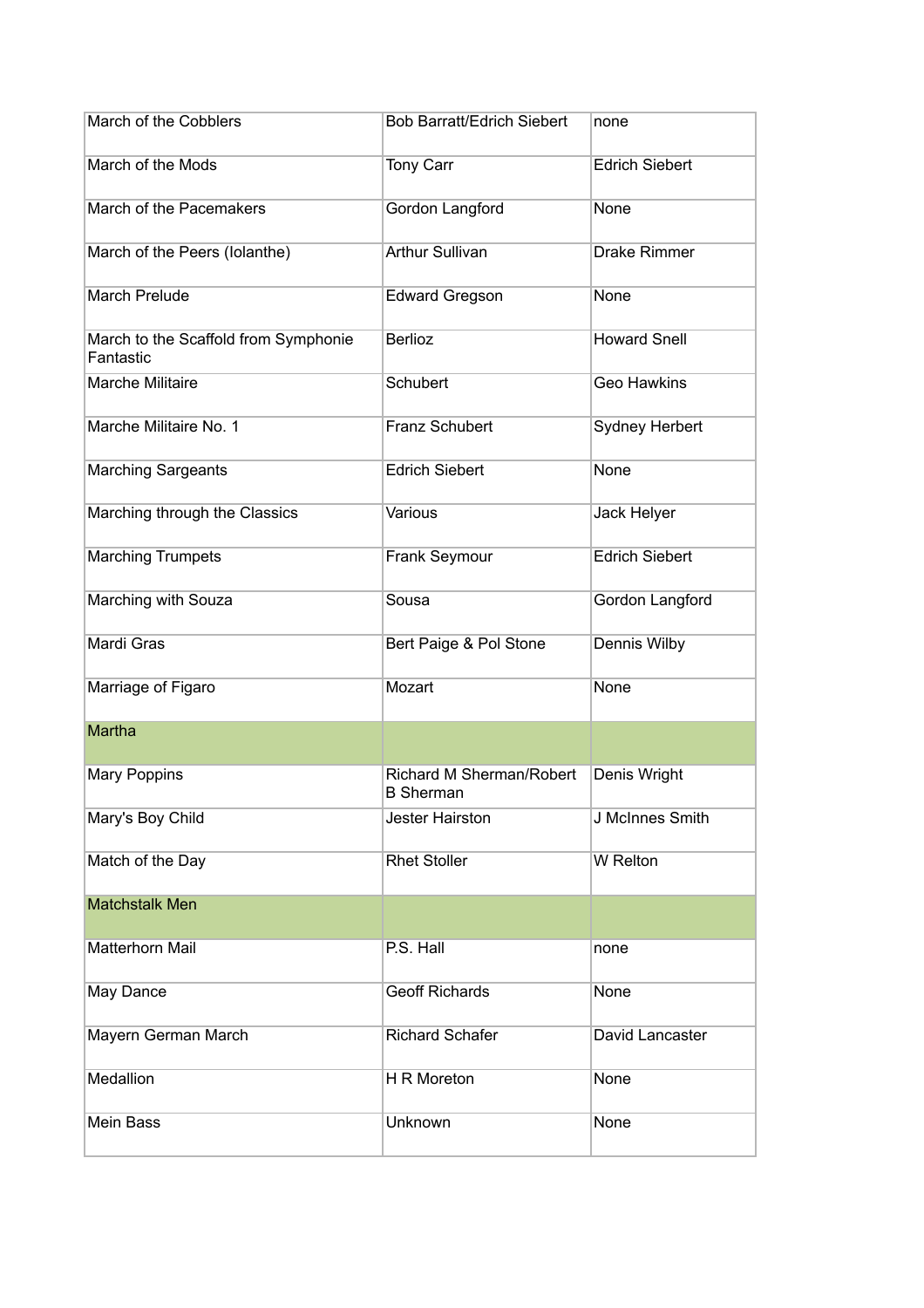| <b>Mellow Mood</b>                    | Clive A Sansom                                                 | none                   |
|---------------------------------------|----------------------------------------------------------------|------------------------|
| <b>Melodies of Britain</b>            | Frank Wright                                                   | None                   |
| <b>Melodies of Burt Bacharach</b>     | <b>Burt Bacharach</b>                                          | <b>Edrich Siebert</b>  |
| Melody in F                           | Anton Rubinstein                                               | None                   |
| Memorable TV Themes                   | Various                                                        | <b>W</b> Relton        |
| Memory                                | Andrew Lloyd Weber                                             | <b>Goff Richards</b>   |
| Men of Harlech                        | traditional                                                    | Gordon Langford        |
| Menuett                               | <b>Bocherini</b>                                               | <b>G</b> Hawkins       |
| Mephistopheles                        | <b>Shipley Douglas</b>                                         | none                   |
| Merry Widow                           | Franz Lehar                                                    | <b>Shipley Douglas</b> |
| <b>Mexican Fiesta</b>                 | Ronald Hanmer                                                  | None                   |
| <b>Mexican Hat Dance</b>              | Traditional                                                    | <b>Edrich Siebert</b>  |
| <b>Mexican Shuffle</b>                | Pol Stone                                                      | <b>Edrich Siebert</b>  |
| Mid West March                        | J J Richards                                                   | Derek Broadbent        |
| Middy/National Emblem                 | Kenneth J Alford/EE Bagley                                     | none                   |
| <b>Midnight Euphonium</b>             | <b>Goff Richards</b>                                           | <b>None</b>            |
| Mikado Selection No 1                 | <b>Arthur Sullivan</b>                                         | None                   |
| <b>Miller Magic</b>                   | <b>Glen Miller</b>                                             | Denzil S Stephens      |
| Miniature Overture (Nutcracker Suite) | Tchaikowsky                                                    | Denis Wright           |
| Minuet in G                           | Beethoven                                                      | None                   |
| Mistletoe and Wine                    | Strachan/ Paul/ Stewart                                        | Darrol Barry           |
| Misty                                 | Johnny Burke / Errol Garner                                    | Darrol Barry           |
| Montagues & Capulets                  | Sergei Prokofiev                                               | Gordon Langford        |
| Mood Indigo                           | Duke Ellington, Irving Mills & Edrich Siebert<br>Albany Bigard |                        |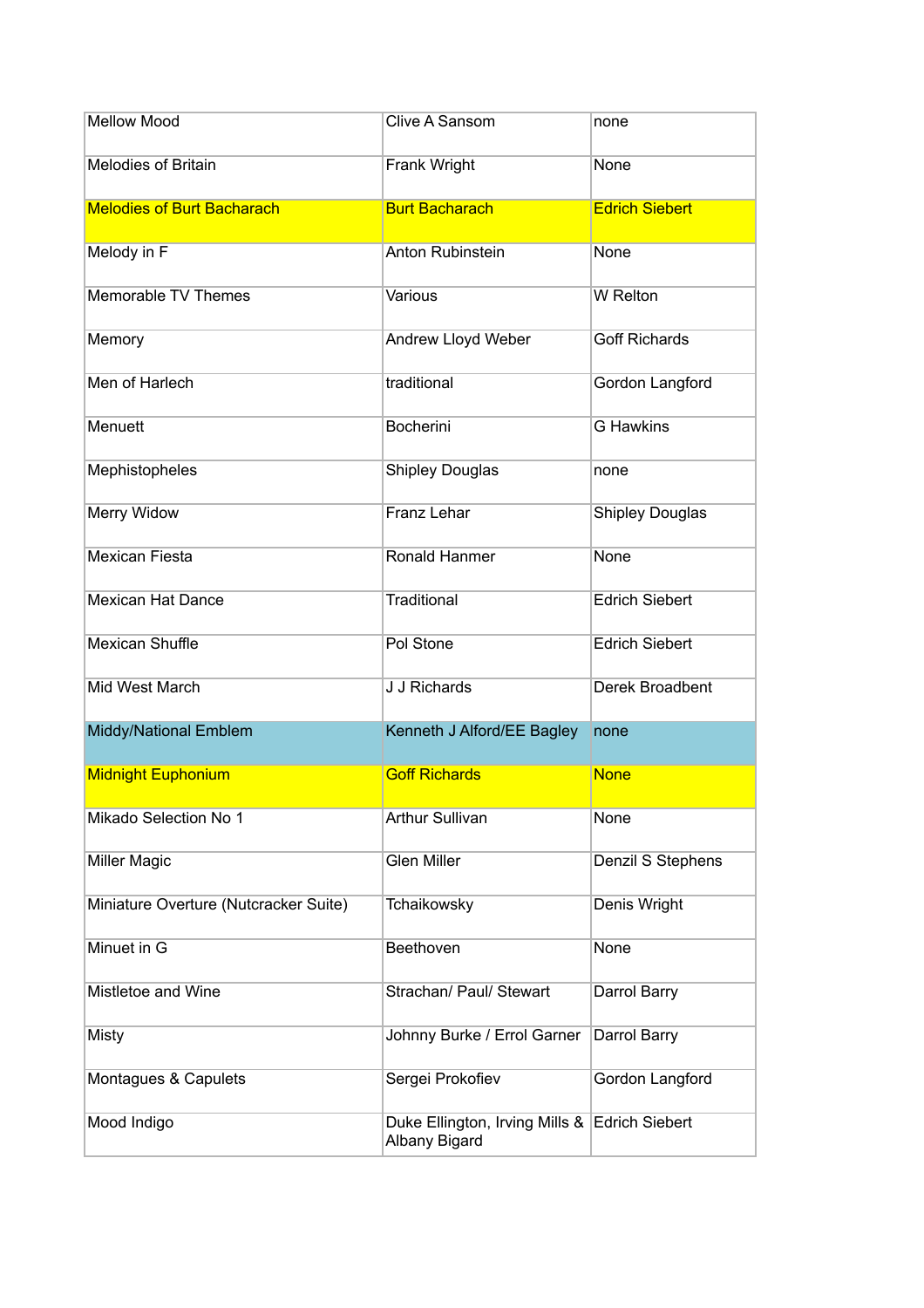| Moon River                      | Johnny Mercer/Henry<br>Mancini | W J Duthoit           |
|---------------------------------|--------------------------------|-----------------------|
| Moonlight Seranade              | <b>Glen Miller</b>             | <b>Edrich Siebert</b> |
| Moonraker                       | John Barry                     | Darrol Barry          |
| <b>Moorside Suite</b>           | <b>Gustav Holst</b>            | <b>None</b>           |
| More than in Love               | Leng & May                     | M Glover              |
| Morgenblatter                   | <b>Johann Strauss</b>          | <b>Edrich Siebert</b> |
| Morning Noon & Night in Vienna  | Franz Von Suppe                | None                  |
| Motivation                      | <b>William Himes</b>           | none                  |
| Mr Jums                         | <b>Chris Hazell</b>            | <b>Alan Catherall</b> |
| <b>Mr Lear's Carnival</b>       | <b>Elgar Howarth</b>           | <b>None</b>           |
| Mr Sandman                      | <b>Pat Ballard</b>             | <b>Alan Fernie</b>    |
| <b>Murmuring Breezes</b>        | H Round                        | None                  |
| Music                           | <b>John Miles</b>              | <b>Philip Sparke</b>  |
| Music Box Polka                 | Ronald Binge                   | None                  |
| Music for a Festival            | Philip Sparke                  | None                  |
| <b>Music for Greenwich</b>      | <b>Edward Gregson</b>          | none                  |
| Music for the royal fireworks   | Handel                         | Denis Wright          |
| Music from the 16th Century     | Gastoldi/Byrd/Susato           | <b>Alan Fernie</b>    |
| Music of the Night              | <b>Andrew Lloyd Weber</b>      | <b>Charles Hart</b>   |
| Music to Watch Girls By         | Sid Ramin                      | <b>Edrich Siebert</b> |
| Musket Fife & Drum              | Jim Parker                     | <b>Barrie Hingley</b> |
| My Boy Willie (Tank Regt March) | <b>Traditional</b>             | J L Wallace           |
| My Fair Lady                    | <b>Frederick Lowe</b>          | W J Duthoit           |
| My Gipsy Flower                 | A Ferraris                     | Denis Wright          |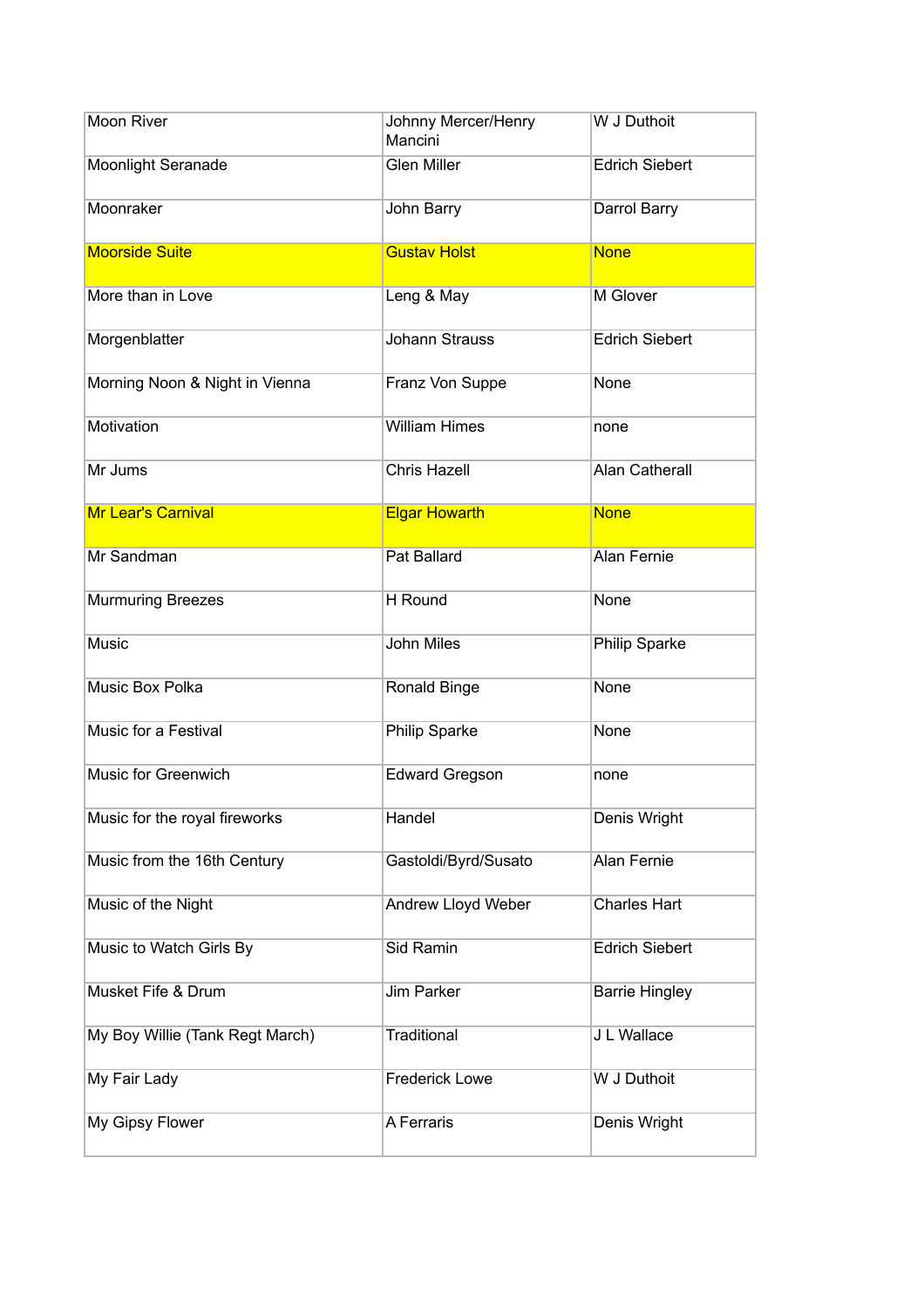| My Heart will go on                  | Will Jennings                                   | Darrol Barry          |
|--------------------------------------|-------------------------------------------------|-----------------------|
| My Love is like a red red rose       | Traditional                                     | Gordon Langford       |
| My Old Kentucky Home                 | W Rimmer                                        | None                  |
| Myfanwy                              | J Parry                                         | Denzil S Stephens     |
| Nabucodonosor                        | Verdi                                           | W Rimmer              |
| Namur                                |                                                 |                       |
| National Airs, no. 2 Scotland        | Colonel F G Hawkes                              | none                  |
| <b>National Anthem</b>               | Unknown                                         | W B Hargreaves        |
| National Anthem with Fanfare No 1    | <b>Arthur Bliss</b>                             | Denis Wright          |
| National Anthems of the UK & Germany | unknown                                         | none                  |
| <b>National Heritage</b>             | <b>Drake Rimmer</b>                             | None                  |
| Navitity for Brass                   | Traditional                                     | Darrol Barry          |
| Neopolitan Seranade                  | <b>Gerhard Winkler</b>                          | <b>Harold Moss</b>    |
| Nessum Dorma                         | Pucchini                                        | <b>Peter Parkes</b>   |
| Nessum Dorma                         | Puccini                                         | <b>Howard Snell</b>   |
| Never on a Sunday                    | Manos Hadjidakis                                | <b>Edrich Siebert</b> |
| New Colonial/ Standard of St George  | RB Hall/ Kenneth J Alford                       | none                  |
| <b>New Millennium Concert March</b>  | Simon Kerwin                                    | None                  |
| New World Fantasy                    | unknown                                         | Gordon Langford       |
| New World Symphony                   | Dvorak                                          | <b>Drake Rimmer</b>   |
| <b>New York New York</b>             | Kander/Ebb                                      | <b>Mark Freeh</b>     |
| New York, New York                   | Kander/Ebb                                      | Rieks van der Velde   |
| Nibelungen March                     | <b>Richard Wagner</b>                           | None                  |
| Night Flight to Madrid               | Walter Leslie & Kermit Leslie Denzil S Stephens |                       |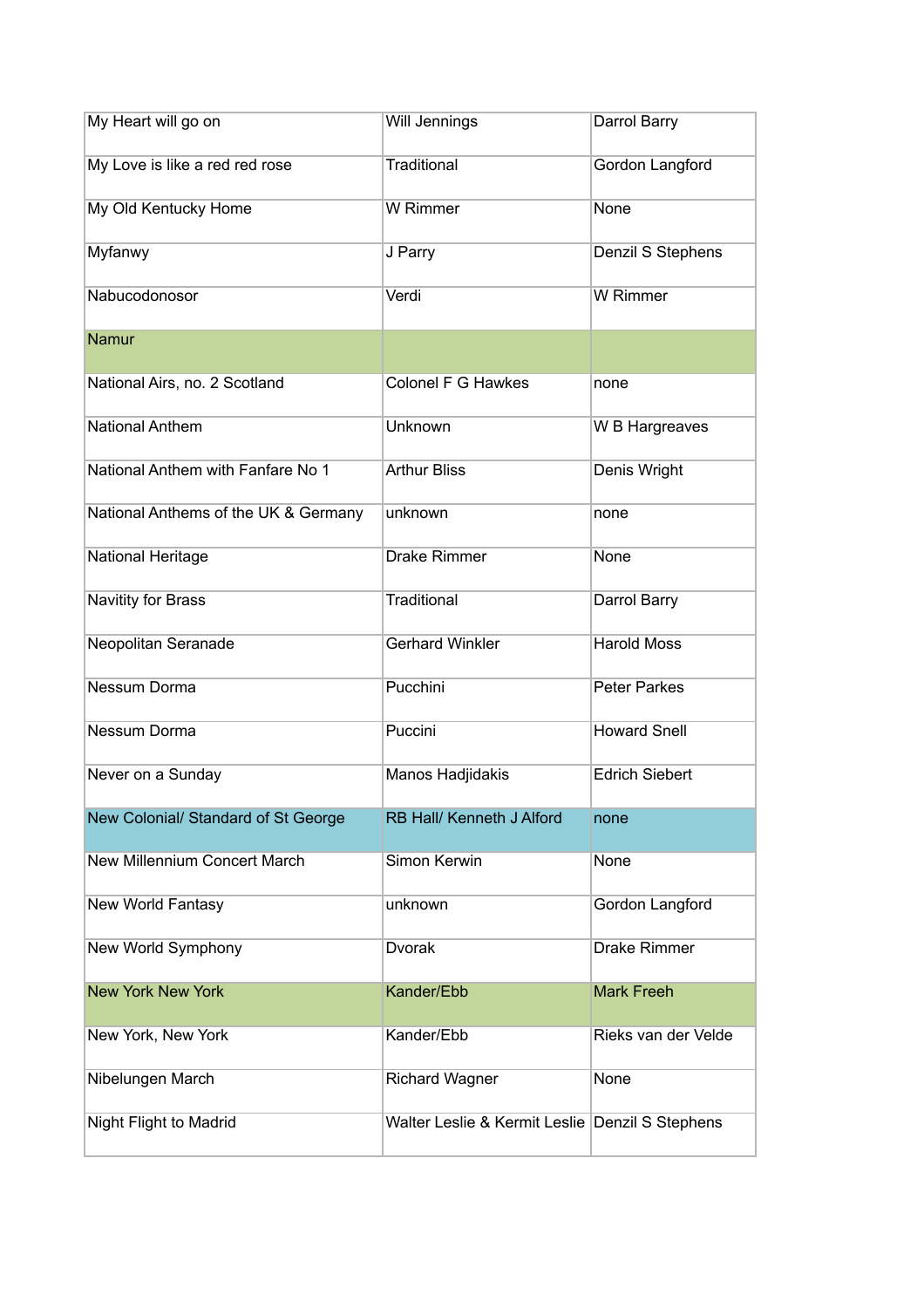| Nightingale Sang in Berkely Square                                            | Manning Sherwin/Eric<br>Maschwitz | Gordon McKensie   |
|-------------------------------------------------------------------------------|-----------------------------------|-------------------|
| Nights in White Satin                                                         | Justin Hayward                    | M K Gay           |
| <b>Nimrod</b>                                                                 | <b>Edward Elgar</b>               | <b>None</b>       |
| No 2. Coldstream Guards Milanello                                             |                                   |                   |
| No1 Grenadier Guards and all Fusilier<br>Regiments, Royal Artillery and Royal |                                   |                   |
| No3. Scots Guards and Highland<br>Regiments: Highland Laddie                  |                                   |                   |
| No4. The Royal Scots (Lothian Regiment)<br><b>Dumbarton's Drums</b>           |                                   |                   |
| No5 The Queens Royal West Surrey<br>Regiment "We'll gang nae mair to you      |                                   |                   |
| None but the Weary Heart                                                      | Tchaikovsky                       | George Hawkins    |
| North Country Fantasy                                                         | Gordon Langford                   | None              |
| Northern Landscapes                                                           | Peter Graham                      | none              |
| Nott'num Town                                                                 | <b>Allan Street</b>               | None              |
| <b>Number Four /Fascination</b>                                               | J.Howard/Geo Hart                 |                   |
| Nut Cracker Suite (Minuature Overture)                                        | Tchaikovsky                       | Dennis Wright     |
| Nutcracker Sweet (Big Band style)                                             | Tchaikovsky                       | <b>Mark Freer</b> |
| O come all ye faithful                                                        | C H Pike                          | none              |
| O come all ye faithful (Fanfare)                                              | Unknown                           | Eric Banks        |
| O Holy Night                                                                  | Adolphe Adams                     | Keith Wilkinson   |
| O Jesus I Have Promised                                                       | Fergusson                         | None              |
| O My Papa                                                                     | Paul Burkhard                     | J McInnes Smith   |
| O sole mio                                                                    | E Di Capua                        | None              |
| Oceans                                                                        | <b>Goff Richards</b>              | None              |
| Officer of the Day                                                            |                                   |                   |
| Officer of the Day/El Abanico                                                 |                                   |                   |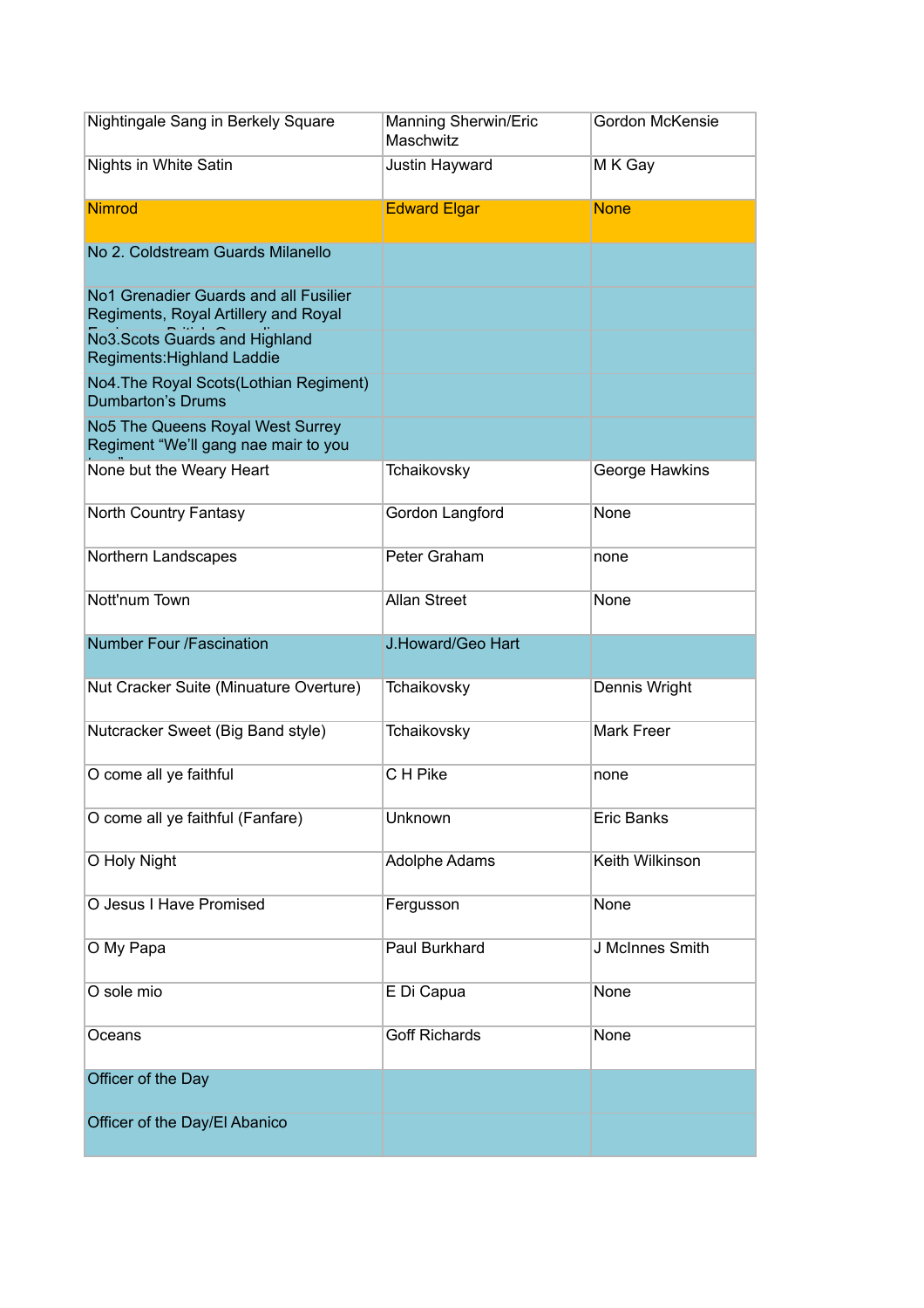| Oklahoma                           | <b>Richard Rogers/Oscar</b><br>Hammerstein II | Denis Wright           |
|------------------------------------|-----------------------------------------------|------------------------|
| <b>Old Comrades</b>                | <b>C</b> Teike                                | <b>N</b> Richardson    |
| Old Comrades                       | C Teike                                       |                        |
| Old Comrades / Great Little Army   | C. Teike/Kenneth J. Alford                    |                        |
| Old Comrades / Vimy Ridge          | C. Teike/ Thos Bidgood                        |                        |
| <b>Old Favourites</b>              | Unknown                                       | <b>G</b> Marshall      |
| Old Rugged Cross                   | Bennard                                       | <b>Edrich Siebert</b>  |
| Oliver                             | <b>Lionel Bart</b>                            | <b>Edrich Siebert</b>  |
| <b>Olympic Fanfare &amp; Theme</b> | John Williams                                 | Peter Graham           |
| On the Beach                       | Beach Boys                                    | <b>Colin Studwick</b>  |
| On the Quarter Deck /the 3 DG's J  | Kenneth J.Alford/Brophy                       |                        |
| On the Quarterdeck                 | Kenneth J Alford                              | None                   |
| One Moment in Time                 | Hammond & Bettis                              | <b>Frank Bernaerts</b> |
| One Voice                          | <b>Barry Manilow</b>                          | Ray Farr               |
| <b>Only You</b>                    | <b>Vincent</b>                                | <b>Hans Vansant</b>    |
| <b>Onward Christian Soldiers</b>   | <b>Arthur Sullivan</b>                        | <b>Alan Fernie</b>     |
| Orb and Sceptre                    | <b>William Walton</b>                         |                        |
| <b>Oregon Fantasy</b>              | Jacob de Haan                                 | none                   |
| Orpheus in the Underworld          | J Offenbach                                   | Frank Wright           |
| Othello - Tone Poem                | <b>Drake Rimmer</b>                           | None                   |
| <b>Out of Africa</b>               | <b>John Barry</b>                             | <b>Darrol Barry</b>    |
| Over the Rainbow                   | Arlen/Harburg                                 | <b>Goff Richards</b>   |
| Overture for an Epic Occasion      | Denis Wright                                  | None                   |
| Overture on famous English Airs    | <b>Ernest Tomlinson</b>                       | None                   |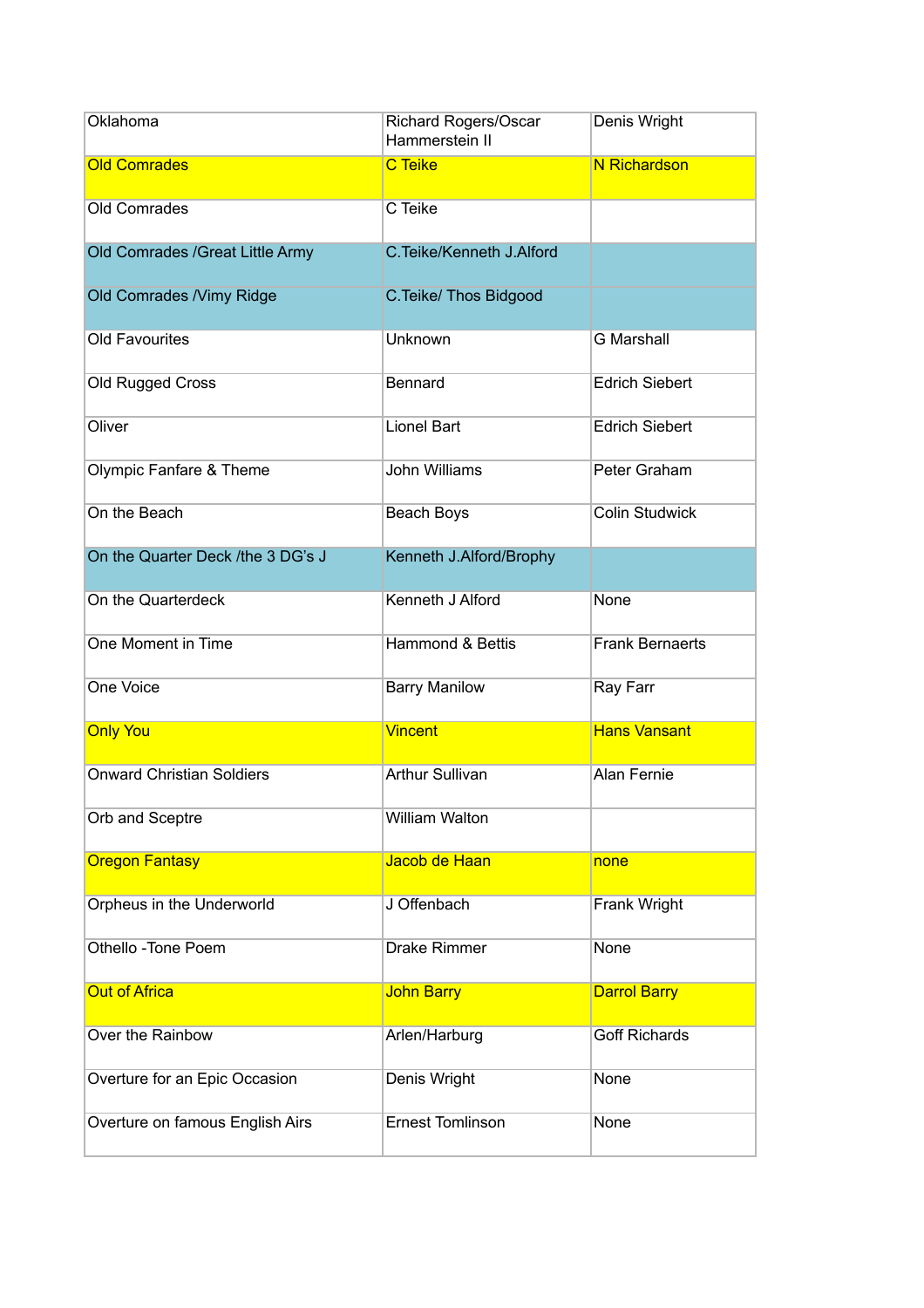| Overture to Youth                                       | <b>Eric Hughes</b>                                 | None                         |
|---------------------------------------------------------|----------------------------------------------------|------------------------------|
| Pacemakers                                              | <b>Edward Gregson</b>                              | None                         |
| Padstow Lifeboat                                        | <b>Malcolm Arnold</b>                              | None                         |
| Pageantry                                               | <b>Herbert Howells</b>                             | none                         |
| Paint your Wagon                                        | <b>Frederick Lowe</b>                              | Stephen Duro                 |
| Paloma Blanca                                           | J Bouwens                                          | <b>Edrich Siebert</b>        |
| Parade of the Tin Soldiers                              | Leon Jessel                                        | T Bidgood                    |
| Partita                                                 | <b>Edward Gregson</b>                              | None                         |
| Party Piece                                             | Philip Sparke                                      | None                         |
| Pasadena /California Here I come                        | <b>Clarke and Leslie Harry</b><br>Warren/AI Jolson |                              |
| Pastime with Good Company                               | King Henry VIII                                    | <b>Stephen Roberts</b>       |
| Pastyme with Henry                                      | King Henry VIII                                    | David Lancaster              |
| Patience                                                | <b>Arthur Sullivan</b>                             | <b>Richard Smith</b>         |
| Patterns                                                | <b>Edward Gregson</b>                              | none                         |
| Pavane                                                  | <b>Gabriel Faure</b>                               | Gordon Langford              |
| Pavanne (2nd Movement of American<br>Symphonette No. 2) | Morton Gould                                       | F J Beckingham               |
| Peace of God, The                                       | C Pinsuti                                          | Lieut.Colonel A<br>Goldsmith |
| <b>Peanut Vendor</b>                                    | <b>Moises Simons</b>                               | W Relton                     |
| <b>Peer Gynt Suite</b>                                  | <b>Edvard Grieg</b>                                | <b>Kenneth Cook</b>          |
| Pegasus Bridge                                          | Darrol Barry                                       | None                         |
| Pendine                                                 | R Martyn                                           | None                         |
| <b>Pennine Moors</b>                                    | Darrol Barry                                       | None                         |
| Pennine Way / Hob Y Derri Dando                         | Maurice Johnstone / R Maldw None                   |                              |
| Perfect Day                                             | Lou Reed                                           | Simon Kerwin                 |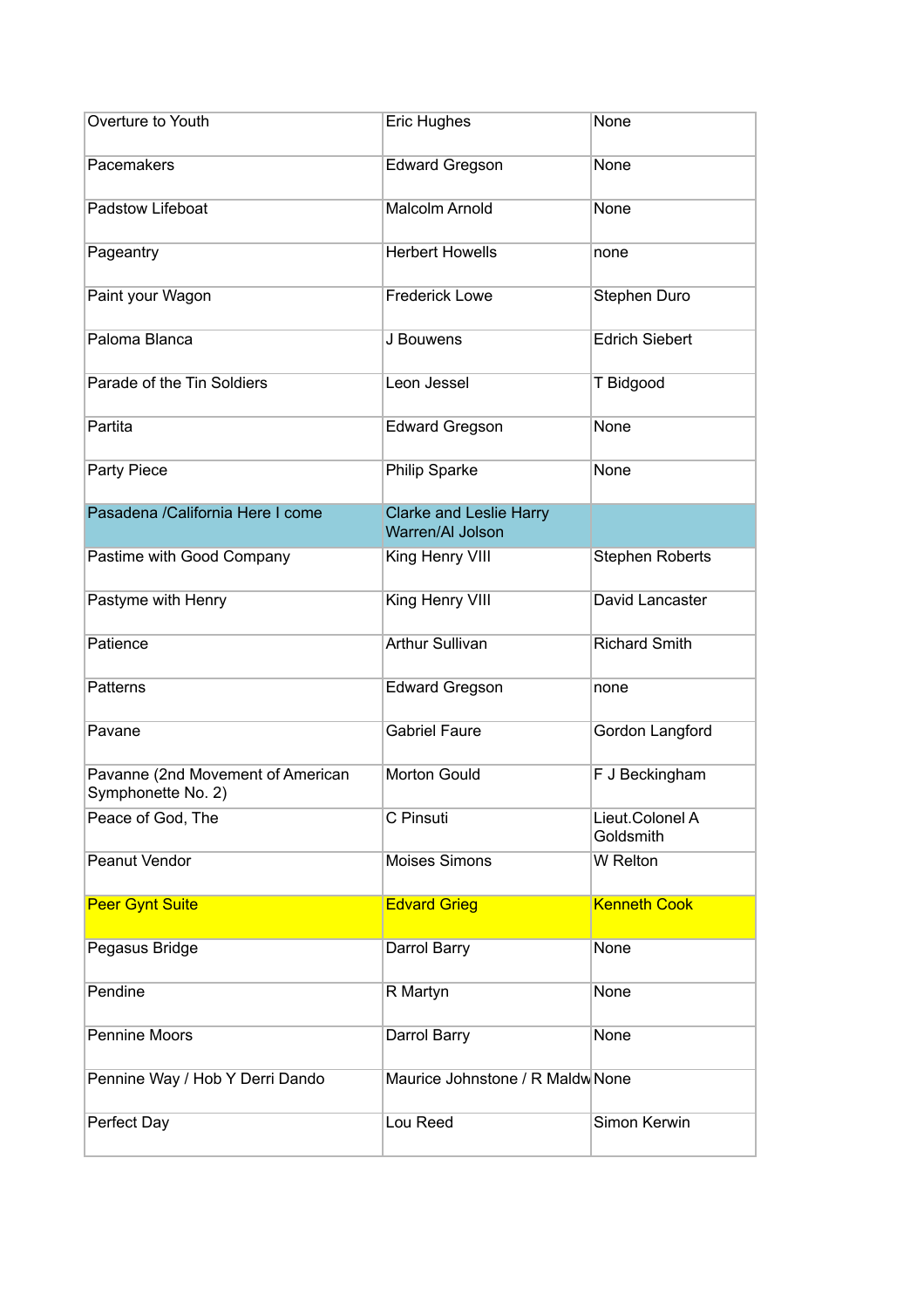| Perhaps Love                                         | John Denver           | Jan van Kraeydonck                   |
|------------------------------------------------------|-----------------------|--------------------------------------|
| Peter Schmoll                                        | Weber                 | <b>Drake Rimmer</b>                  |
| Petite Selection English Gems / Scottish<br>Gems     | <b>Wilton Roche</b>   |                                      |
| Phil the Fluters Ball                                | W P French            | Arthur Wood                          |
| Pie Jesu                                             | Andrew Lloyd Weber    | J H Pearson                          |
| Pilgrims march (2nd movement from<br>Symphony no. 4) | Felix Mendelssohn     | Frank Wright                         |
| Pineapple Poll                                       | <b>Arthur Sulivan</b> | <b>Charles MacKerras</b>             |
| <b>Pink Panther Theme</b>                            | Henry Mancini         | Darrol Barry                         |
| Piper in the Meadow                                  | traditional           | <b>Bob Barratt/Edrich</b><br>Siebert |
| Pique Dame                                           | Franz Von Suppe       | <b>Sydney Herbert</b>                |
| <b>Pirates of Penzance</b>                           | Sullivan              | Dennis Wright                        |
| <b>Playmates</b>                                     | J A Greenwood         | <b>None</b>                          |
| Ploughboy                                            | <b>Traditional</b>    | <b>Edrich Siebert</b>                |
| Poem Waltz                                           | Zdenko Fibich         | J Ord Hume                           |
| Poet & Peasant                                       | Suppe                 | None                                 |
| Pokarekare Ana                                       | Paraire H Tomoana     | Luc Vertommen                        |
| <b>Polished Brass</b>                                | <b>Edrich Siebert</b> | None                                 |
| Polonaise                                            | Chopin                | <b>Leonard Price</b>                 |
| Pomp & Circumstance No. 1                            | <b>Edward Elgar</b>   | J Ord Hume                           |
| Pomp & Circumstance No. 4                            | <b>Edward Elgar</b>   | None                                 |
| Portsmouth                                           | <b>Traditional</b>    | Michael Brand                        |
| Post Horn Galop                                      | Koenig                | None                                 |
| Praise                                               | <b>Wilfred Heaton</b> | <b>None</b>                          |
| Praise my soul                                       | Sir J Goss            | Gordon Langford                      |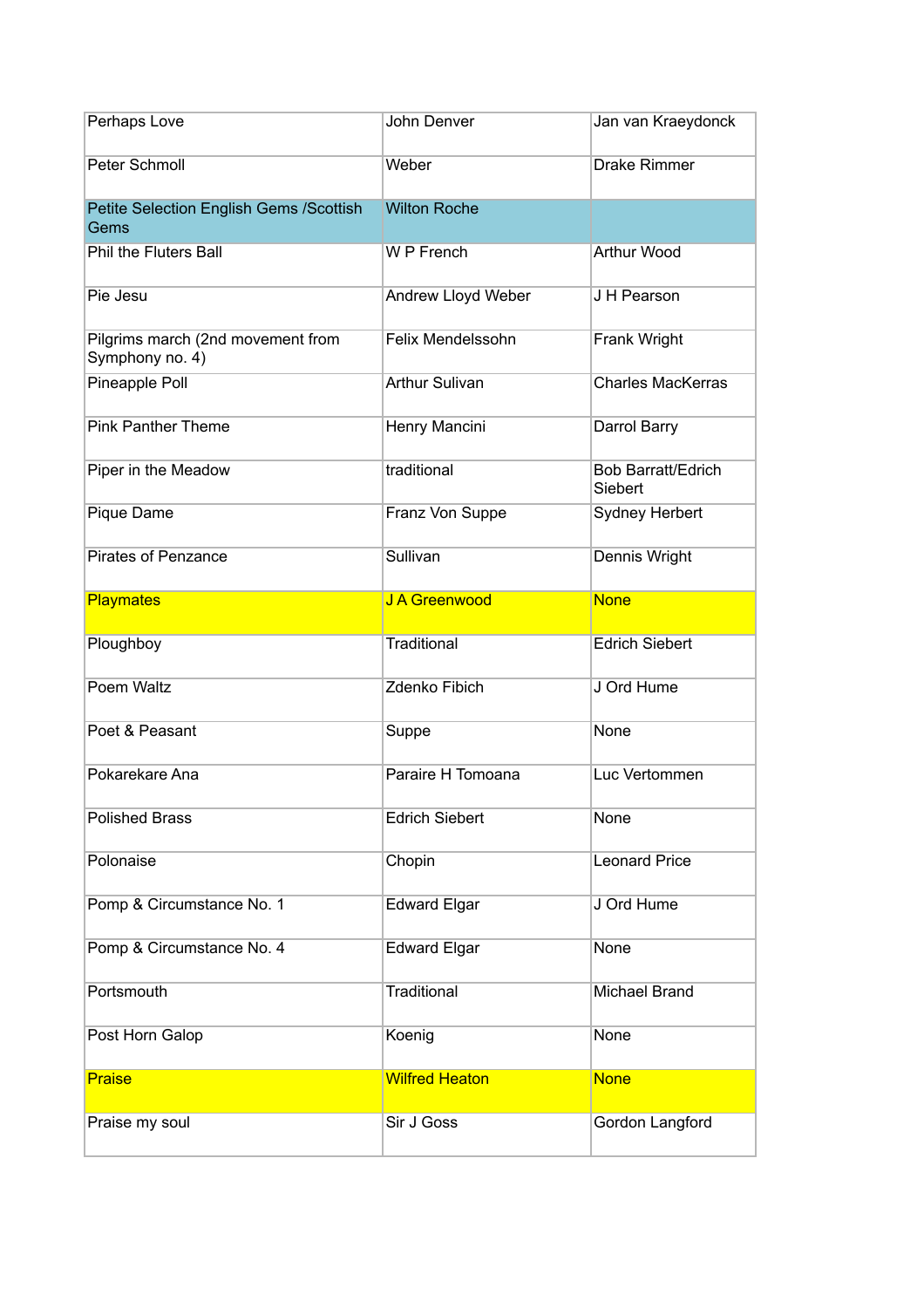| Prelude and Rondo                                           | <b>Frank Stokes</b>                       | None                 |
|-------------------------------------------------------------|-------------------------------------------|----------------------|
| Prelude for an Occasion                                     | <b>Edward Gregson</b>                     | <b>None</b>          |
| Prelude to the Te Deum                                      | Charpentier                               | David Lancaster      |
| Prelude, Romance & Finale                                   | Ronald Hanmer                             | none                 |
| Preobrajensky March                                         | Donajowski                                | F Vivien Dunn        |
| Preussens Gloria                                            | J G Piefke                                | <b>Nigel Simmons</b> |
| <b>Princess of Wales</b>                                    | Raymond Davies & Norman<br>Jones          | Frank Bryce          |
| Privateer                                                   | Henry C Jarman                            | None                 |
| Procession of the Nobles                                    | Rimsky-Korsakov                           | Derek Ashmore        |
| Procession to the Minster                                   | <b>Richard Wagner</b>                     | James Benka-Coker    |
| Promenade                                                   | Frank Bryce                               | <b>None</b>          |
| <b>Prometheus Unbound</b>                                   | <b>Granville Bantock</b>                  | None                 |
| Psalm for all Nations                                       | Eric Ball                                 | None                 |
| <b>Punchinellie</b>                                         | <b>Jonathan Bates</b>                     | <b>None</b>          |
| Punchinello                                                 | W Rimmer                                  | None                 |
| Punchinello /Cardenden                                      | W.Rimmer/Drake Rimmer                     |                      |
| Puttin on the Ritz                                          | <b>Irving Berlin</b>                      | <b>Goff Richards</b> |
| Quando Quando Quando                                        | <b>Testa/Renis</b>                        | David Hughes         |
| Quick March Carlisle St Stephens /The<br>Powerful           | W.Raymond/John H Carter                   |                      |
| <b>Quick March The Durhams /The</b><br><b>Bullfighters</b>  | <b>Shipley Douglas/Cellian</b><br>Rottaun |                      |
| Quick March The Long Trail /It's a Long<br>Way to Tipparary | J.Orde.Hume/Shiplea<br>Douglas            |                      |
| Quid Pro Quo                                                | <b>Eric Ball</b>                          | None                 |
| Radetsky March                                              | J. Strauss                                | Pat Ryan             |
| Raindrops keep falling on my head                           | Burt Bacharach/Hal David                  | Derek Ashmore        |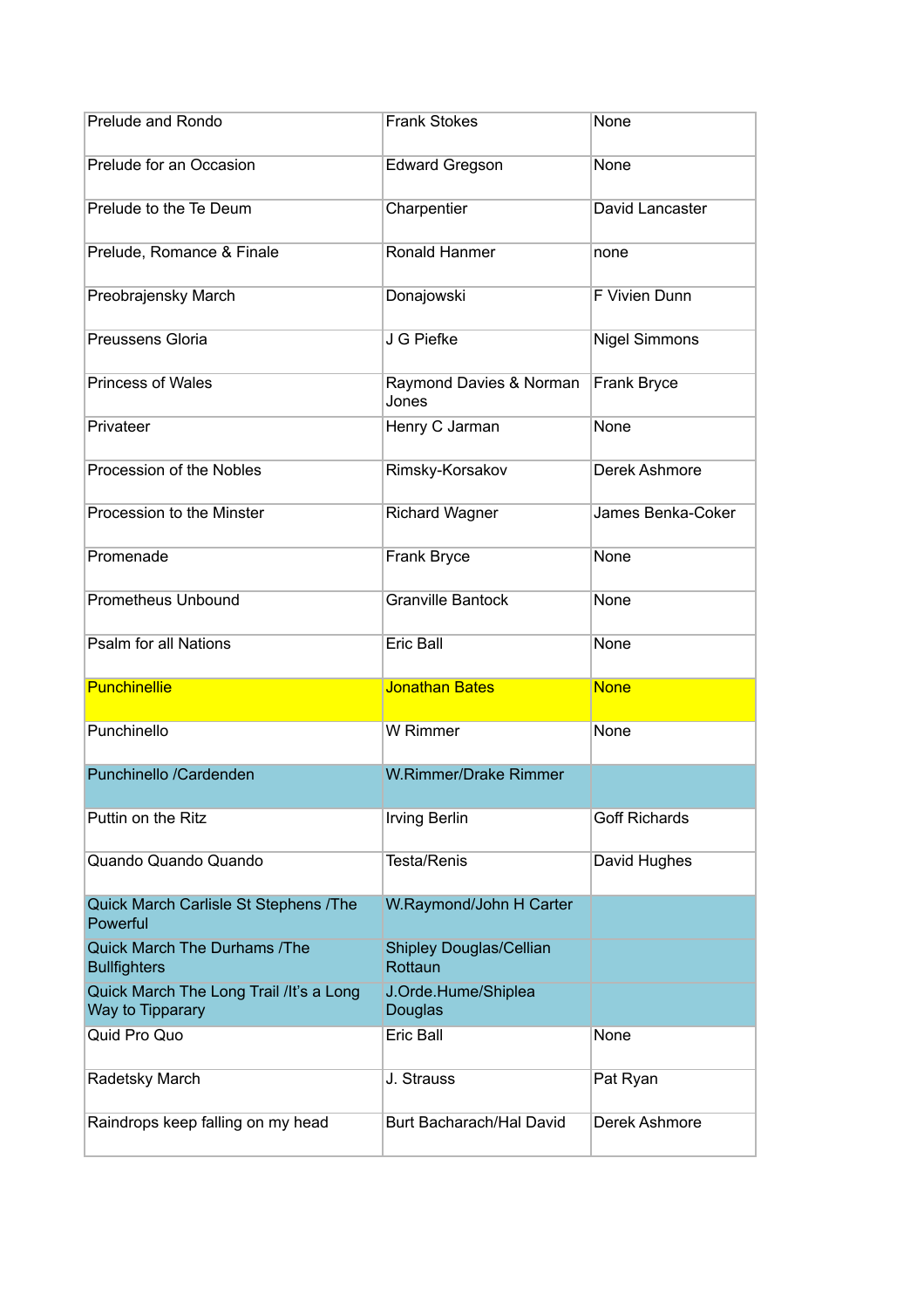| Ravenswood                                    | W Rimmer                       | None                   |
|-----------------------------------------------|--------------------------------|------------------------|
| Redezvous                                     | <b>W.Aletter</b>               |                        |
| <b>Reflections</b>                            | Ray Woodfield                  | None                   |
| Regimental March Past Quick Steps.            |                                |                        |
| Remembrance                                   | H Round                        | None                   |
| Resurgam                                      | <b>Eric Ball</b>               | none                   |
| Rhapsody for Trombone                         | Gordon Langford                | None                   |
| Rhapsody in Brass                             | Dean Goffin                    | None                   |
| Rhapsody on Negro Spirituals                  | <b>Eric Ball</b>               | <b>None</b>            |
| <b>Rhythmic Danube</b>                        | <b>Strauss</b>                 | Sam B Wood             |
| Riders in The Sky                             | Stan Jones                     | <b>Arthur Jesse</b>    |
| <b>Ritual Fire Dance</b>                      | Manuel de Falla                | <b>Allan Street</b>    |
| Robbie Williams: Swing when you're<br>Winning | Various                        | <b>Frank Bernaerts</b> |
| Roberto II Diavolo                            | Meyerbeer                      | None                   |
| Romance                                       | Anton Rubenstein               | None                   |
| Romance from "the Gladfly"                    | Shostakovich                   | Derek Broadbent        |
| Rondeau                                       | Purcell                        | M E Hopkinson          |
| Rondo                                         | <b>Wolfgang Amadeus Mozart</b> | Denis Wright           |
| Rondo                                         | Mozart                         | <b>Edrich Siebert</b>  |
| Rondo                                         | Mozart                         | Denis Wright           |
| Rose of Spain                                 | A Ferraris                     | Denis Wright           |
| Round the Town /The Old Warrior               | JA Greenwood/T Casson          |                        |
| Royal Air Force march                         | Dr Walford Davies              | None                   |
| Royal Artillery March                         | Unknown                        | None                   |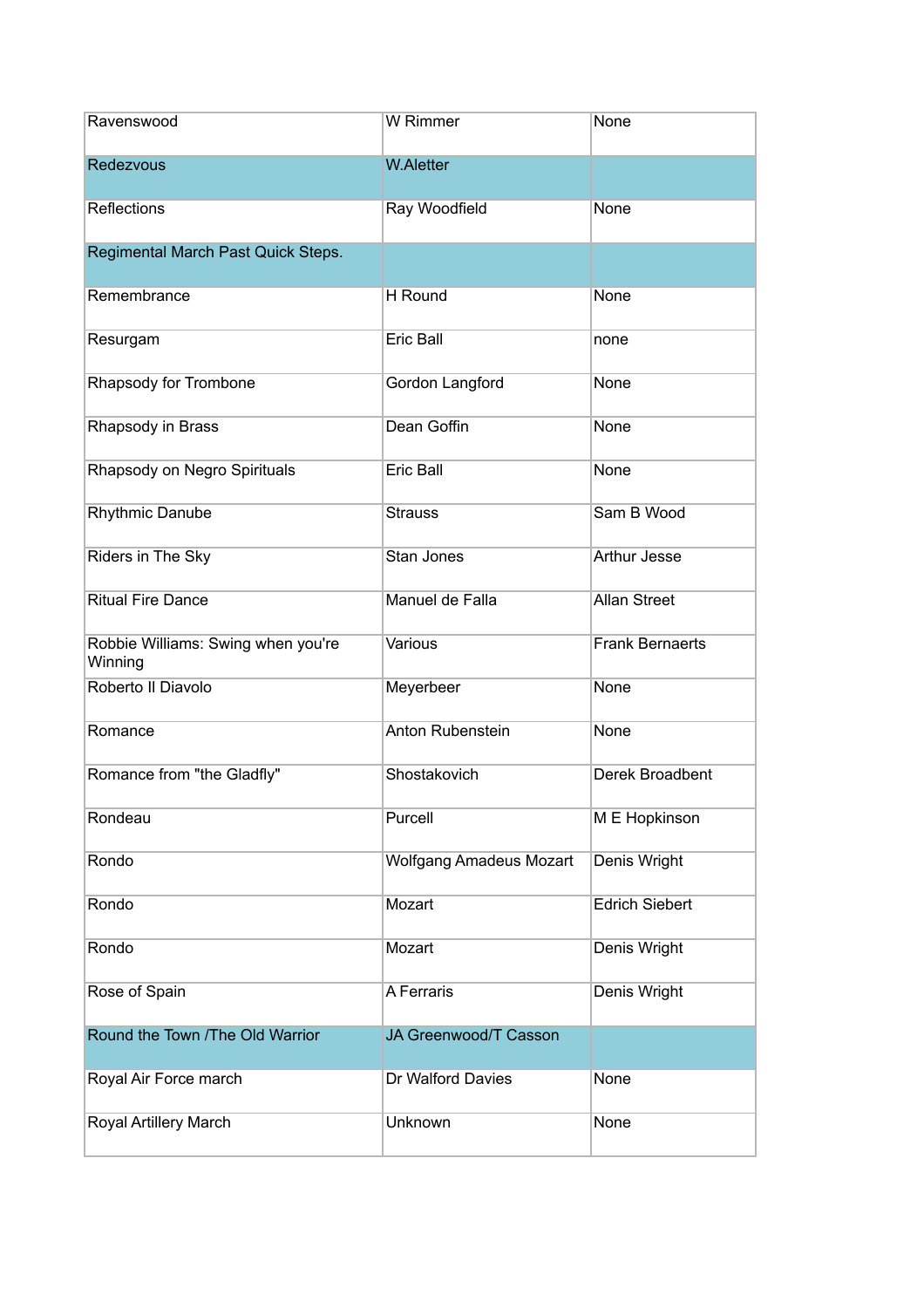| <b>Royal Event</b>                                                |                               |                       |
|-------------------------------------------------------------------|-------------------------------|-----------------------|
| <b>Royal Water Music</b>                                          | Handel                        | Sam Holt              |
| Rudolph the Red Nosed Reindeer                                    | <b>Johnny Marks</b>           | <b>Howard Evans</b>   |
| <b>Rufford Abbey</b>                                              | <b>Drake Rimmer</b>           | None                  |
| Rule Britannia                                                    | W Rimmer                      | None                  |
| <b>Rural Suite</b>                                                | <b>Charles Woodhouse</b>      | <b>Eric Ball</b>      |
| Rusalkas Song to the Moon                                         | <b>Antonin Dvorak</b>         | Gordon Langford       |
| Ruy Blas                                                          | Felix Mendelssohn             | None                  |
| Sabre Dance                                                       | Katchaturian                  | Derek Broadbent       |
| Sabre Dance                                                       | Khachaturian                  | <b>Edrich Siebert</b> |
| Sacred Quick March Hosannah / Euph<br>Solo Land of Hope and Glory | Handel                        |                       |
| Sailing                                                           | <b>Gavin Sutherland</b>       | Frank Bryce           |
| Sailing by                                                        | Ronald Binge                  | None                  |
| Salamanca                                                         | Dave Baker & Pol Stone        | Dennis Wilby          |
| Salut D'Amour                                                     | <b>Edward Elgar</b>           | <b>W</b> Rimmer       |
| Salute to Sinatra                                                 | Various                       | Philip Harper         |
| Salute to Sullivan                                                | Traditional                   | <b>Edrich Siebert</b> |
| San Marino /Sandhurst                                             | <b>G.Hawkins/JA Greenwood</b> |                       |
| Sandpaper Ballet                                                  | Leroy Anderson                | Geoffrey Brand        |
| Sandy & Jock                                                      | E Sutton                      | None                  |
| Santa Baby                                                        | Jovets/Springer               | Van de Velde          |
| Santa Lucia                                                       | Traditional                   | <b>Edrich Siebert</b> |
| Santaclaustrophobia                                               | Various                       | Sandy Smith           |
| <b>Santoy Musical Comedy</b>                                      | Sidney Jones                  | J Sidney Jones        |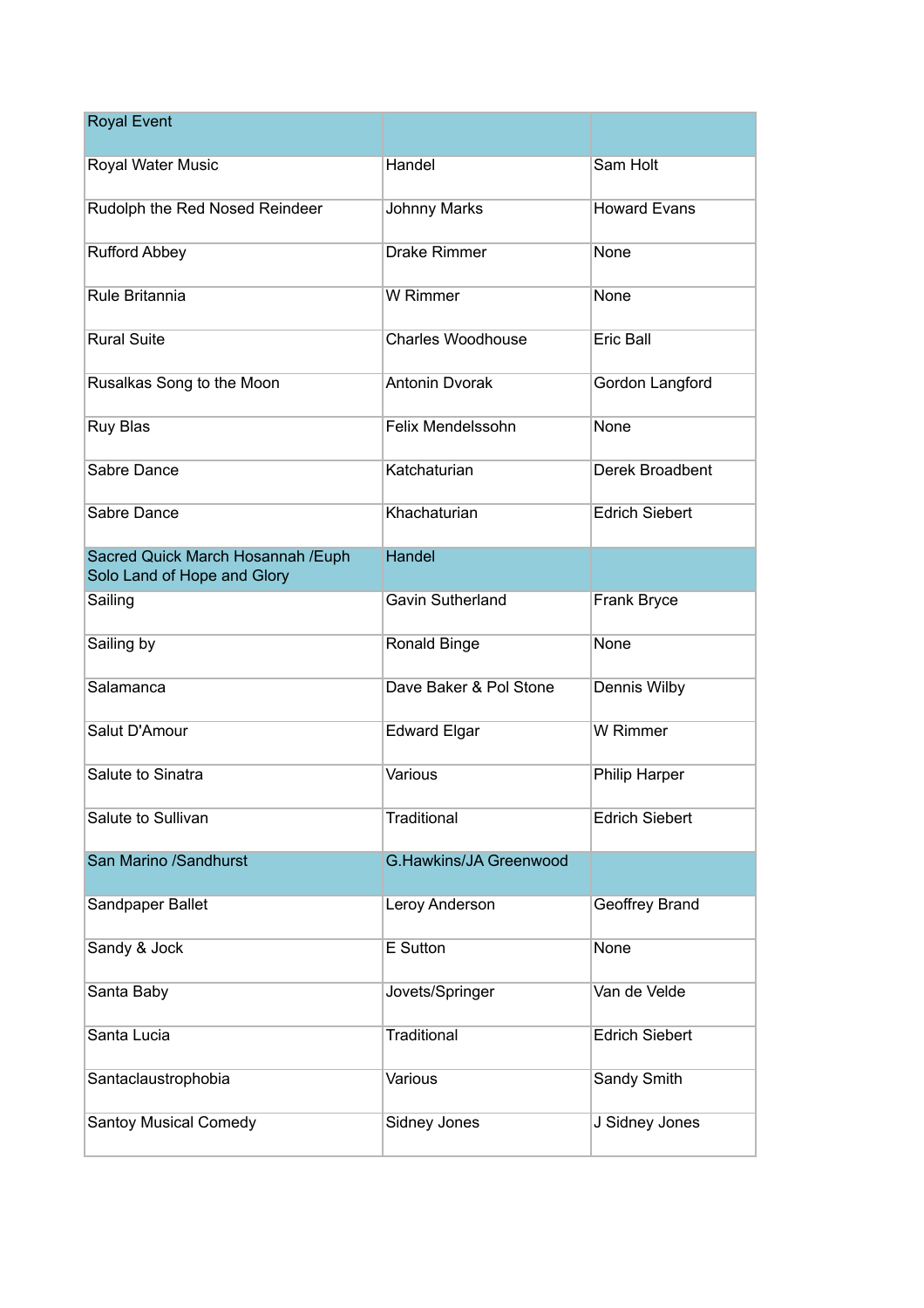| Saturday Night Waltz                                            | Aaron Copeland         | Cripps                 |
|-----------------------------------------------------------------|------------------------|------------------------|
| Save Your Kisses For Me                                         | Hiller, Sheriden & Lee | <b>Edrich Siebert</b>  |
| Savoy American Medley                                           | <b>Debroy Somers</b>   | J Ord Hume             |
| Savoy Scottish Medley                                           | J ord Hume             | Debroy Somers          |
| Say Ye Who Borrow                                               | Mozart                 | <b>Allan Street</b>    |
| Scarborough Fair                                                | Traditional            | Ray Woodfield          |
| Scarborough Fair                                                | Cecil Bolton           | <b>Eric Banks</b>      |
| <b>Scherzo for Four Cornets</b>                                 | James Langley          | none                   |
| <b>Schindlers List</b>                                          | <b>John Williams</b>   | <b>Frank Bernaerts</b> |
| Schneewalzer                                                    |                        |                        |
| Scipio/May Blossom                                              |                        |                        |
| <b>Second Quartet</b>                                           | <b>Edward Gregson</b>  | None                   |
| Second Suite in F Major                                         | <b>Gustav Holst</b>    | <b>Sydney Herbert</b>  |
| Second Suite in F Major                                         | <b>Gustav Holst</b>    | Sydney Herbert         |
| Semiramide                                                      | Rossini                | None                   |
| Semper Fidelis                                                  | J P Sousa              | C W Hewitt             |
| Send in The Clowns                                              | Stephen Sondheim       | Frank Bryce            |
| Serenade                                                        | Derek Bourgeois        | <b>Bill Geldard</b>    |
| Serenade                                                        | Jonny Heykens          | Gordon MacKenzie       |
| Serenade from Les Millions D'Arlequin                           | R Drigo                | None                   |
| Serenata                                                        | Leroy Anderson         | <b>Geoff Ward</b>      |
| Serenata                                                        | <b>Antonin Dvorak</b>  | Jurjen Hempel          |
| Set of Boosey and Hawkes Universal<br><b>Band Primer books.</b> |                        |                        |
| Seven Up                                                        | Ronald Hanmer          | None                   |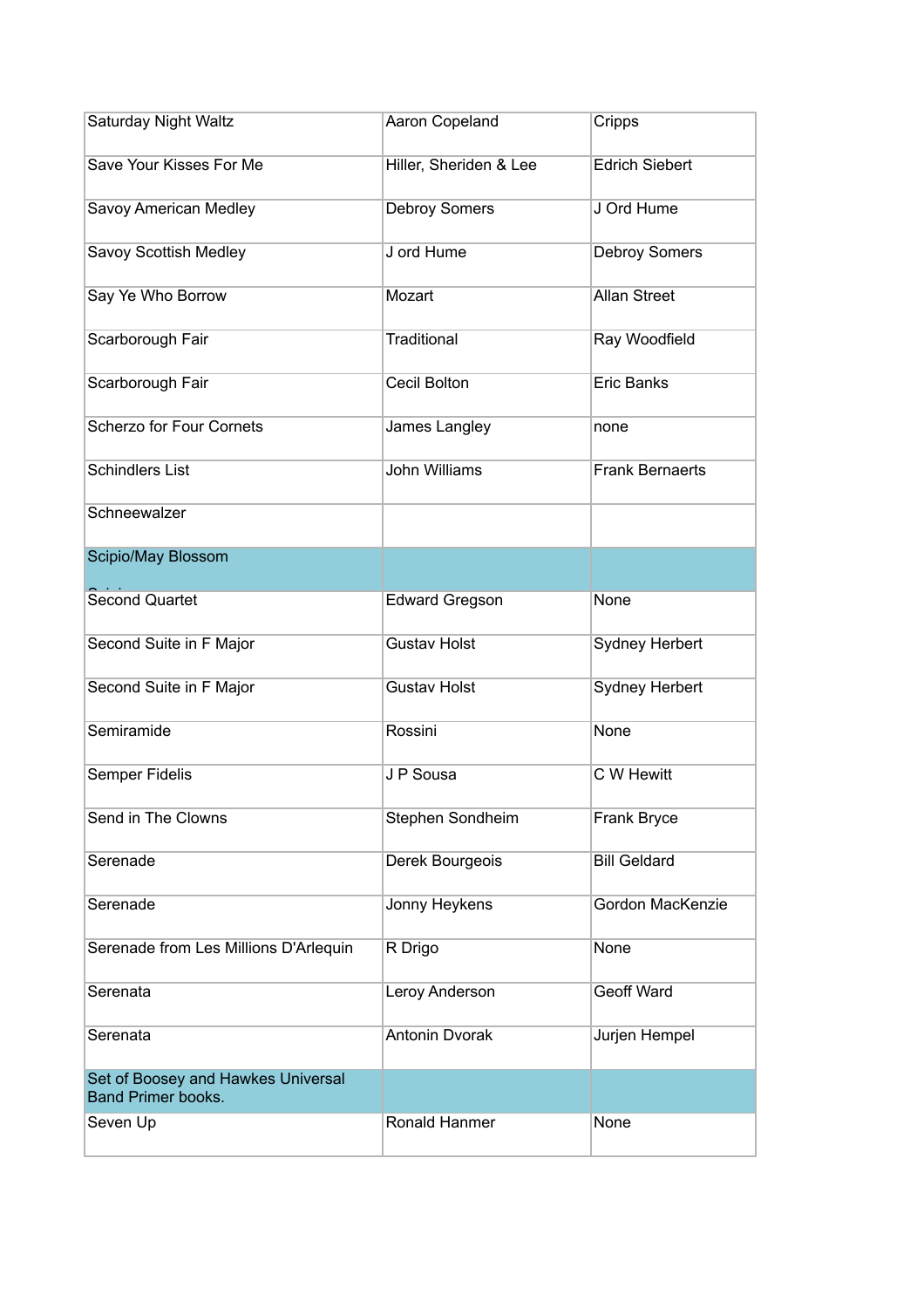| Seventy six Trombones           | Meredith Wilson                             | W J Duthoit          |
|---------------------------------|---------------------------------------------|----------------------|
| <b>Seventy six Trombones</b>    | Meredith Wilson                             | W J Duthoit          |
| <b>Severn Suite</b>             | <b>Edward Elgar</b>                         | None                 |
| <b>Shadow of your Smile</b>     | <b>Paul Webster/Johnny</b><br><b>Mandel</b> | <b>Dennis Wilby</b>  |
| Share my Yoke                   | Joy Webb                                    | Ivor Bosanko         |
| Sheherazade                     | Rimsky-Korsakov                             | <b>Drake Rimmer</b>  |
| Shenandoah                      | Stephen Bulla                               | None                 |
| <b>Shepherds Farewell</b>       | <b>Hector Berlioz</b>                       | <b>Tony Cripps</b>   |
| Shepherds Hey                   | Traditional                                 | Neil Richardson      |
| <b>Shepherds Song</b>           | <b>Traditional</b>                          | <b>Goff Richards</b> |
| Shield of Liberty               | <b>J J Richards</b>                         | Derek Broadbent      |
| <b>Ship Builders</b>            | Peter Yorke                                 | None                 |
| <b>Shy Serenade</b>             |                                             |                      |
| <b>Sicilian Vespers</b>         | Verdi                                       | none                 |
| Siege of Rochelle, The          | <b>Balfe</b>                                | J Ord Hume           |
| Silver Threads amongst the Gold | W A Allison                                 | none                 |
| Simon & Garfunkel               | Paul Simon                                  | Frank Bryce          |
| <b>Simon Called Peter</b>       |                                             |                      |
| Simoraine                       | Clive Barraclough                           | None                 |
| Simple Gifts                    | <b>Traditional</b>                          | Godfrey Richards     |
| Sinfonietta                     | <b>Thomas Wilson</b>                        | None                 |
| Sinfonietta                     | Gordon Langford                             | None                 |
| Sinfonietta for Brass Band      | Joseph Horovitz                             | <b>Bram Gay</b>      |
| Sinfonietta Pastorale           | Henry Geehl                                 |                      |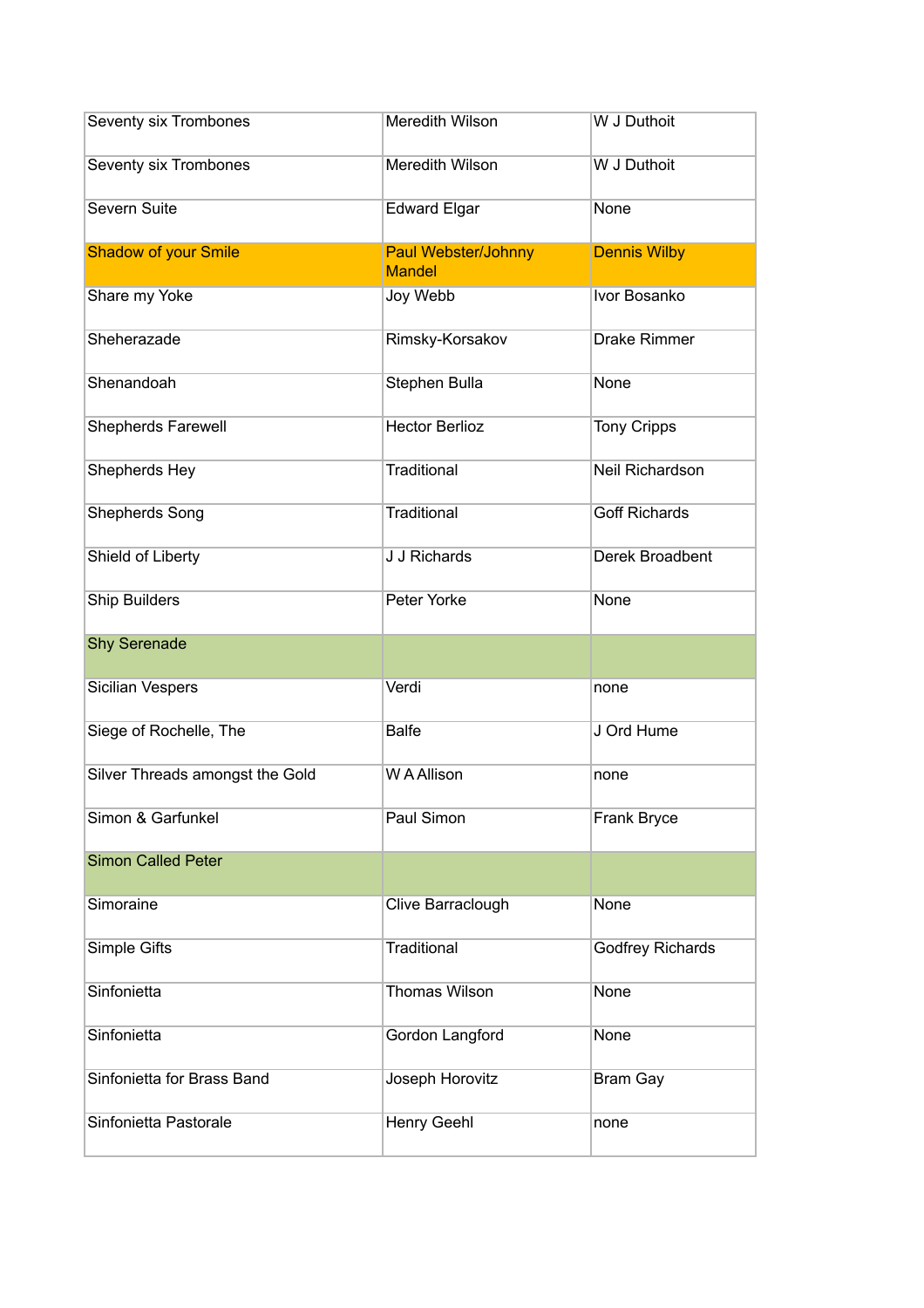| Singalong No 1. (If You Know Susie, Isle<br>of Capri, Sally, Roll out the Barrel, Now is | Various                  | <b>Edrich Siebert</b>   |
|------------------------------------------------------------------------------------------|--------------------------|-------------------------|
| Singin' in the Rain                                                                      | <b>Herb Brown</b>        | <b>Alan Fernie</b>      |
| Sinterklass Fantasie                                                                     | Traditional              | Wim Harthoorn           |
| Six Bells / The Ambassador                                                               | Thomas Wood/Jansen       |                         |
| <b>Six Susato Dances</b>                                                                 |                          |                         |
| <b>Skelter</b>                                                                           | Derek Broadbent          | None                    |
| <b>Sky Train</b>                                                                         | <b>Mike Davis</b>        | None                    |
| <b>Skye Boat Song</b>                                                                    | <b>Traditional</b>       | <b>Bill Geldard</b>     |
| Skye Boat Song                                                                           | <b>Traditional</b>       | W Rimmer                |
| Skyfall                                                                                  | Adele Adkin/Paul Epworth | <b>Philip Sparke</b>    |
| Skyline Symphonic March                                                                  | Darrel Barry             | none                    |
| Skyliner                                                                                 | <b>Charlie Barnet</b>    | <b>Bill Geldard</b>     |
| Slaidburn                                                                                | <b>William Rimmer</b>    | none                    |
| Slavonic Dance No 1                                                                      | <b>Antonin Dvorak</b>    | Ronald Hanmer           |
| Slavonic Dance No 3                                                                      | Dvorak                   | <b>Philip Sparke</b>    |
| Slavonic Rhapsody                                                                        | C Friedemann             | None                    |
| Slavonic Rhapsody No 2                                                                   | Carl Friedmann           | None                    |
| <b>Sleeping Tuba Waltz</b>                                                               | Tchaikovsky              | John Fletcher           |
| <b>Sleepy Shores</b>                                                                     | Johnny Pearson           | <b>Edrich Siebert</b>   |
| Sleigh Ride                                                                              | Leroy Anderson           | <b>Ernest Tomlinson</b> |
| Snow White & Seven Dwarfs                                                                | <b>Frank Churchill</b>   | Denis Wright            |
| <b>Snow White &amp; Seven Dwarfs</b>                                                     | <b>MISSING!</b>          |                         |
| Snowbird                                                                                 | Gene MacLellan           | <b>Edrich Siebert</b>   |
| Snowman                                                                                  | <b>Howard Blake</b>      | Philip Sparke           |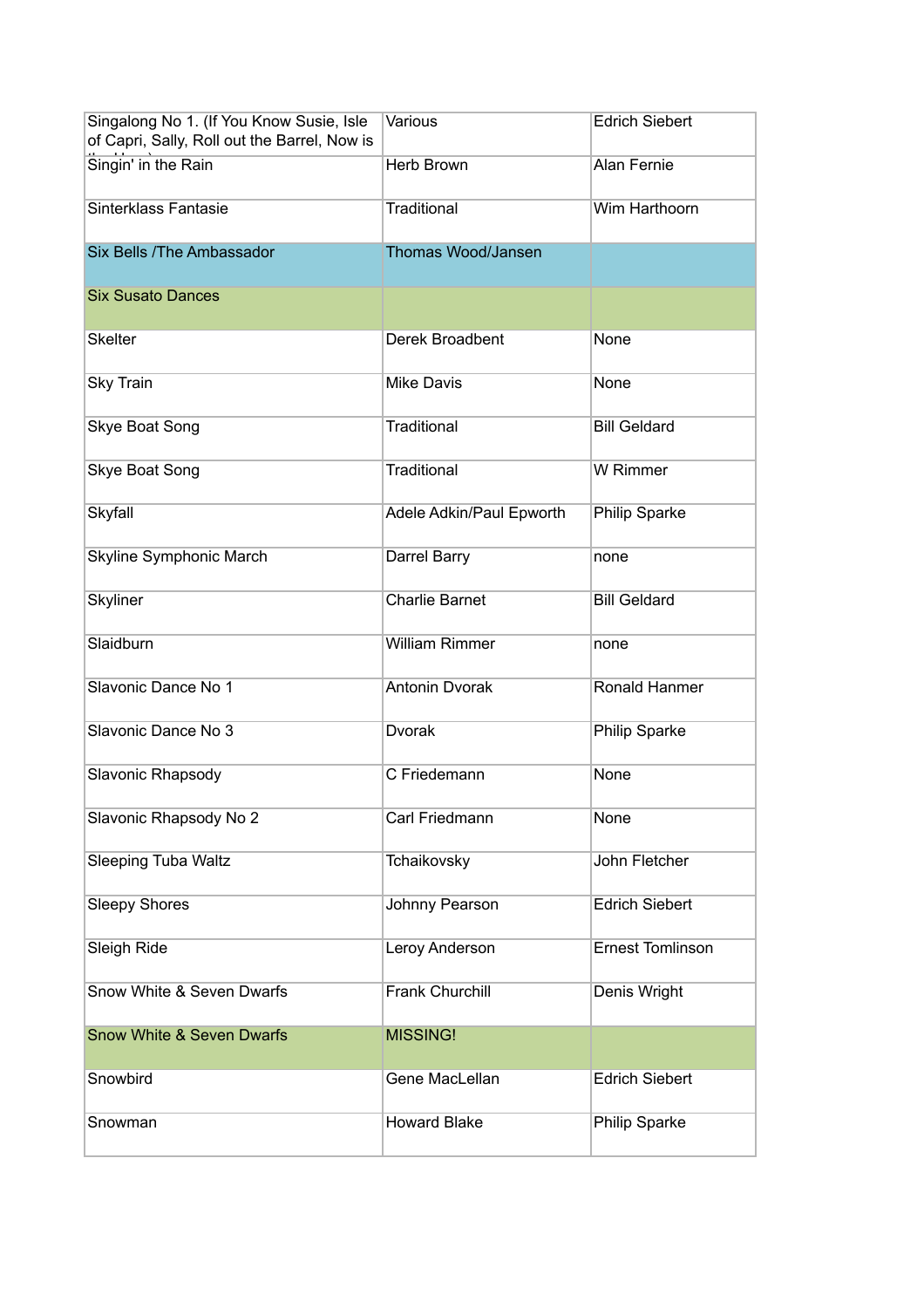| So Deep is the Night                  | FR Chopin                                     | Arthur Wood                         |
|---------------------------------------|-----------------------------------------------|-------------------------------------|
| Sobre Las Olas Waltz                  | Juventino Rosas                               | <b>Harold Moss</b>                  |
| Softly as I leave you                 | <b>Alfred De Vita</b>                         | <b>Alan Catherall</b>               |
| Softly Awakes my Heart                | Saint-Saens                                   | John Gaunt                          |
| Soldier's Tale, The                   | H Round                                       | None                                |
| Soldiers in the Park                  | Lionel Monckton                               | W J Duthoit                         |
| Soldiers In the Park /King of the Air | <b>Lionel Monkton/T.Clark</b>                 |                                     |
| Solemn Melody                         | <b>H</b> Walford Davies                       | J Ord Hume                          |
| Solitaire                             | Neil Sedaka/Philip Cody                       | <b>Stephen Corbett</b>              |
| <b>Solitaire</b>                      |                                               |                                     |
| Someone to Watch over me              | <b>George Gershwin</b>                        | <b>Alan Fernie</b>                  |
| Sonatina                              | Denis Wright                                  | None                                |
| Song of Norway                        | <b>Edvard Grieg</b>                           | Robert Wright &<br>George E Forrest |
| Songe D'Autome                        | Archibald Joyce                               | R Barsotti                          |
| Sons of the Brave                     | <b>Bidgood</b>                                |                                     |
| Sound of Music                        | Rogers & Hammerstein                          | Denis Wright                        |
| Sousa on Parade                       | Sousa                                         | King Palmer/ Denis<br>Wright        |
| South Pacific                         | <b>Richard Rogers/Oscar</b><br>Hammerstein II | Denis Wright                        |
| South Rampart Street Parade           | Ray Bauduc & Bob Haggurt                      | <b>Fred Harris</b>                  |
| Southern Cross                        | Roy Newsome                                   | None                                |
| Souvenirs de France                   | Ronald Hanmer                                 | None                                |
| Spanish Eyes                          | <b>Bert Kaempfert</b>                         | Frank Bryce                         |
| Spanish Gypsy Dance                   | Pascual Marquina                              | W J Dawson                          |
| Sparks                                | Kenneth J Alford                              | None                                |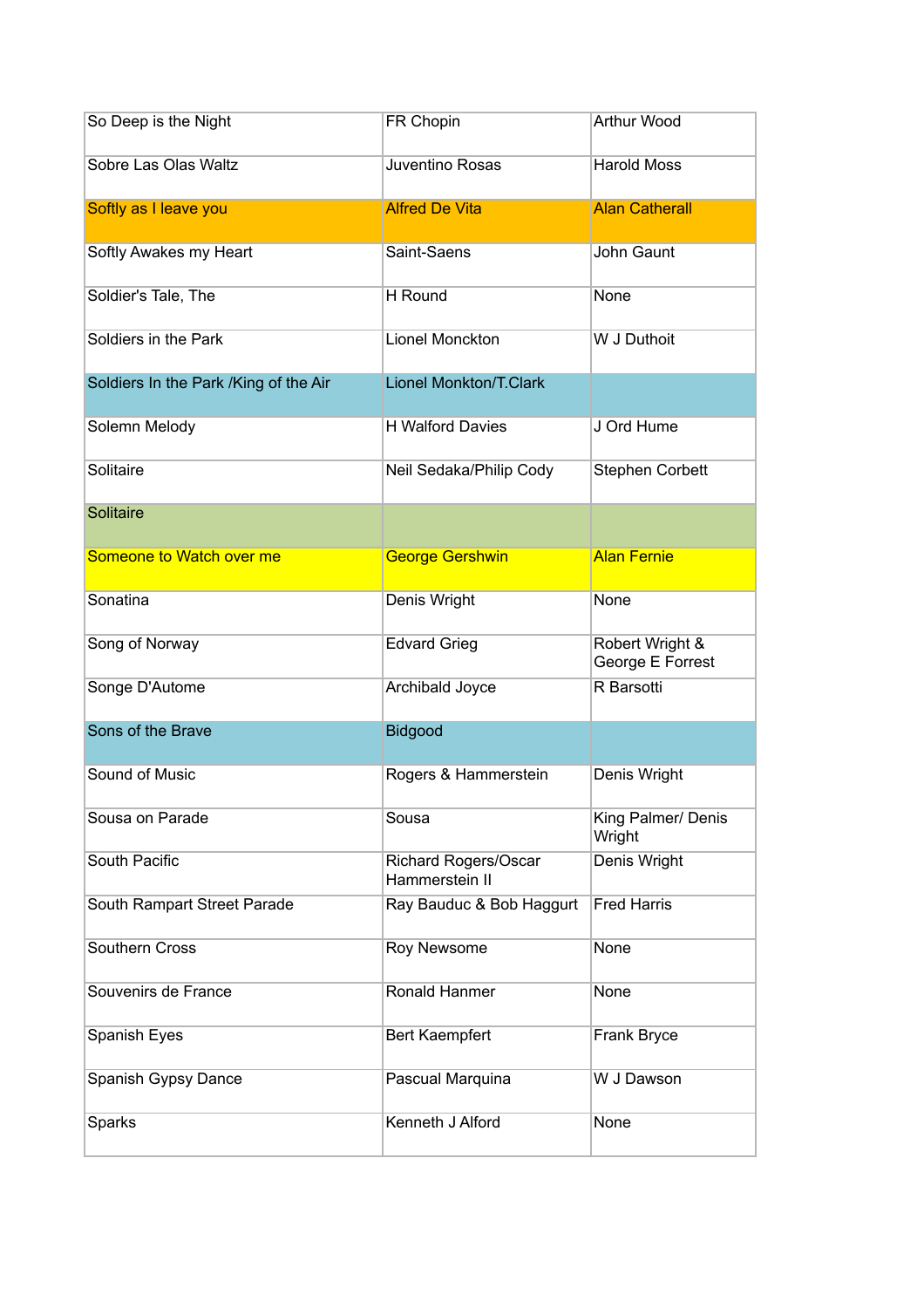| Spohr's Faust                     | Spohr                   | J A Greenwood         |
|-----------------------------------|-------------------------|-----------------------|
| Spread a Little Happiness         | <b>Vivian Ellis</b>     | Darrol Barry          |
| Spring                            | Drake Rimmer            | None                  |
| Spring                            | Grieg                   | Pat Ryan              |
| Springtime                        | Reginald Heath          | None                  |
| Square Dance                      | <b>Jim Parker</b>       | None                  |
| <b>St Louis Blues</b>             | W C Handy               | <b>Stanley Nelson</b> |
| <b>St Michaels Mount</b>          | <b>Eric Ball</b>        | None                  |
| <b>St Paul</b>                    |                         |                       |
| <b>Stage Centre</b>               | <b>Goff Richards</b>    | none                  |
| <b>Stantonbury Festival</b>       | Ray Steadman-Allen      | None                  |
| <b>Star Dust</b>                  | Hoagy Carmichael        | J H Howe              |
| <b>Star Lake</b>                  | Eric Ball               | None                  |
| <b>Star Trek</b>                  | Jerry Goldsmith         | Christopher Wormald   |
| <b>Star Trek Into Darkness</b>    |                         |                       |
| <b>Star Wars</b>                  | <b>John Williams</b>    | Frank Bryce           |
| <b>Stardust</b>                   | <b>Hoagy Carmichael</b> | <b>Bill Geldard</b>   |
| <b>Stars &amp; Stripe Forever</b> | J P Sousa               | none                  |
| <b>Steadfast and True</b>         | C Teike                 | None                  |
| Stein Song                        | L Concord & E A Felstad | <b>Edrich Siebert</b> |
| Stop the Cavalry                  | Jona Lewie              | Derek Broadbent       |
| Stranger on the Shore             | <b>Aker Bilk</b>        | Derek Ashmore         |
| Strawberry Fair                   | Traditional             | Derek Broadbent       |
| Stripper                          | David Rose              | <b>Goff Richards</b>  |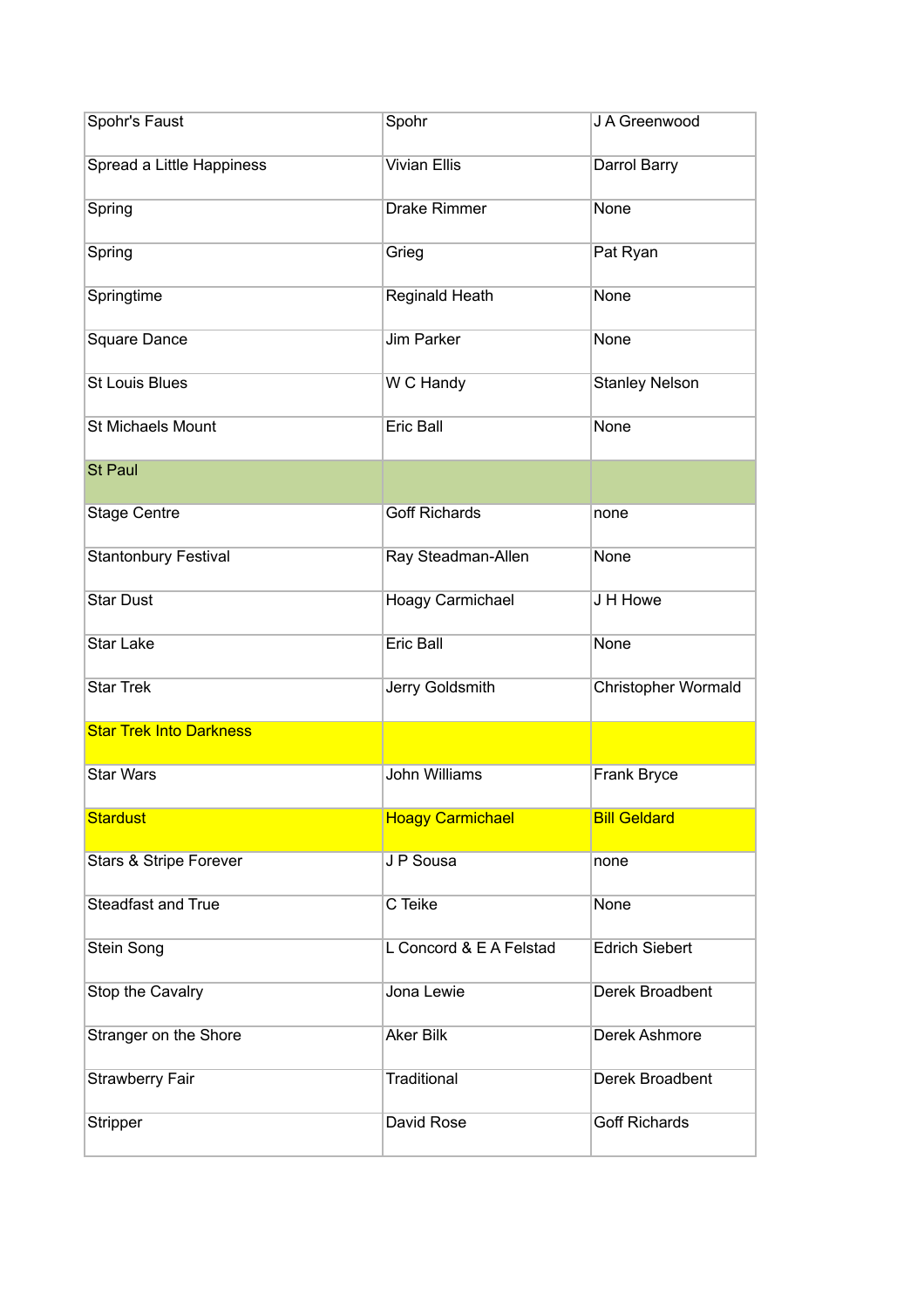| Suite for 4 Euphoniums                                                             | Johann Erst Attenburg                    |                       |
|------------------------------------------------------------------------------------|------------------------------------------|-----------------------|
| Suite for Brass                                                                    | <b>Mike Davis</b>                        | None                  |
| Suite Gothique                                                                     | Leon Boellmann                           | <b>Eric Ball</b>      |
| Sullivan Fantasy                                                                   | <b>Arthur Sullivan</b>                   | Gordon Langford       |
| <b>Summer Night</b>                                                                | <b>Benny Carter</b>                      | <b>Edrich Siebert</b> |
| Summertime                                                                         | George Gershwin                          | C Bolton/E Banks      |
| Sun has got his hat on                                                             | Ralph Butler & Noel Gay                  | Philip Sparke         |
| Sunset                                                                             | A C Green                                | None                  |
| <b>Super Trouper</b>                                                               | Benny Anderson & Bjorn<br><b>Ulvaeus</b> | S Walkley             |
| Superhits of the 90's (The Show must go<br>on, Everything I do I do it for You, Go | Various                                  | Jan van Kraeydonck    |
| Superman                                                                           | <b>John Williams</b>                     | Derek Ashmore         |
| Suppe on Parade                                                                    | King Palmer                              | Frederick G Charrosin |
| Supplication                                                                       | Colonel F G Hawkes                       | none                  |
| Supreme Command                                                                    | F Vivian Dunn                            | None                  |
| <b>Sussex by the Sea</b>                                                           | <b>W Ward-Higgs</b>                      | <b>M</b> Retford      |
| Sussex by the Sea /Vanished Army                                                   | Ward Higgs/Kenneth J.Alford              |                       |
| Sussex By the Sea /Voice of the Guns                                               | Ward Higgs/Kenneth J.Alford              |                       |
| <b>Sussex Carol</b>                                                                | <b>Traditional</b>                       | Stephen Tighe         |
| Sutherlands Law                                                                    | <b>Alvert Elms</b>                       | Ray Woodfield         |
| Swan                                                                               | C Saint-Saens                            | Ronald Hanmer         |
| Swan Lake, The                                                                     | Tchaikovsky                              | Denis Wright          |
| <b>Sway</b>                                                                        | <b>Pablo Beltran Ruiz</b>                | <b>W</b> Relton       |
| Swedish hymn                                                                       | <b>Traditional</b>                       | Peter Graham          |
| Swedish Polka                                                                      | Unknown                                  | None                  |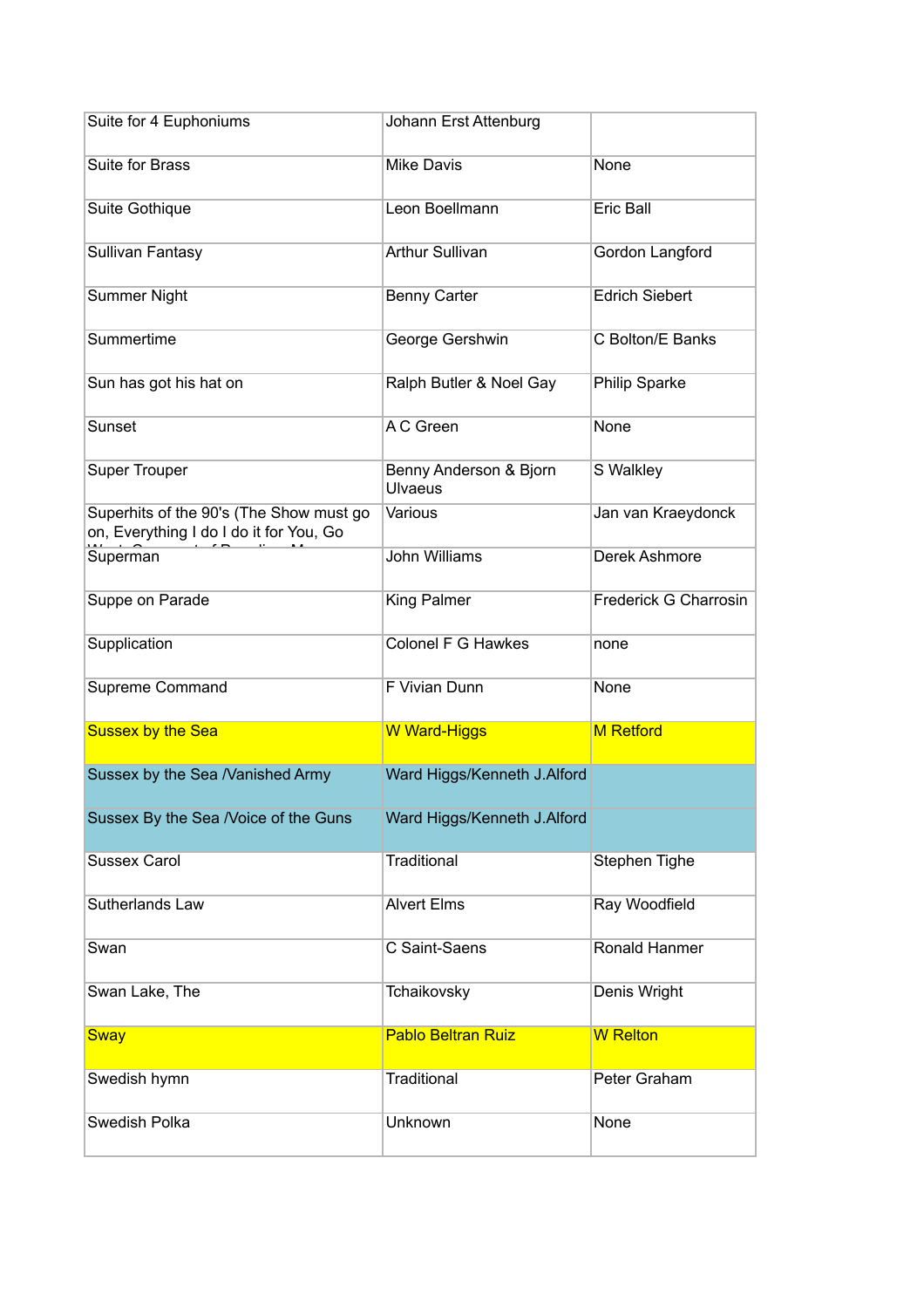| Swedish Rhapsody               | Hugo Alfven             | Percy Faith           |
|--------------------------------|-------------------------|-----------------------|
| Sweet Georgia Brown            | Pinkard, Casey & Bernie | <b>Goff Richards</b>  |
| Sweet Gingerbread Man          | Unknown                 | <b>Eric Banks</b>     |
| Swing of the Kilt              | Montague Ewing          | Gordon MacKenzie      |
| Swingin Safari                 | <b>Bert Kaempfert</b>   | <b>Edrich Siebert</b> |
| Swingtime Religion             | <b>Barrie Gott</b>      | None                  |
| <b>Swiss Festival Overture</b> | Philip Sparke           | None                  |
| Symphony in C                  | Franz Schubert          | J A Greenwood         |
| Symphony No. 8                 | Schubert                | Denis Wright          |
| Symphony of Marches            | <b>Gilbert Vinter</b>   | None                  |
| Take a Pair of Sparkling Eyes  | <b>Arthur Sulivan</b>   | Gordon Langford       |
| <b>Tambourin</b>               | Francois Joseph Gossec  | Eric Wilson           |
| Tambourin                      | Francois Joseph Gossec  | <b>Edrich Siebert</b> |
| Tancredi                       | Rossini                 | W Rimmer              |
| Tancredi (Overture)            | Rossini                 | E J Elliot            |
| <b>Tannhauser</b>              | <b>Richard Wagner</b>   | S W Ord Hume          |
| <b>Task Force</b>              | Anthony Wakefield       | None                  |
| <b>Teddy Bears Picnic</b>      | John W Bratton          | Gordon Langford       |
| <b>Temptation Rag</b>          | TH Lodge                | Rom Stanko            |
| Tenderly                       | <b>Walter Gross</b>     | Philip Chapman        |
| Tenor Trombone Rag             | Roy Newsome             | None                  |
| <b>Thaxted</b>                 |                         |                       |
| <b>The Armed Man</b>           | <b>Karl Jenkins</b>     | <b>Tony Small</b>     |
| The Ashokan Farewell           | J Ungar                 | <b>Alan Fernie</b>    |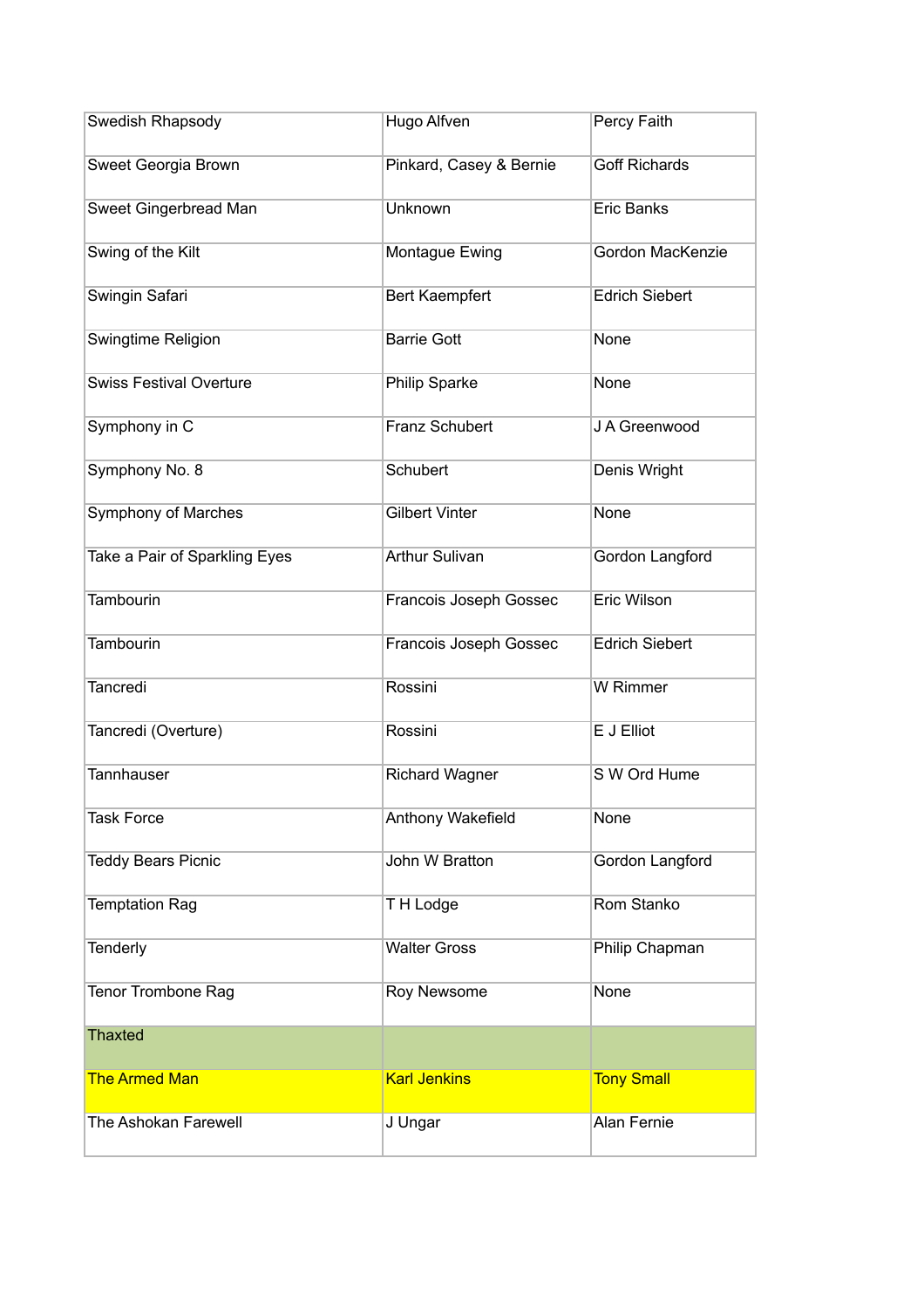| The Association /Black Fury                                          | <b>Charles Anderson/W Rimmer</b>        |                        |
|----------------------------------------------------------------------|-----------------------------------------|------------------------|
| The Australasian /The 20th Century /The<br>Thunderer/Washington Post | Rimmer/J Ord Hume/Sousa                 | <b>None</b>            |
| The Bullfighters                                                     | Celian Kottain.                         |                        |
| The Carousel                                                         | Roy Newsome                             | None                   |
| The Celebrated Andante in G /The Song<br>that reached my Heart       | Batiste/J.Jordan                        |                        |
| The Contemptibles /Holyrood                                          | Leo Stanley/Kenneth J.Alford            |                        |
| The Cossack /Torchlight                                              | W Rimmer/Vivian May                     |                        |
| The Crimson Star                                                     | J A Greenwood                           | None                   |
| The Drum Major                                                       | <b>Gordon E Stutely</b>                 |                        |
| <b>The Essential James Bond</b>                                      | Barry/Black/David                       | <b>Darrol Barry</b>    |
| The Exile / The Long Trail                                           | EA Weaver/J.Ord Hume                    |                        |
| The Eye of the Tiger                                                 | James Peterik/ Frank<br>Sullivan        | <b>Alan Fernie</b>     |
|                                                                      |                                         |                        |
| The Farmers Boy /Sure and Steady                                     | EA Wheeler/Maurice Rayner               |                        |
| The Gladiators March/King Cotton                                     | <b>JP Sousa</b>                         |                        |
| The Gridiron Club/Black Horse Troop                                  | Sousa                                   |                        |
| The High Road /Happy Returns                                         | Fred Manning/JA Greenwood               |                        |
| The Highwayman /The Ranger                                           | Geo Hawkins/EC Briggs                   |                        |
| The Hiker /The Guards Colours                                        | S.Goldman                               |                        |
| The Little Drummer Boy                                               | <b>Harold Simeone</b>                   | Darrol Barry           |
| The Lord of the Rings                                                | <b>Shore</b>                            | <b>Frank Bernaerts</b> |
| The Maple Leaf Forever                                               |                                         | J Slatter              |
| The Mask of Zorro                                                    |                                         |                        |
| The Men Of Mons / The High Road                                      | <b>Earnest Marechel/Fred</b><br>Manning |                        |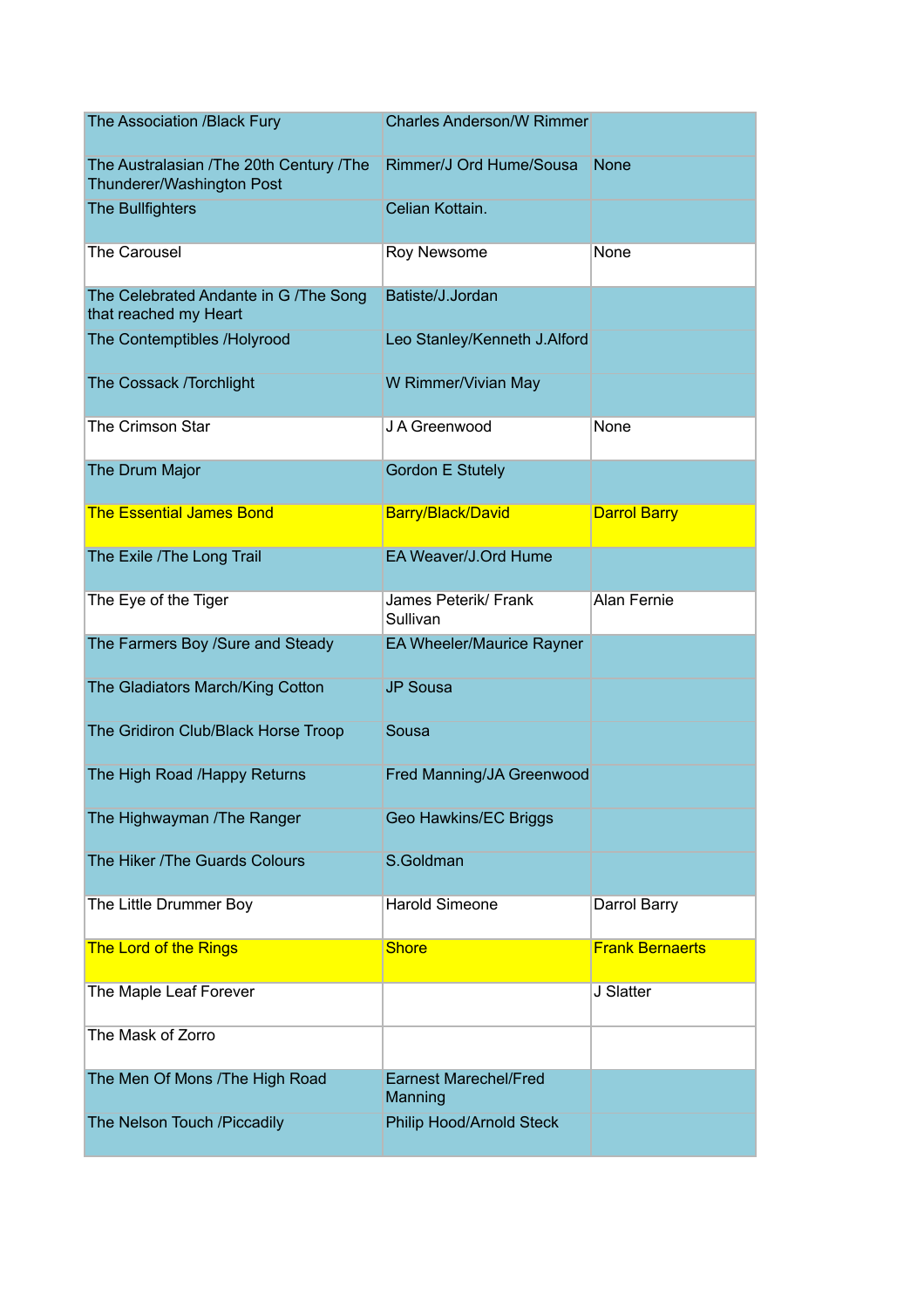| The Ocean Star / Excelsior                       | T.Casson/John Orde Hume                      |                       |
|--------------------------------------------------|----------------------------------------------|-----------------------|
| The Plantagenets                                 | <b>Edward Gregson</b>                        | None                  |
| The Point of the Sword /Along the Mall           | <b>William A Scholes/WT</b><br><b>Hughes</b> |                       |
| The Rose                                         | Amanda McBroom                               | Juri Briat            |
| The Royal Corps of Signals "Begone Dull<br>Care" |                                              | C H Pike              |
| The Skywriter/Chimes of Victory                  | Jos Bergeim                                  |                       |
| The Sunshine of your Smile                       | Lilian Ray                                   | Frank Bryce           |
| The Three Tromboneers                            | A McFarlane                                  | none                  |
| The Tide is High                                 | Holt/Barrett/Evans                           | <b>Steve Cortland</b> |
| The Two Imps                                     | Kenneth J Alford                             | None                  |
| The Vanished Army                                | <b>Kenneth J Alford</b>                      |                       |
| The Way We Were                                  | Marvin Hamlisch                              | John Golland          |
| The Wee MacGregor                                | H G Amers                                    | none                  |
| The World is not Enough                          | David Arnold                                 | John Ryan             |
| Themes fr Beethoven's Symphony No. 1             | Ludwig van Beethoven                         | Eric Ball             |
| <b>Themes from Mozart</b>                        | <b>Wolfgang Amadeus Mozart</b>               | <b>Edrich Siebert</b> |
| Themes From Symphony no. 5                       | Tchaikovsky                                  | Eric Ball             |
| <b>Thievish Magpie</b>                           | <b>G A Rossini</b>                           | Denis Wright          |
| <b>Thin Red Line</b>                             | <b>Kenneth J Alford</b>                      |                       |
| Thine be the Glory                               | Unknown                                      | None                  |
| <b>Those Magnificent Men</b>                     | Ron Goodwin                                  | Eric Banks            |
| <b>Three Bears</b>                               | Unknown                                      | None                  |
| <b>Three Brass Cats</b>                          | <b>Chris Hazell</b>                          | none                  |
| <b>Three Dale Dances</b>                         | <b>Arthur Wood</b>                           | <b>Sydney Herbert</b> |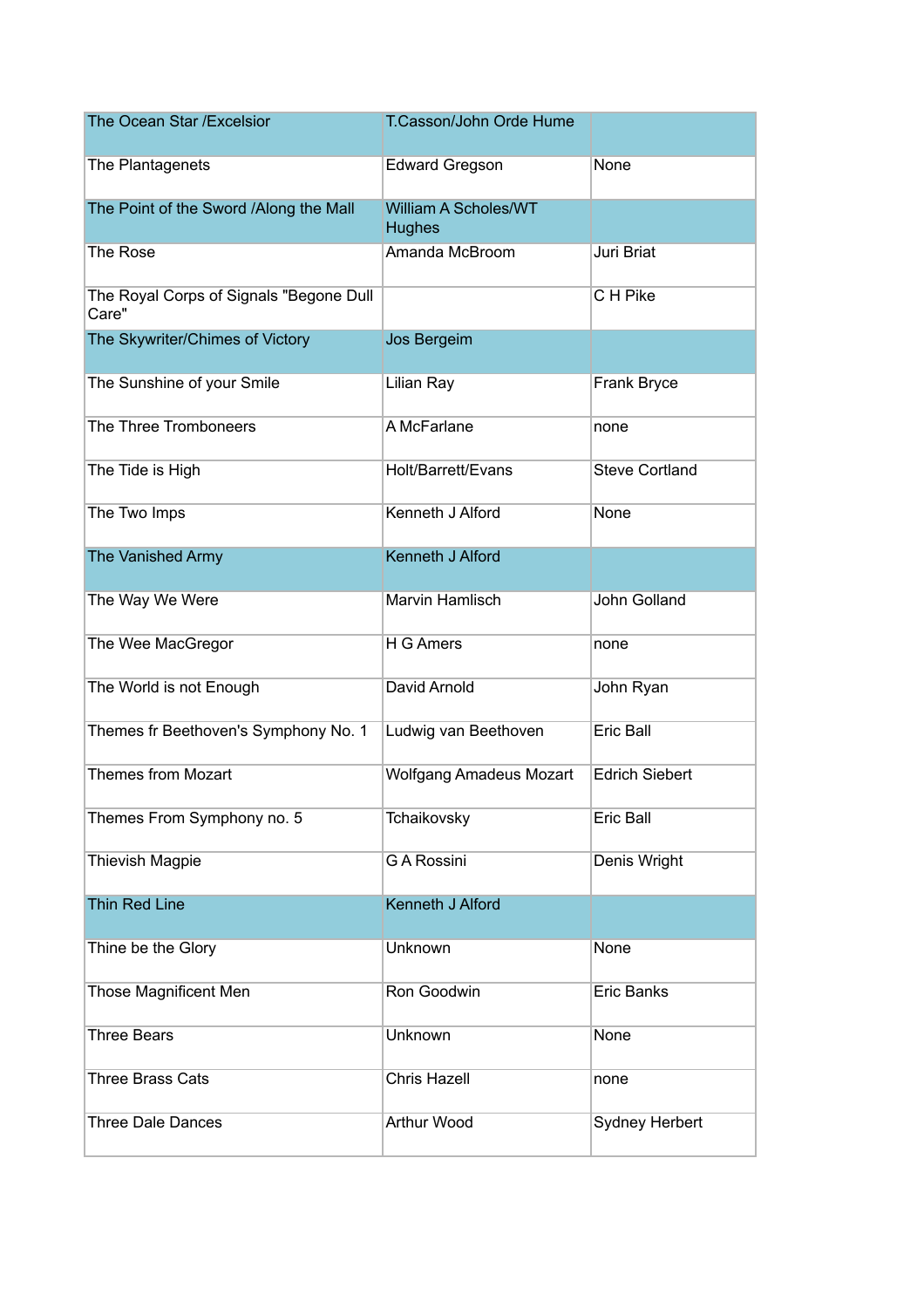| Three Dance miniature                          | Anthony Hedges                           |                       |
|------------------------------------------------|------------------------------------------|-----------------------|
| <b>Three Grenadiers</b>                        | Alfred Ashpole                           | none                  |
| Three Hymn Tunes Sandon, Aurelia,<br>Rimington | Unknown                                  | Roy Newsome           |
| Three Jolly Airmen                             | <b>Edrich Siebert</b>                    | none                  |
| Three Jolly Sailormen                          | <b>Edrich Siebert</b>                    | None                  |
| <b>Three Wise Fools</b>                        | J W Elliott                              | None                  |
| Through the 30's                               | Various                                  | <b>Edrich Siebert</b> |
| Thunder & Lightening Polka                     | <b>Johann Strauss</b>                    | Frank Wright          |
| Thunderbirds                                   | <b>Barry Gray</b>                        | Frank Bryce           |
| Thundercrest                                   | <b>Eric Osterling</b>                    | Frank Wright          |
| Thunderer                                      | J P Sousa                                | none                  |
| <b>Ticket to Ride</b>                          | John Lennon/ Paul<br>McCartney           | <b>Alan Fernie</b>    |
| Tie a Yellow Ribbon                            | Irwin Levine & L Russell<br><b>Brown</b> | <b>Edrich Siebert</b> |
| <b>Tiger Rag</b>                               | Traditional                              | <b>Edrich Siebert</b> |
| Tijuana Brass                                  | Various                                  | <b>Edrich Siebert</b> |
| Tijuana Tuba                                   | Sandy Blair                              | None                  |
| <b>Tired Trombones</b>                         | <b>Charlie Chester</b>                   | Darrol Barry          |
| To a Wild Rose                                 | <b>Edward MacDowell</b>                  | Eric Ball             |
| To All the Girls I've Loved Before             | Hal David/ Albert Hammond                | Derek Broadbent       |
| Toccata in D minor                             | J S Bach                                 | Ray Farr              |
| Touch of Mancini                               |                                          | Mark Freeh            |
| Touch of the Irish                             | Various                                  | Anthony Spurgin       |
| <b>Trail Blaze</b>                             | <b>Goff Richards</b>                     | None                  |
| <b>Tribute to Frank Sinatra</b>                | Various                                  | Rieks van der Velde   |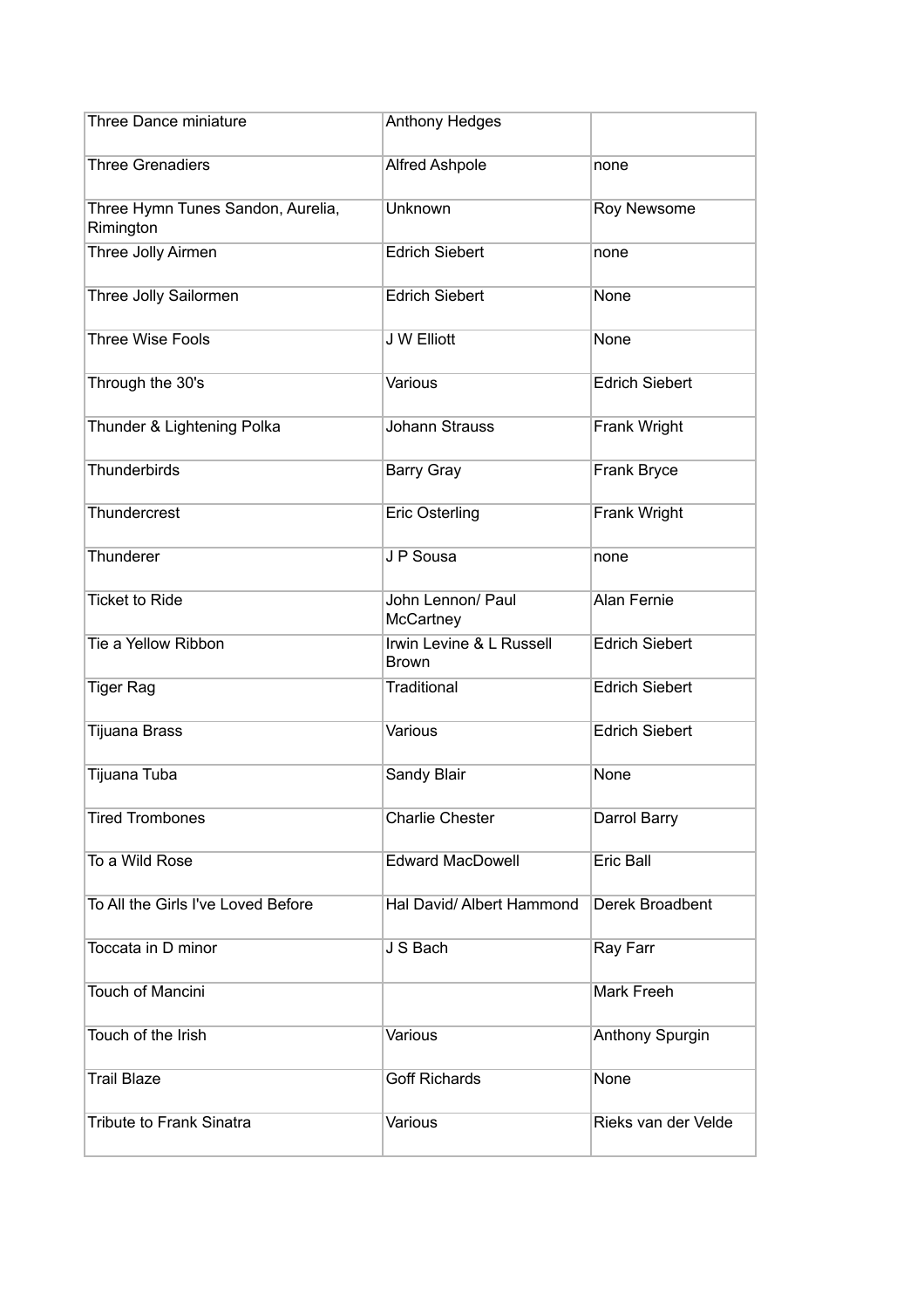| Triptych                                    | Philip Sparke                                    | None                   |
|---------------------------------------------|--------------------------------------------------|------------------------|
| <b>Tritsch-Tratsch Polka</b>                | <b>Johann Strauss</b>                            | <b>Goff Richards</b>   |
| <b>Troika</b>                               | Prokofiev                                        | Ray Farr               |
| Troika                                      | Prokofieff                                       | David E Twitchings     |
| Trombone Rokanova                           | <b>Terry Kenny</b>                               | <b>None</b>            |
| Trombones to the Fore                       | H T Scull                                        | D A Pope               |
| Trombonioso                                 | Ronald Binge                                     | None                   |
| Tromboogie                                  | Ray Woodfield                                    | <b>None</b>            |
| <b>Trumpet Piece</b>                        |                                                  |                        |
| Trumpet Piece for a Cermemonial<br>Occasion | H T Scull                                        | Denis Wright           |
| <b>Trumpet Voluntary</b>                    | Jermiah Clarke                                   | Michael E Hopkinson    |
| <b>Trumpet Voluntary</b>                    | Purcell                                          | Frank Wright           |
| <b>Trumpet Voluntary</b>                    | Purcell                                          | Dennis Wright          |
| <b>Trumpeters Lullaby</b>                   | Leroy Anderson                                   | Roger Barsotti         |
| <b>Trumpets Wild</b>                        | <b>Harold L Walters</b>                          | none                   |
| Tschaikowsky                                | Tchaikovsky                                      | Drake Rimmer           |
| Tubby the Tuba                              | Kleinsinger                                      | <b>Andrew Duncan</b>   |
| <b>Tunes of Glory</b>                       | Various                                          | <b>Edrich Siebert</b>  |
| <b>Turkish March</b>                        | Ludwig van Beethoven                             | <b>John Fredericks</b> |
| <b>Tuxedo Junction</b>                      | Erskine Hawkins, William<br>Johnson, Julian Dash | William Johnson        |
| Two Blind Men of Toledo                     | Mehul                                            | Denis Wright           |
| Two of the Tops                             | John Carr                                        | none                   |
| <b>Tyrolean Tubas</b>                       | <b>Maurice Clark</b>                             | none                   |
| Tyrolerstimmung                             | Unknown                                          | None                   |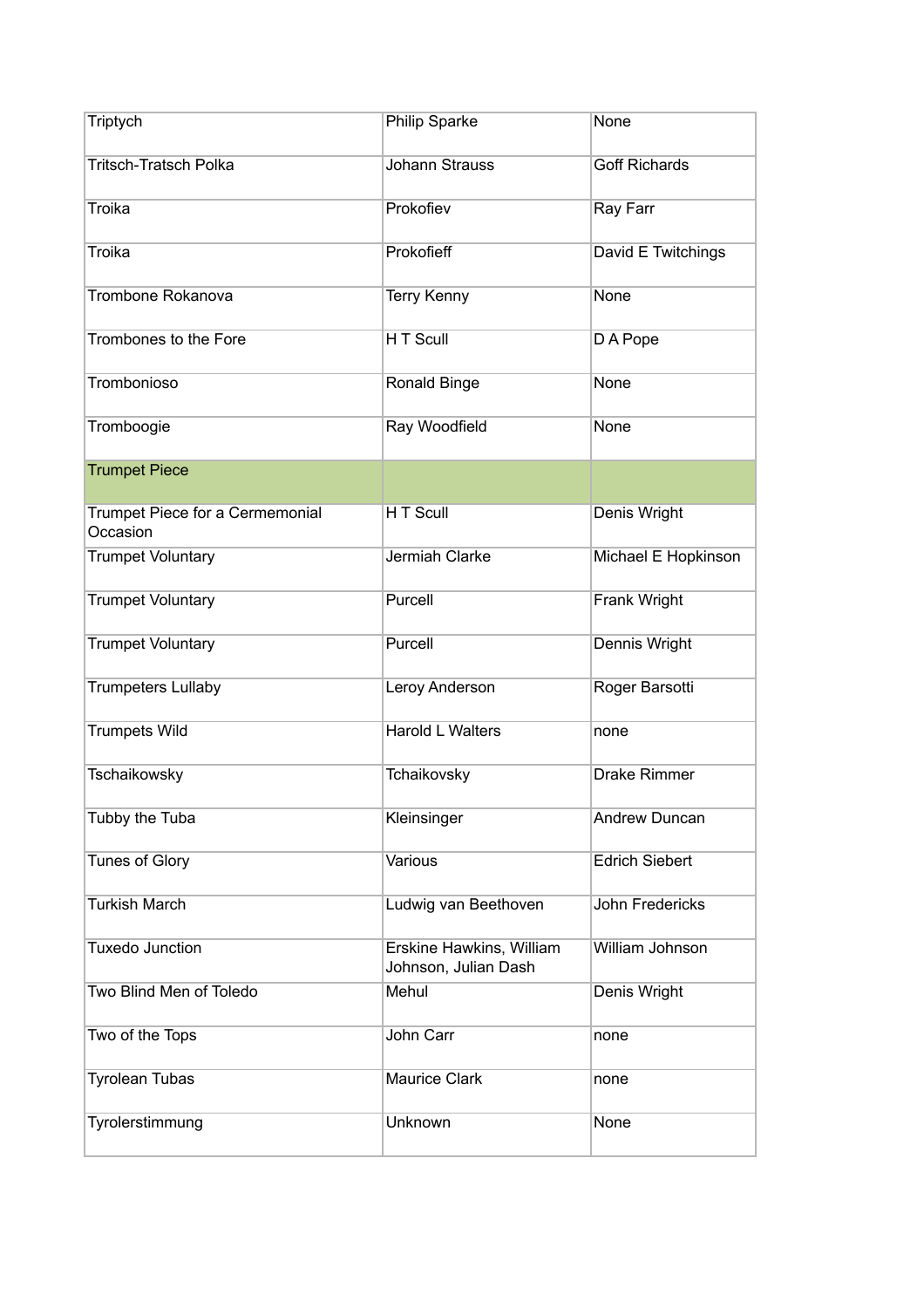| Una Voce Poca Fa (from the Barber of<br>Seville) | Rossini                   | Denis Wright                          |
|--------------------------------------------------|---------------------------|---------------------------------------|
| Under the Double Eagle/ Austria                  |                           |                                       |
| Unfinished Symphony (2 arrangements)             | Schubert                  | a) Sydney Herbert<br>b) Dennis Wright |
| Unfinished Symphony 2-3 Movement                 | Franz Schubert            | none                                  |
| Valdres march                                    | Johannes Hanssen          | <b>Herbert Miller</b>                 |
| Valero                                           | James Swearingen          | Sandy Smith                           |
| <b>Valiant Years</b>                             | <b>Richard Rogers</b>     | W J Duthoit                           |
| Valse Espana                                     | Chabrier                  | <b>Drake Rimmer</b>                   |
| <b>Variations</b>                                | <b>Andrew Lloyd Weber</b> | <b>Peter Graham</b>                   |
| <b>Victors Acclaimed</b>                         | <b>Bramwell Coles</b>     | none                                  |
| Victors Acclaimed (duplicate?)                   | <b>Bramwell Coles</b>     | none                                  |
| <b>Victors Return</b>                            | W Rimmer                  | none                                  |
| Village Blacksmith                               | <b>Weiss</b>              | W Rimmer                              |
| Viscount Nelson / The Territorial                | W.Zehle/HL Blankenburg.   |                                       |
| Viscount Nelson /Voice of the Guns               | W.Zehle/Kenneth J.Alford  |                                       |
| Viva Espana                                      | Caerts/Rozenstraeten      | <b>William Relton</b>                 |
| Viva la Vida                                     | Coldplay                  | <b>Frank Bernaerts</b>                |
| Viva Mexico                                      | Ronald Hanmer             | None                                  |
| Vizcaya                                          | <b>Gilbert Vinter</b>     | None                                  |
| Voice of the Guns                                | Kenneth J Alford          | None                                  |
| Voice of the Guns / Great Little Army            | Kenneth J.Alford          |                                       |
| Voice of the Guns /Old Panama                    | Kenneth J.Alford          |                                       |
| Voices of Youth                                  | Gregson                   | None                                  |
| Wagner                                           | Wagner                    | J Ord Hume                            |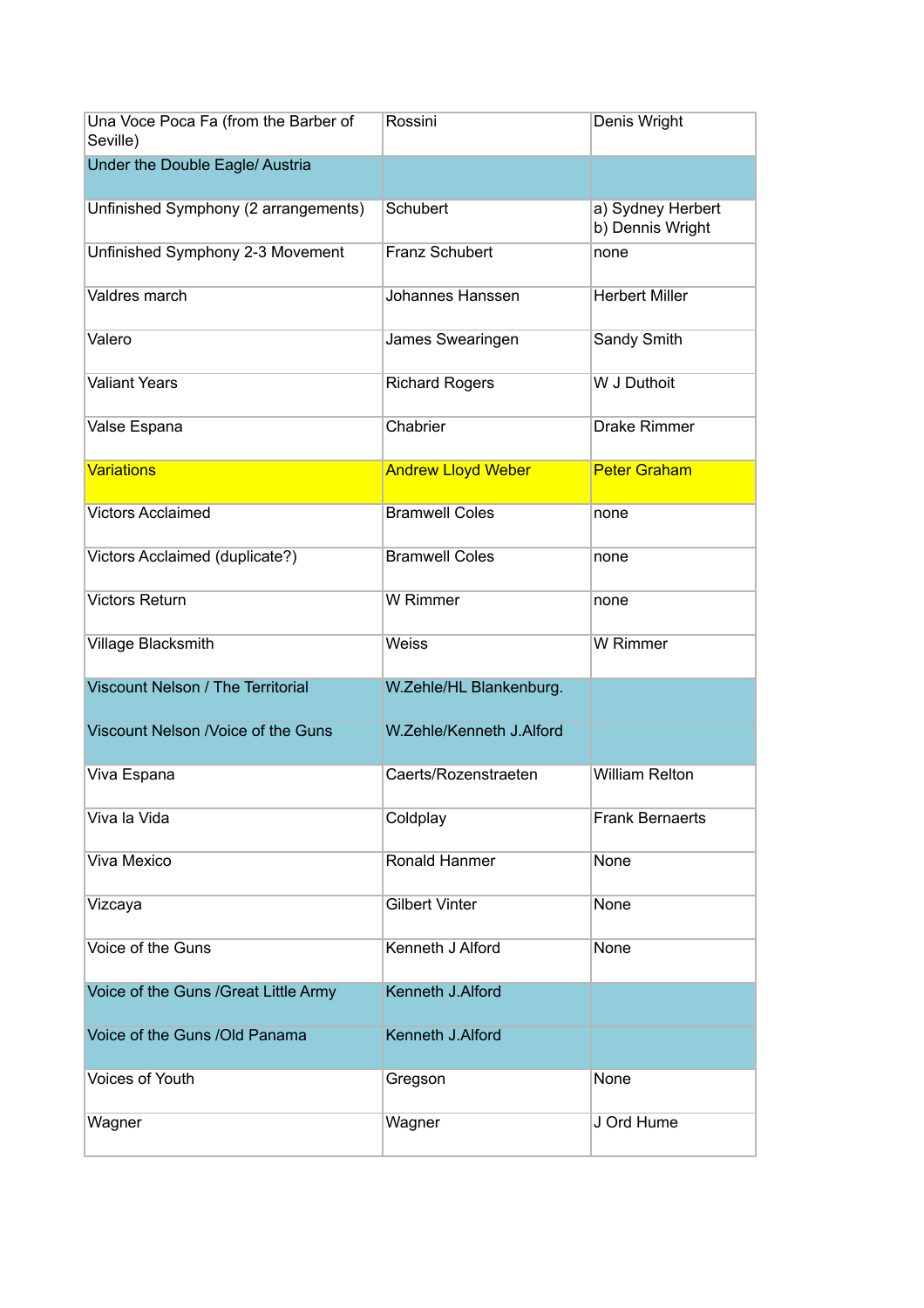| Walk in the Black Forest          | Horst Jankowski                        | <b>Edrich Siebert</b>  |
|-----------------------------------|----------------------------------------|------------------------|
| Waltz Nº 2 (from Jazz Suite Nº 2) | Dimitri Shostakovich                   | Nigel Hall             |
| Waltz with a Beat                 | Ronald Hanmer                          | None                   |
| <b>Waltzing Matilda</b>           | <b>Traditional</b>                     | Gordon Langford        |
| <b>Wanderin Star</b>              | <b>Frederick Lowe</b>                  | Stephen Duro           |
| Wandervogel                       | Unknown                                | None                   |
| <b>Warsaw Concerto</b>            | <b>Richard Addinsell</b>               | J McInnes Smith        |
| <b>Washington Greys</b>           |                                        |                        |
| <b>Washington Post</b>            | Sousa                                  | C W Hewitt             |
| <b>Water Music</b>                | Handel                                 | None                   |
| Waterloo                          | Anderson, Anderson &<br><b>Ulvaeus</b> | <b>Frank Bernaerts</b> |
| Watermill                         | Ronald Binge                           | None                   |
| We Three Kings                    | <b>Traditional</b>                     | Somerset               |
| We wish you a merry Christmas     | Traditional                            | Andy Wooler            |
| We wish you a merry Christmas     | <b>Harold T Scull</b>                  | <b>Eric Ball</b>       |
| We'd better bide a wee            | Claribel                               | none                   |
| Weinfest Am Rhein                 | Dave Baker & Pol Stone                 | none                   |
| <b>Wellington March</b>           | W Zehle                                | None                   |
| <b>Welsh Gems /Irish Gems</b>     | <b>JA Greenwood</b>                    |                        |
| Wendouree                         | J ord Hume                             | none                   |
| <b>West Side Story</b>            | Stephen Sondheim/Leonard<br>Bernstein  | Denis Wright           |
| <b>Westminster Waltz</b>          | Robert Farnon                          | Geoffrey Brand         |
| When a Child is Born              | Zacar/Jay                              | John Golland           |
| When I'm 64                       | Lennon/McCartney                       | <b>Alan Fernie</b>     |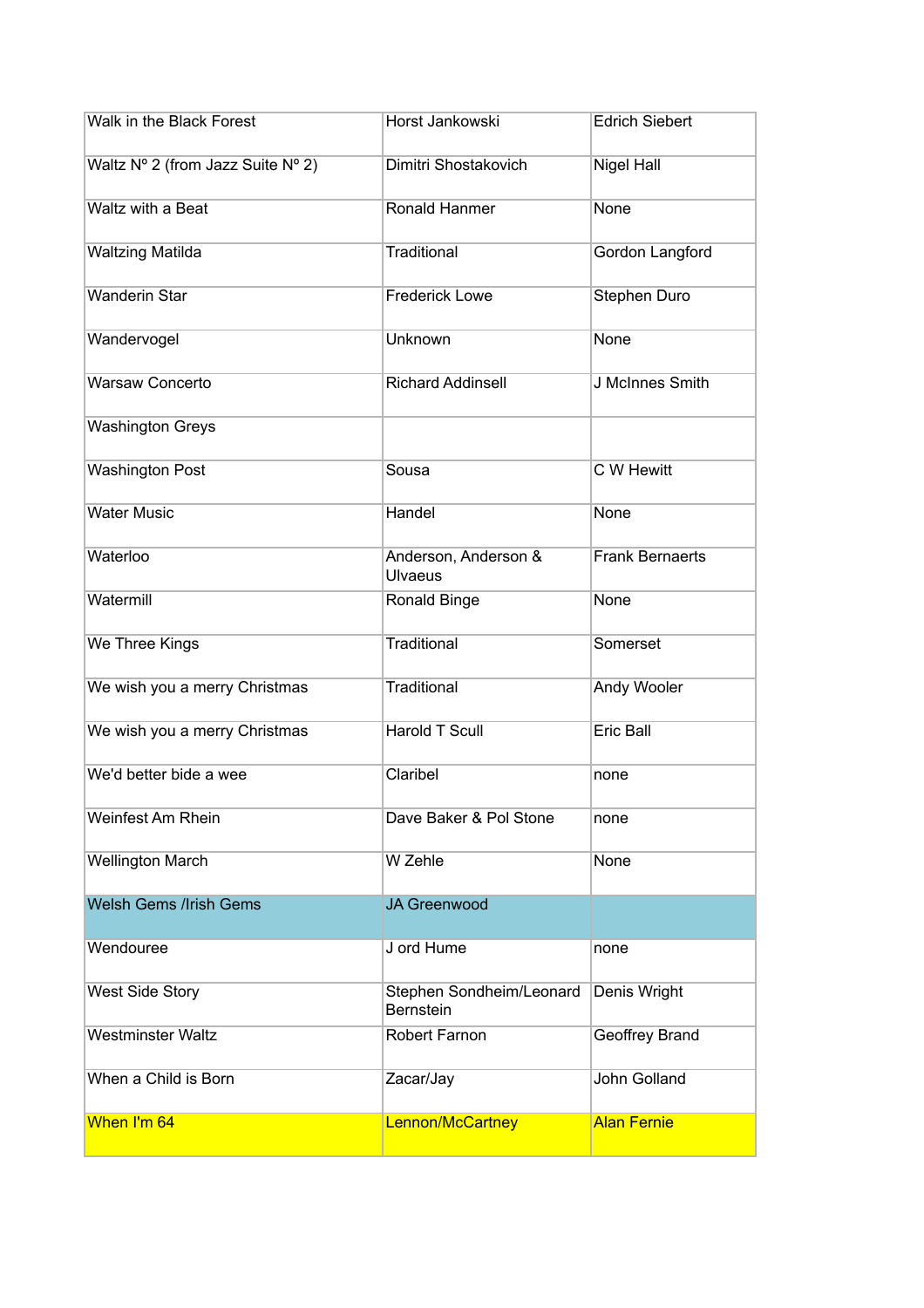| When Johnny Comes Marching Home                  | <b>Traditional</b>                       | <b>Edrich Siebert</b>   |
|--------------------------------------------------|------------------------------------------|-------------------------|
| When the Saints Go Marching In                   | <b>Traditional</b>                       | Mark Freeh              |
| When the Saints Go Marching In                   | traditional                              | <b>Gordon Langford</b>  |
| When the Saints Go Marching In                   | Unknown                                  | None                    |
| When the Saints go Marching In/Harbour<br>Lights |                                          |                         |
| When you say nothing at all                      | Don Schiltz & Paul<br>Overstreet         | <b>Steve Cortland</b>   |
| When You're Smiling                              | Mark Fisher, Joe Goodwin &<br>Larry Shaw | None                    |
| <b>Whispering Brass</b>                          | Peter Hayson                             | <b>Bram Gay</b>         |
| <b>White Christmas</b>                           | <b>Irving Berlin</b>                     | <b>Philip Sparke</b>    |
| <b>White Christmas</b>                           | <b>Irving Berlin</b>                     | W J Duthoit             |
| White Rose of Athens                             | Unknown                                  | None                    |
| Who is he                                        | Benjamin Hanby                           | <b>Richard Phillips</b> |
|                                                  |                                          |                         |
| <b>Who Pays The Ferryman</b>                     | <b>Yannis Markopoulos</b>                | <b>Frank Bryce</b>      |
| Wichita Linesman                                 | Jim Webb                                 | Ray Woodfield           |
| Widecombe Fair                                   | <b>Traditional</b>                       | Gordon Langford         |
| Wiederkehr                                       | J Hartmann                               | None                    |
| Wild Wild West                                   | Various                                  | Ronald Hanmer           |
| <b>William Tell Ballet Music</b>                 | Rossini                                  | None                    |
| <b>William Tell Overture</b>                     | Rossini                                  | none                    |
| Willy Wonka                                      | <b>Bricusse/Newley</b>                   | Somerset                |
| Wind Beneath My Wings                            | L Henley/J Silbar                        | Darrol Barry            |
| <b>Windows of Paris</b>                          | Tony Osborne                             | <b>Edrich Siebert</b>   |
| <b>Windows of the World</b>                      | <b>Peter Graham</b>                      | none                    |